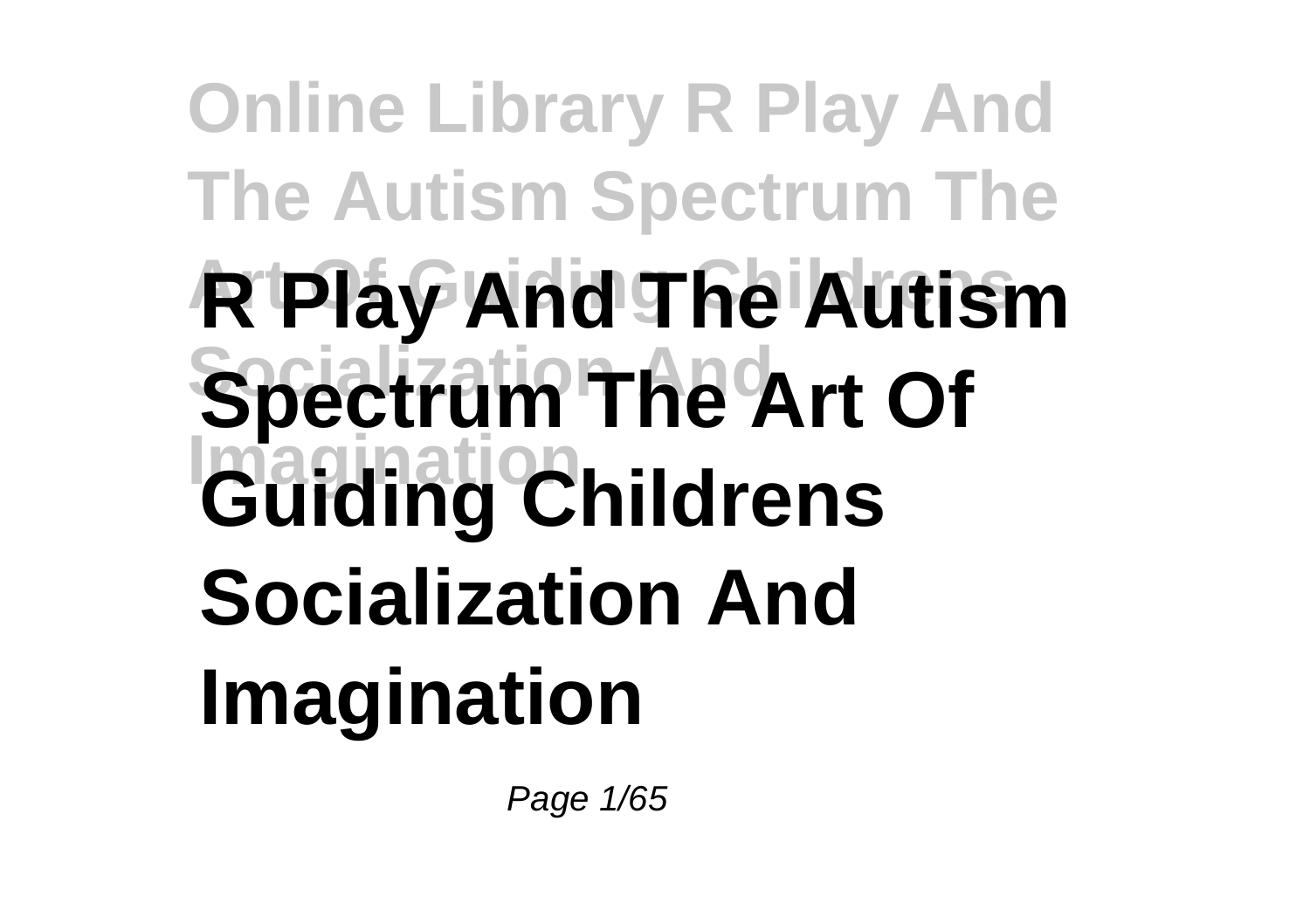**Online Library R Play And The Autism Spectrum The** Recognizing the showing off ways to **Socialization And** acquire this ebook **r play and the Imagination childrens socialization and autism spectrum the art of guiding imagination** is additionally useful. You have remained in right site to start getting this info. acquire the r play and the autism spectrum the art of guiding Page 2/65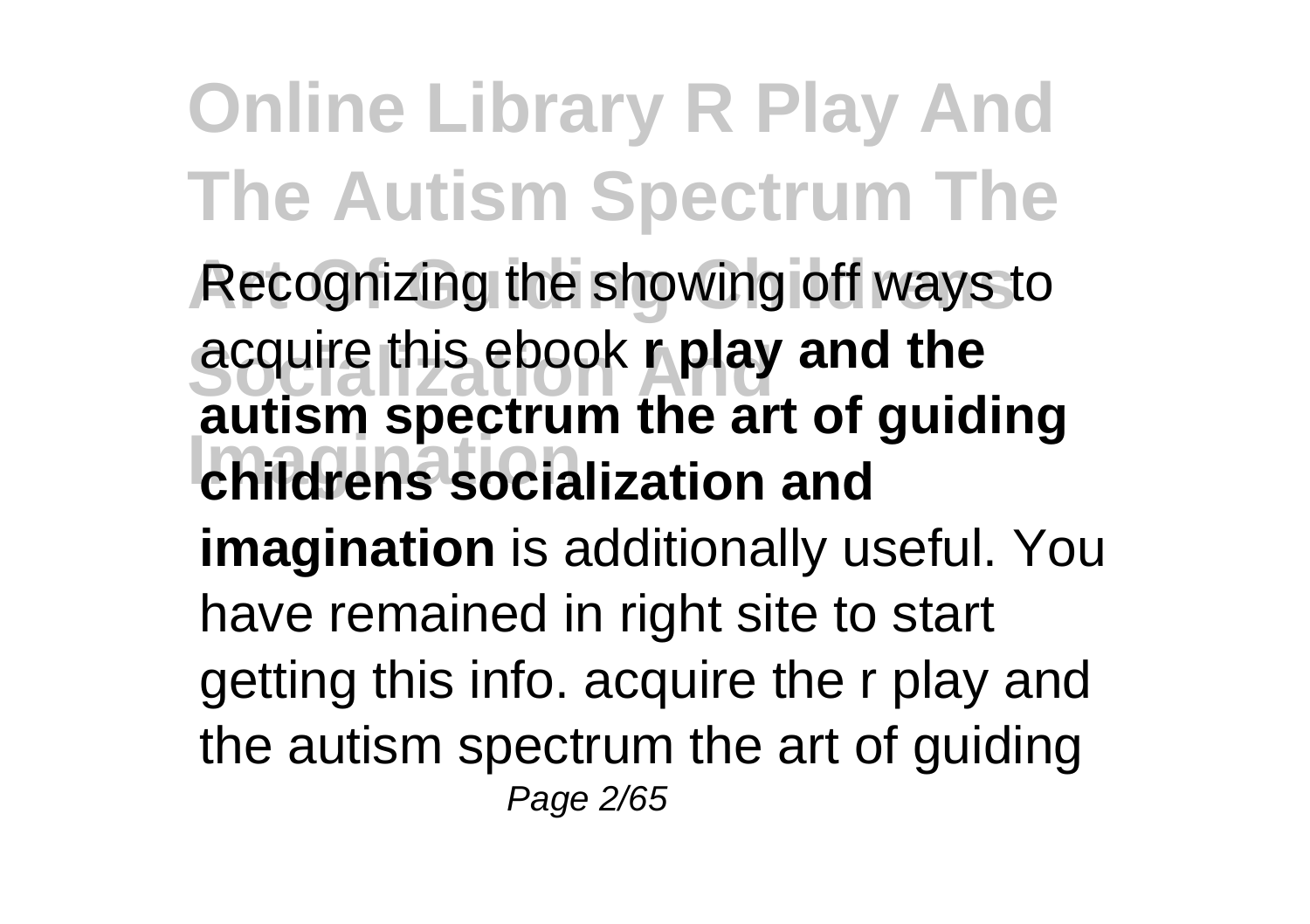**Online Library R Play And The Autism Spectrum The** childrens socialization and imagination associate that we have the and check out the link. **Imagination** associate that we have the funds for

You could purchase lead r play and the autism spectrum the art of guiding childrens socialization and imagination or get it as soon as feasible. You could Page 3/65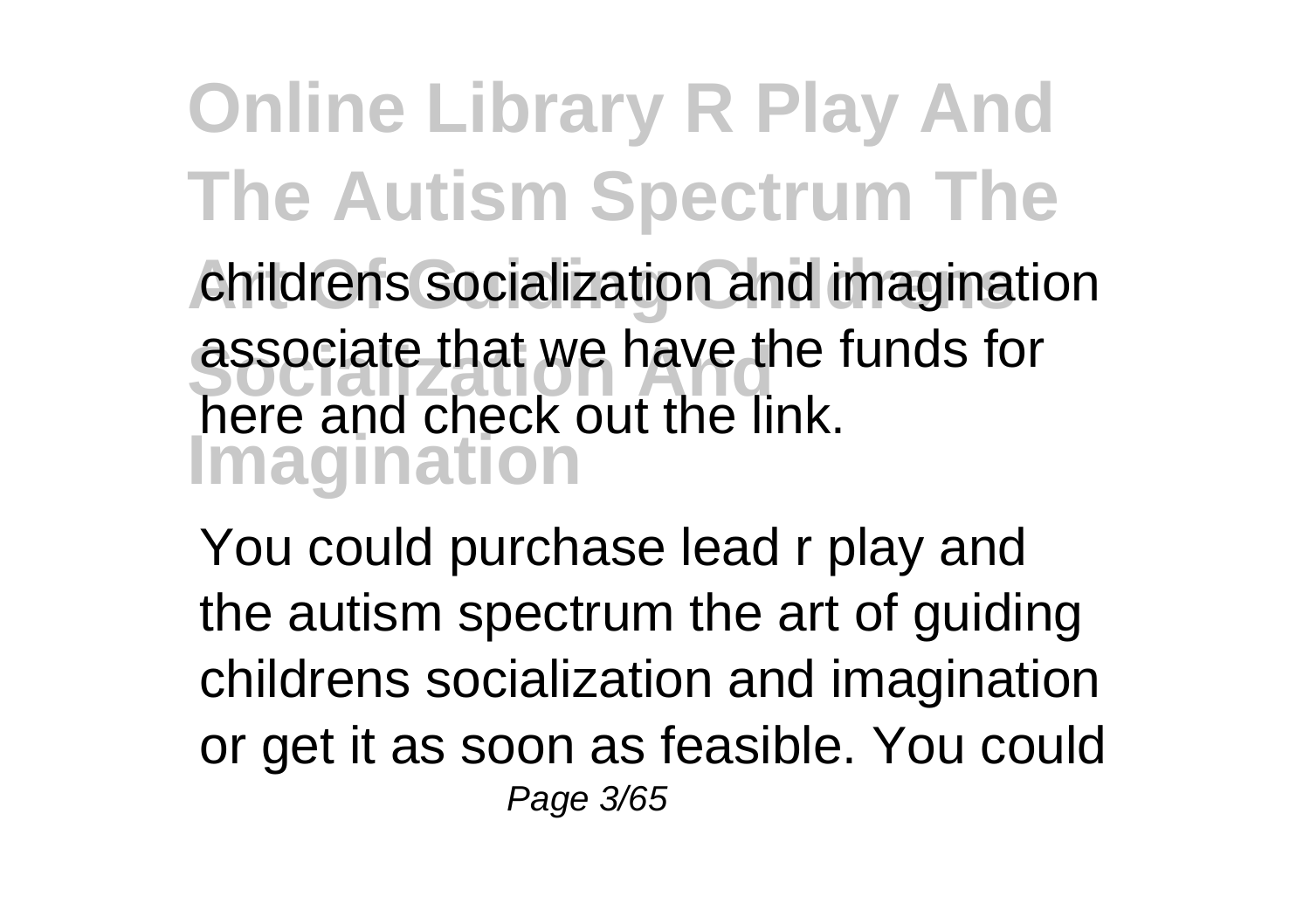**Online Library R Play And The Autism Spectrum The Art Of Guiding Childrens** quickly download this r play and the autism spectrum the art or guiding<br>childrens socialization and imagination **Imagination** after getting deal. So, taking into autism spectrum the art of guiding account you require the ebook swiftly, you can straight get it. It's appropriately unquestionably easy and correspondingly fats, isn't it? You have Page 4/65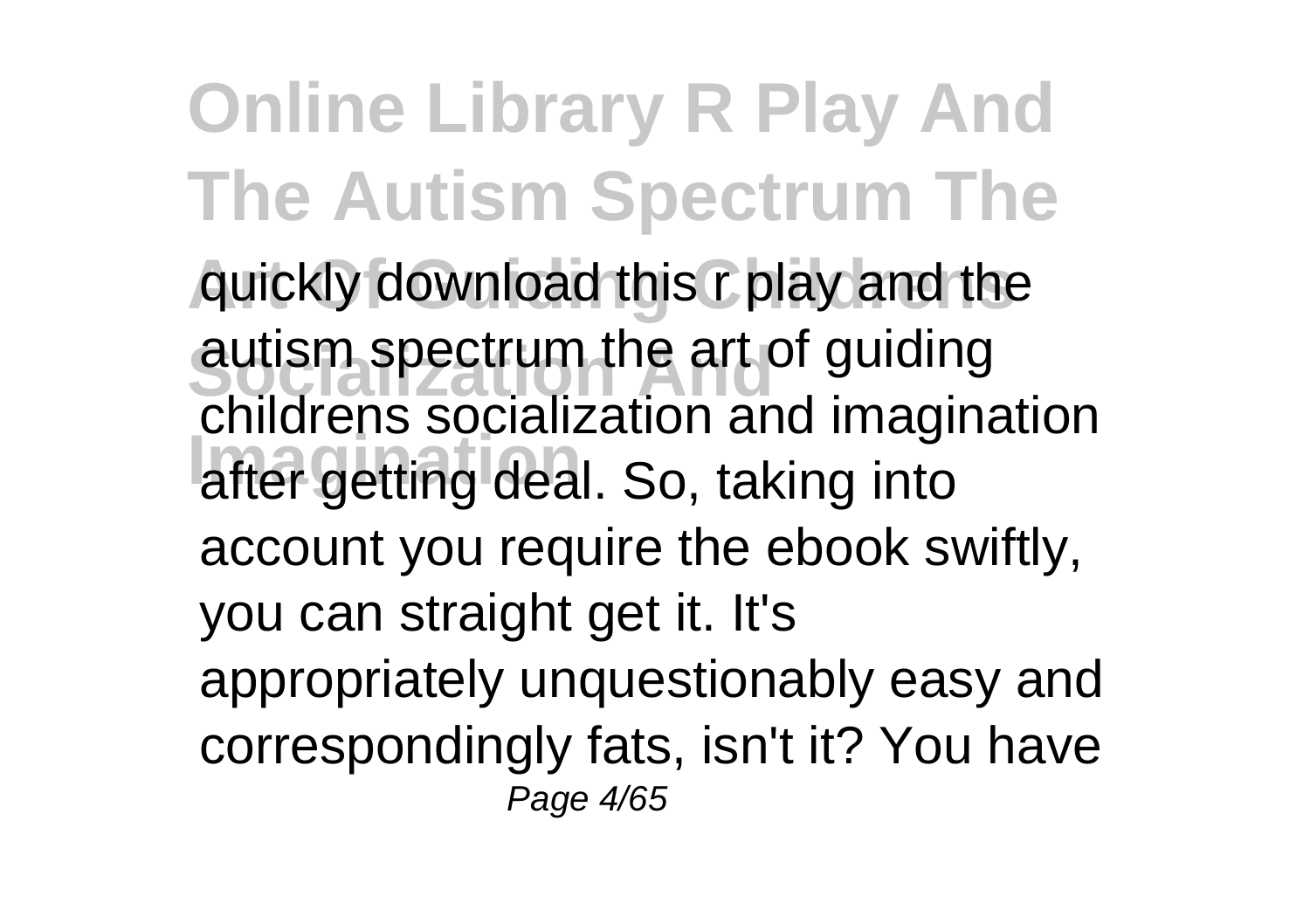**Online Library R Play And The Autism Spectrum The** to favor to in this publicize drens **Socialization And**

**R Play And The Autism** The poet and novelist was well into adulthood when she finally got the diagnosis that made sense of the past three decades. She speaks to Helen Page 5/65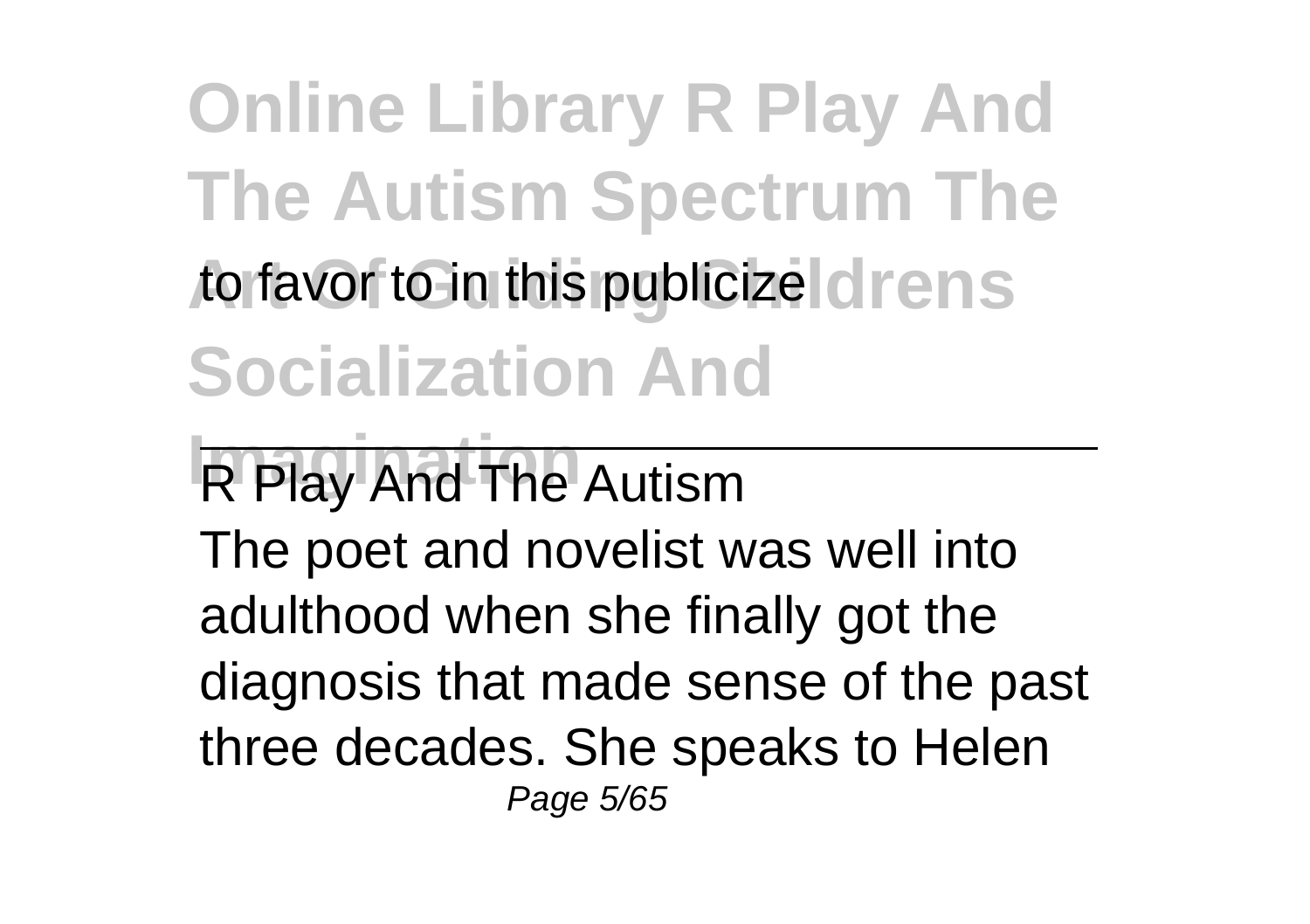**Online Library R Play And The Autism Spectrum The Art Of Guiding Childrens** Brown about her new book, 'Letters to **gy Weird Sisters: And** 

**Imagination**

Joanne Limburg: 'Autistic women don't simper. We have no interest in making a man feel big' Ofsted found serious failings at the Page 6/65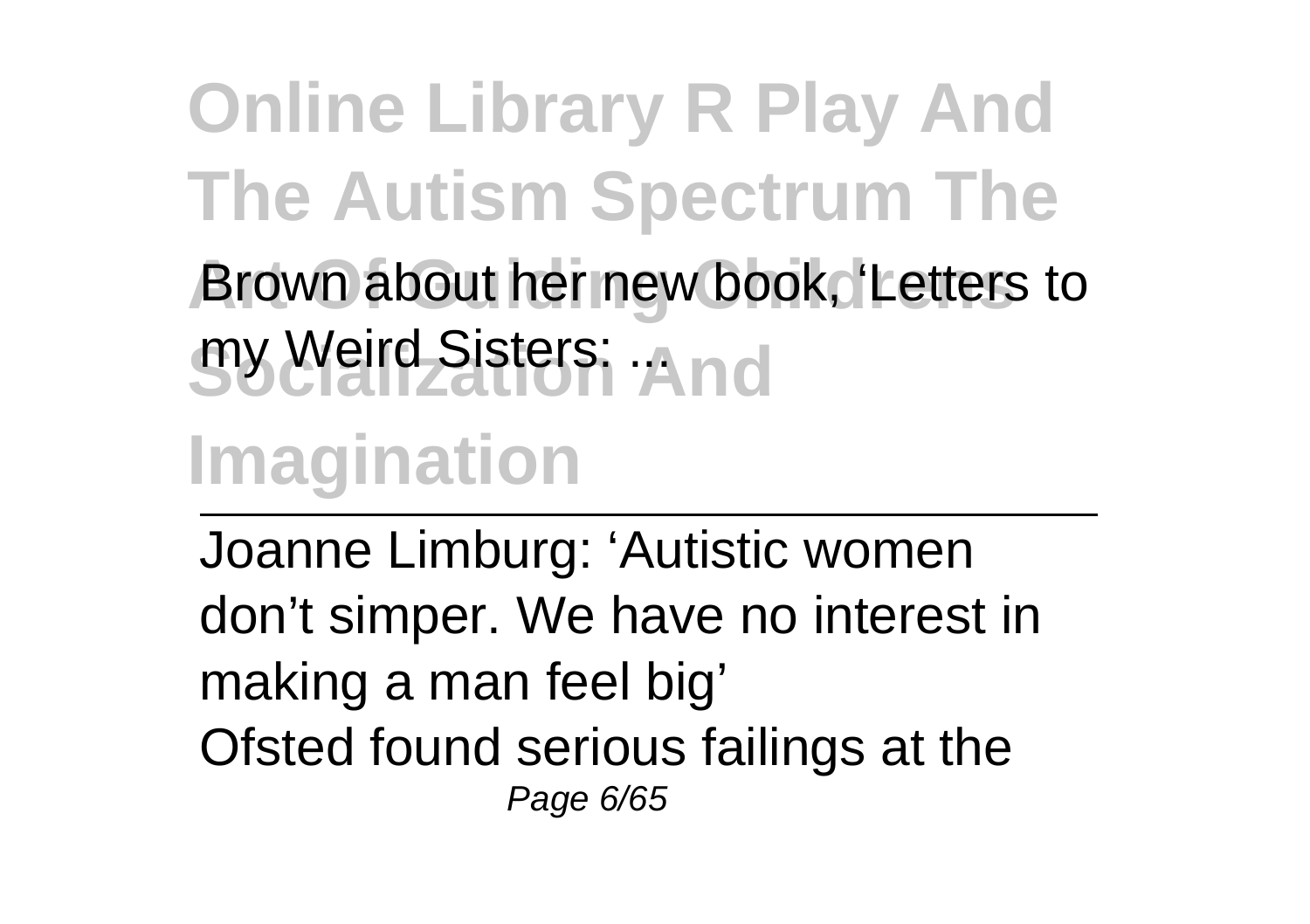**Online Library R Play And The Autism Spectrum The** home run by Autism Initiatives - the second damning report on the charity's **Imagination** care homes in a week ...

Boy 'allowed to sleep all day and play video games all night' at care home for autistic children

Page 7/65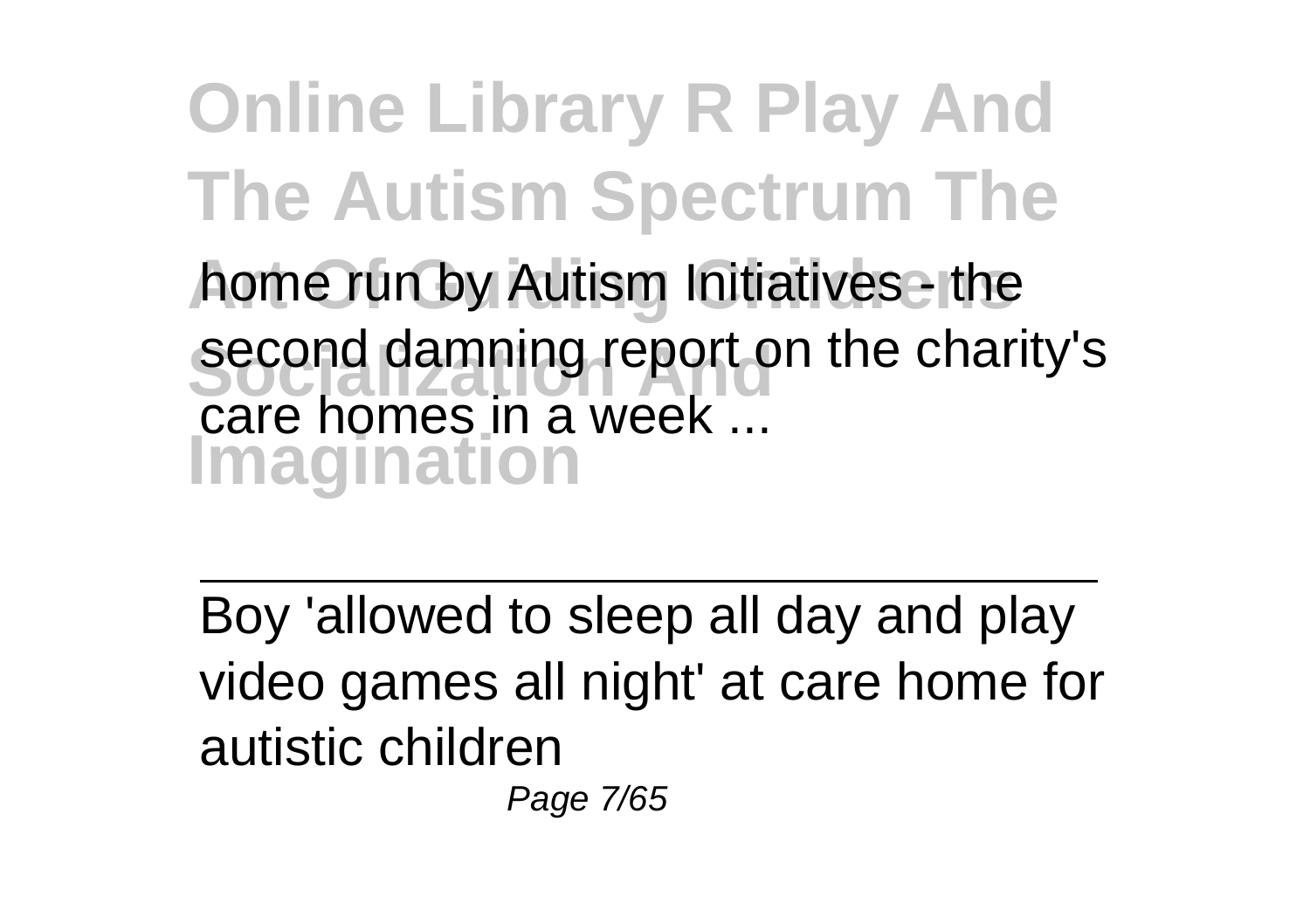**Online Library R Play And The Autism Spectrum The Art Of Guiding Childrens** The FS II-R contains eight domains including communication, mobility, **Imagination** suggested that autism researchers mood, energy, play, sleep ... It is should consider using more than one instrument to ...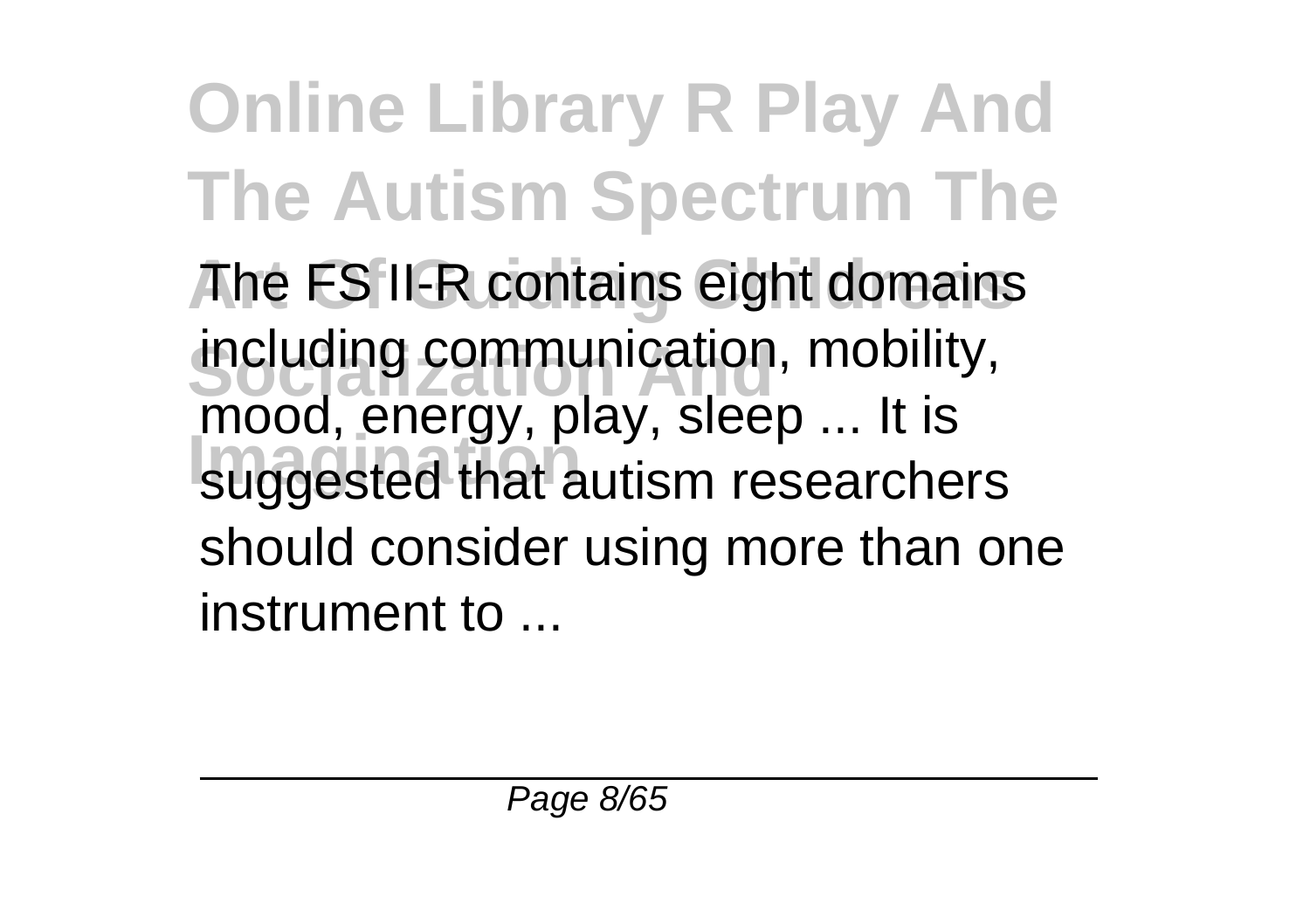**Online Library R Play And The Autism Spectrum The** Autism Spectrum Disorders: A Review of Measures for Clinical, Health **Imagination** Services and Cost-Effectiveness Since the Wole Soyinka International

Cultural Exchange (WSICE) started over a decade ago, it has been a

global networking and empowerment Page 9/65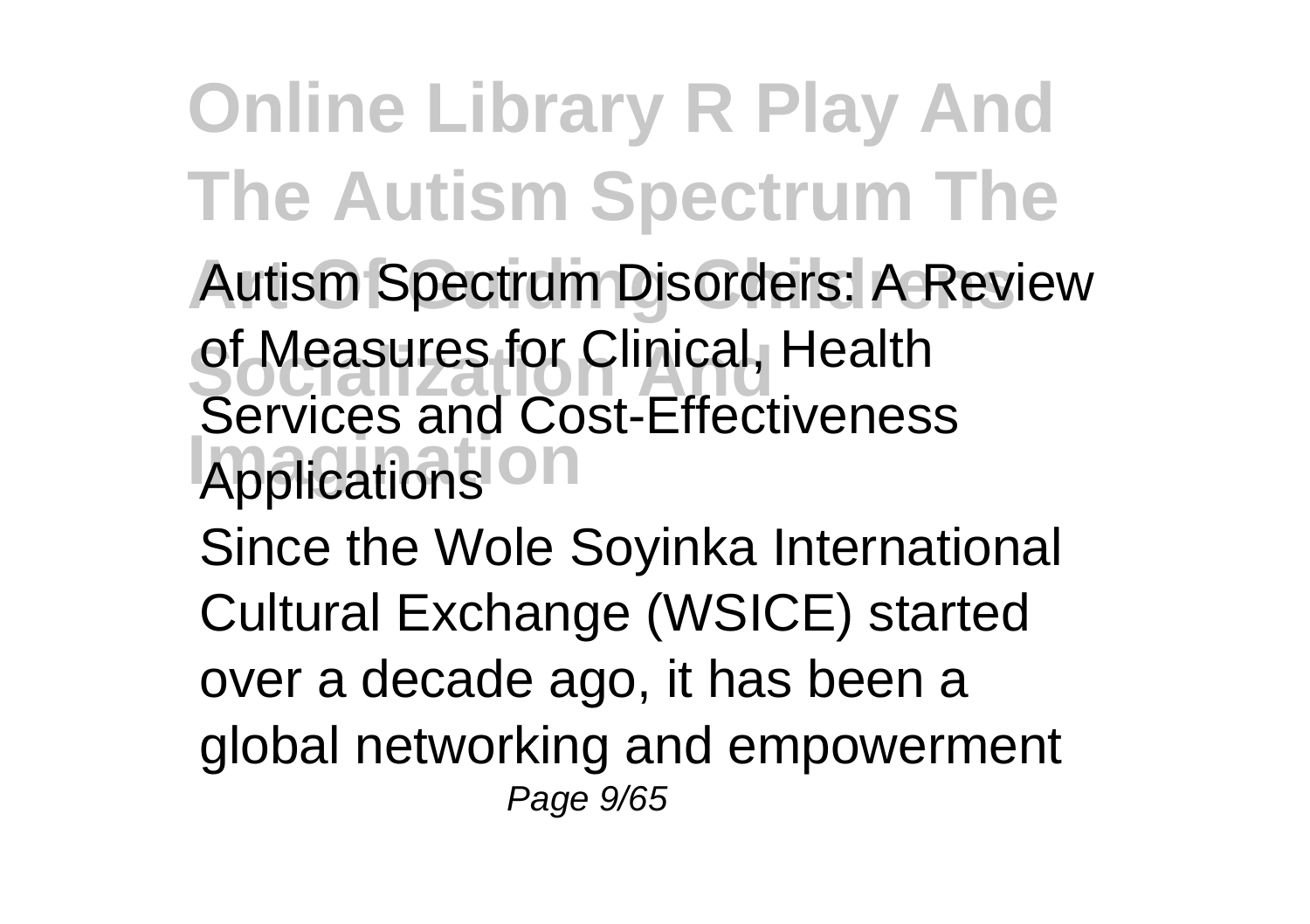**Online Library R Play And The Autism Spectrum The** platform for like-minded scholars and intellectuals both young ...

**Imagination**

WSICE 2021: 17 voices, 4 continents for WS@87 A clinically extremely vulnerable person has said she will have to "play

Page 10/65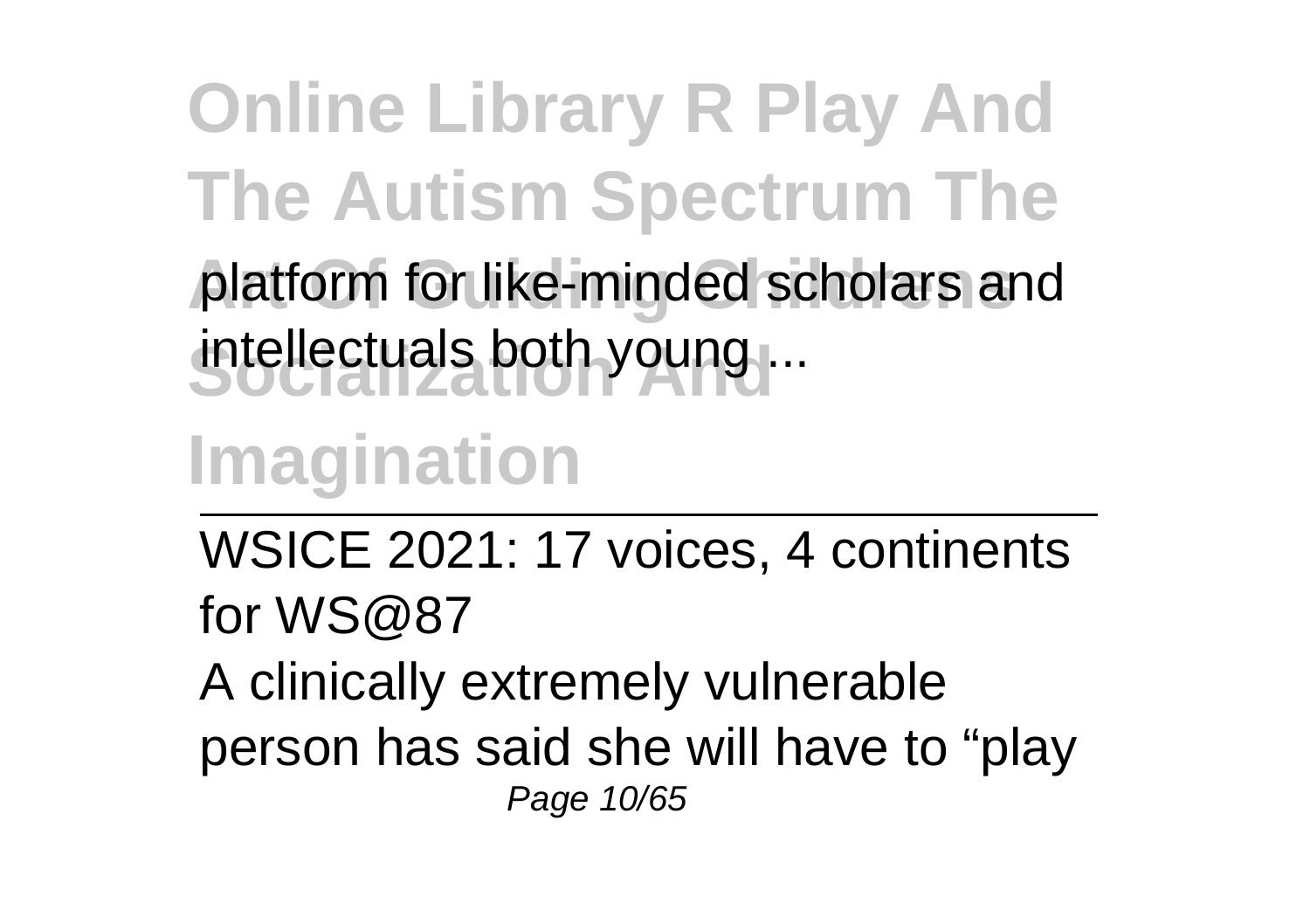**Online Library R Play And The Autism Spectrum The Art Of Guiding Childrens** Russian roulette" every time she goes **Socialization Andrew Anderson**<br> **Socialization Imagination** eased in England.

Vulnerable fear having to 'play Russian roulette' after restrictions ease

Page 11/65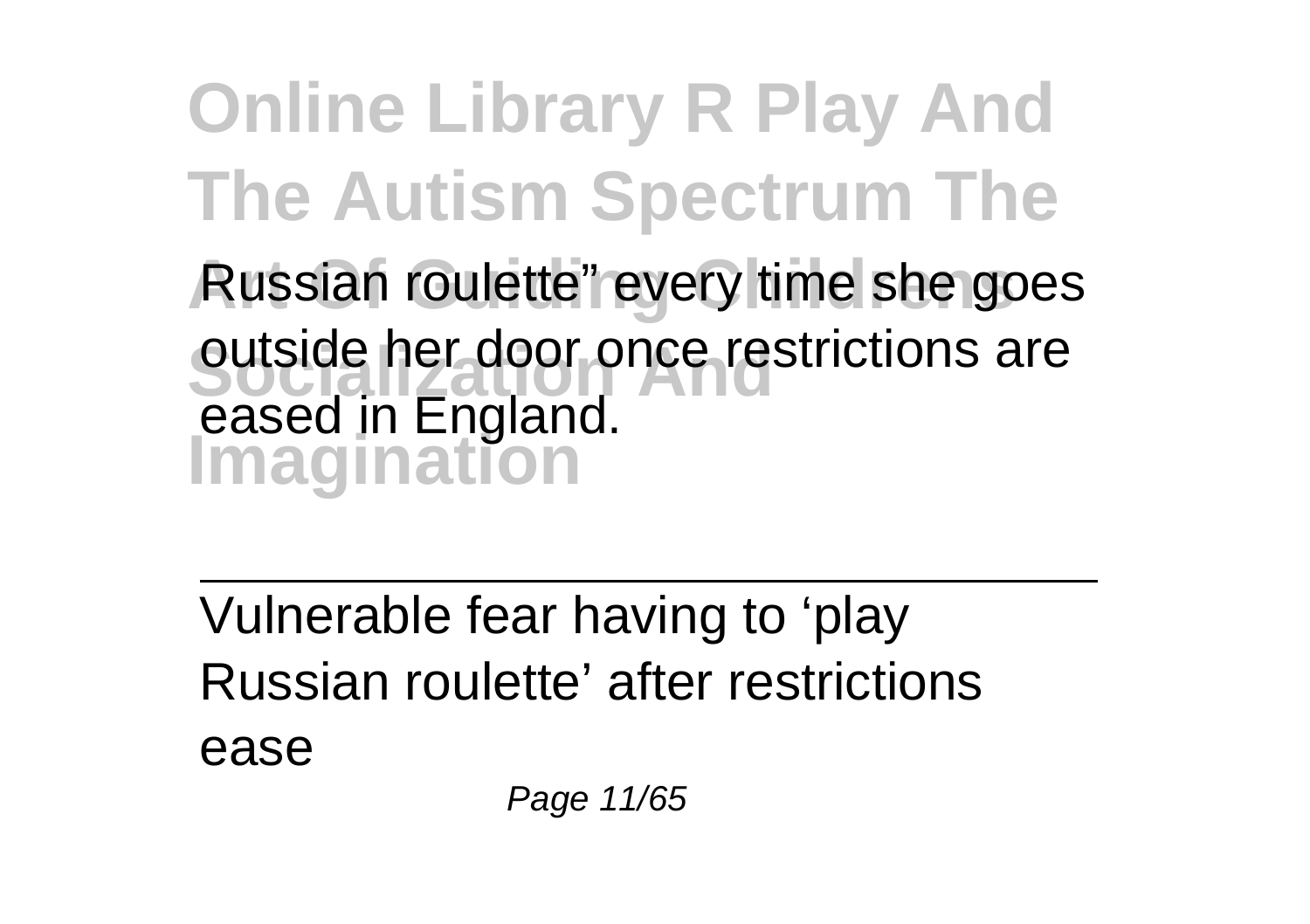**Online Library R Play And The Autism Spectrum The** Patrick Feighan of Middletown has **been through a lot in his 36 years. Imagination** was born with multiple disabilities, Wheelchair-bound and nonverbal, he including Down Syndrome, cerebral palsy, seizure disorder ...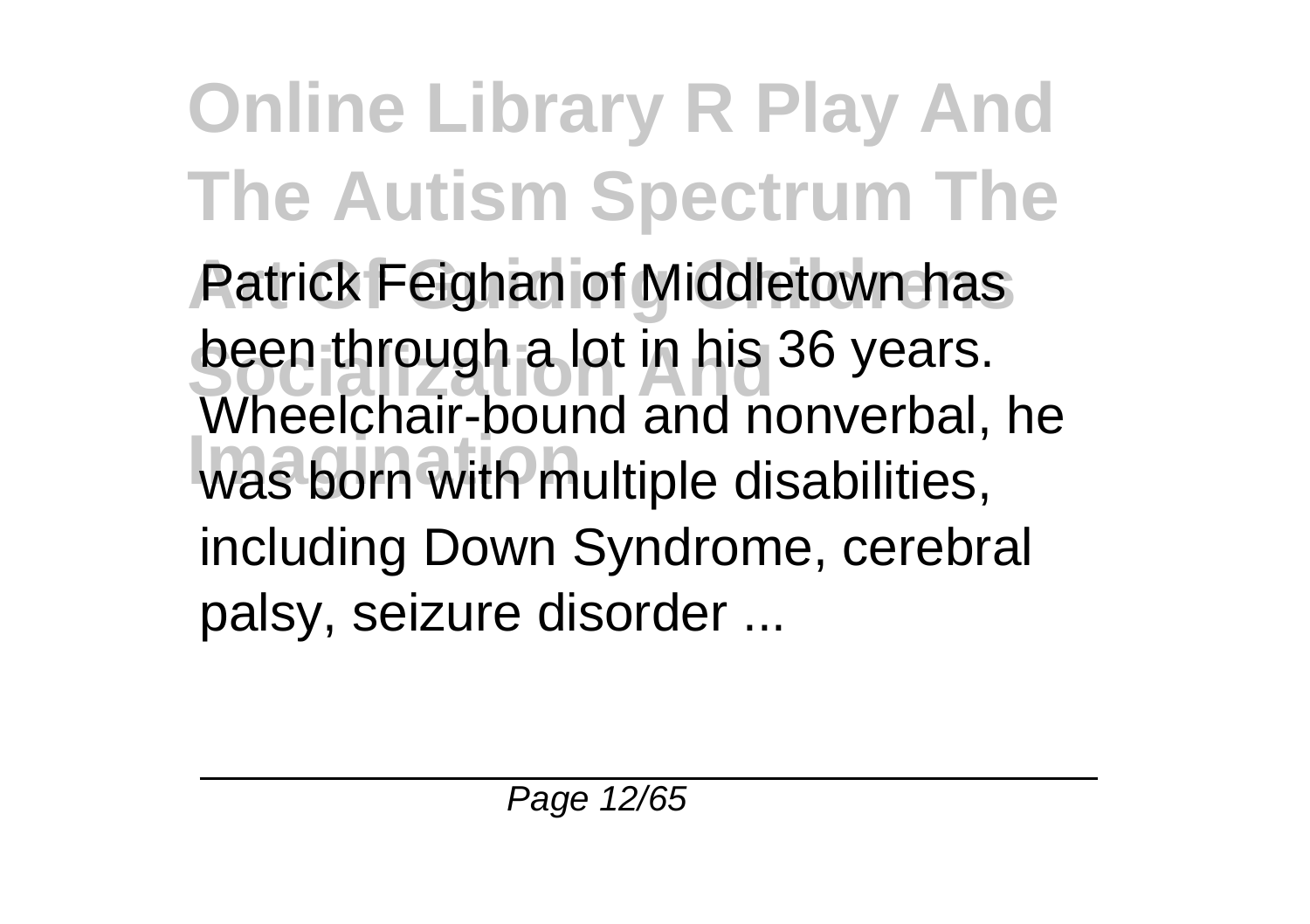**Online Library R Play And The Autism Spectrum The** Sailors with disabilities find resources and support in Newport **Increased on the contract of the nervous system disorders has** Research on sex differences in central developed substantially in recent years. Here, we discuss selected examples and the implications for drug development.

Page 13/65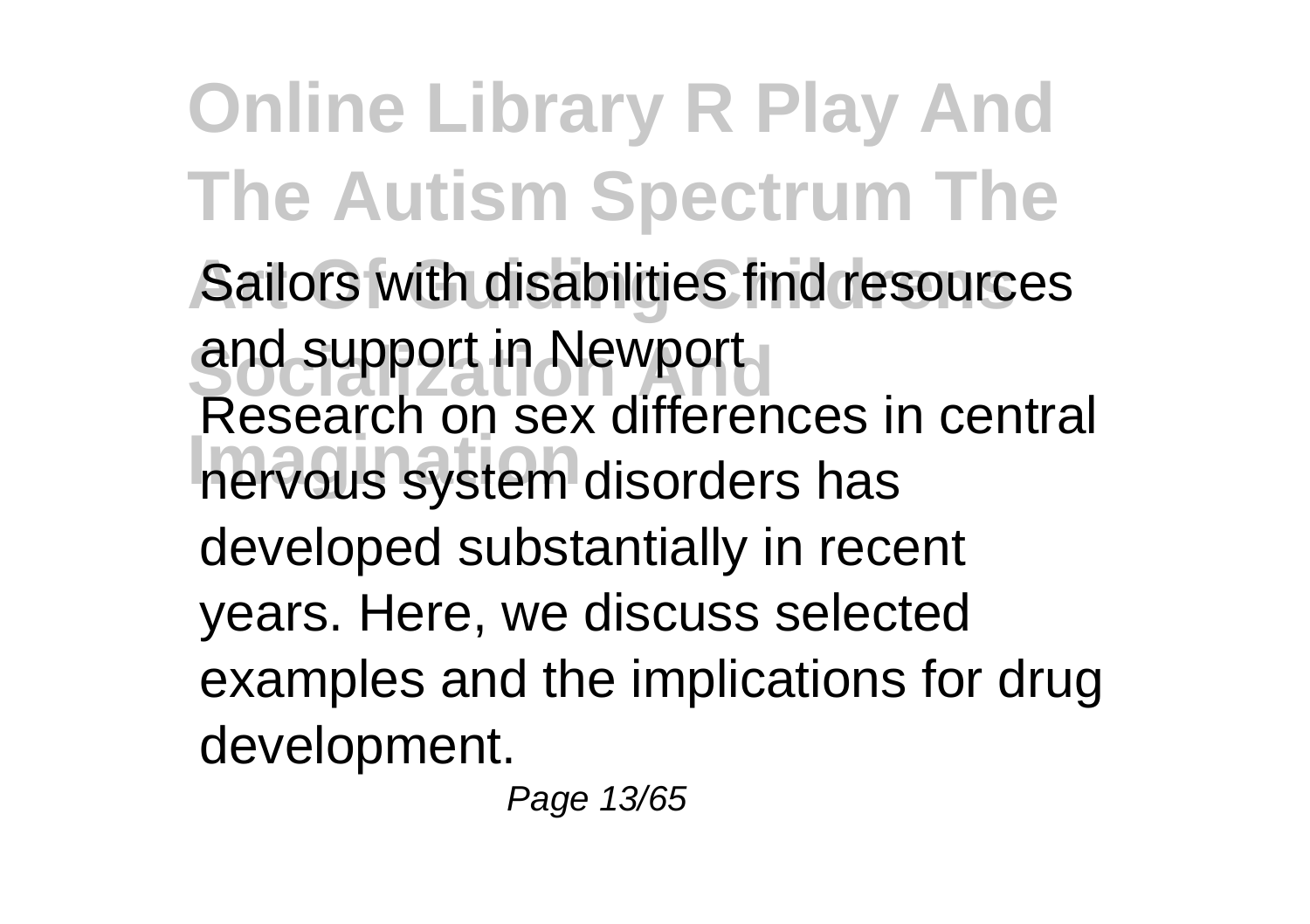**Online Library R Play And The Autism Spectrum The Art Of Guiding Childrens Socialization And Implications of sex-related differences** in central nervous system disorders for drug research and development In our past several posts on The Forensic View, we have dealt with developmental factors related to Page 14/65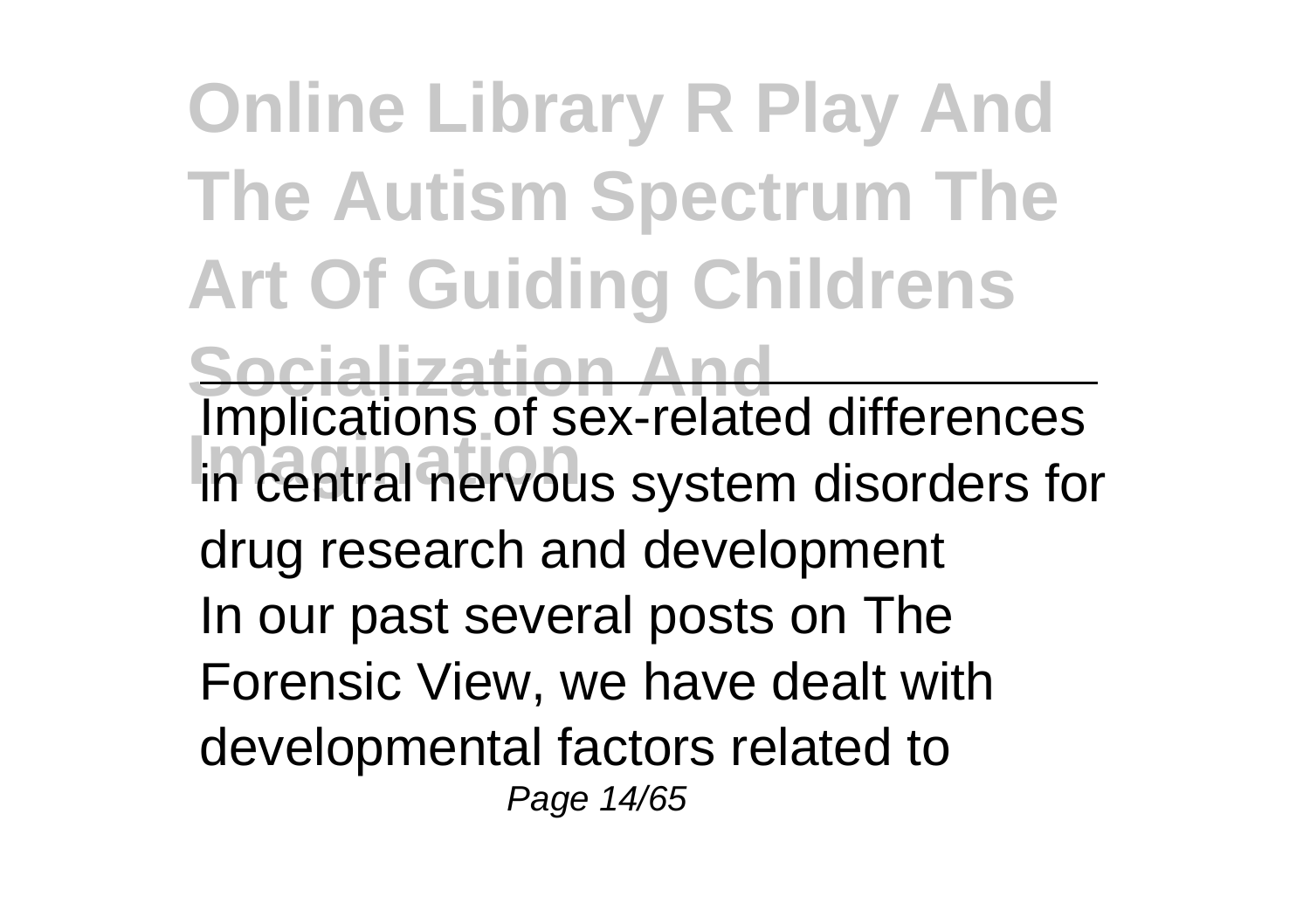**Online Library R Play And The Autism Spectrum The** children and adolescents in the n<sub>S</sub> criminal justice system. Today, we **Imagination** begin our completion of this ...

Psychology Today John McCain (R-AZ) said at a Texas town hall ... based information" and Page 15/65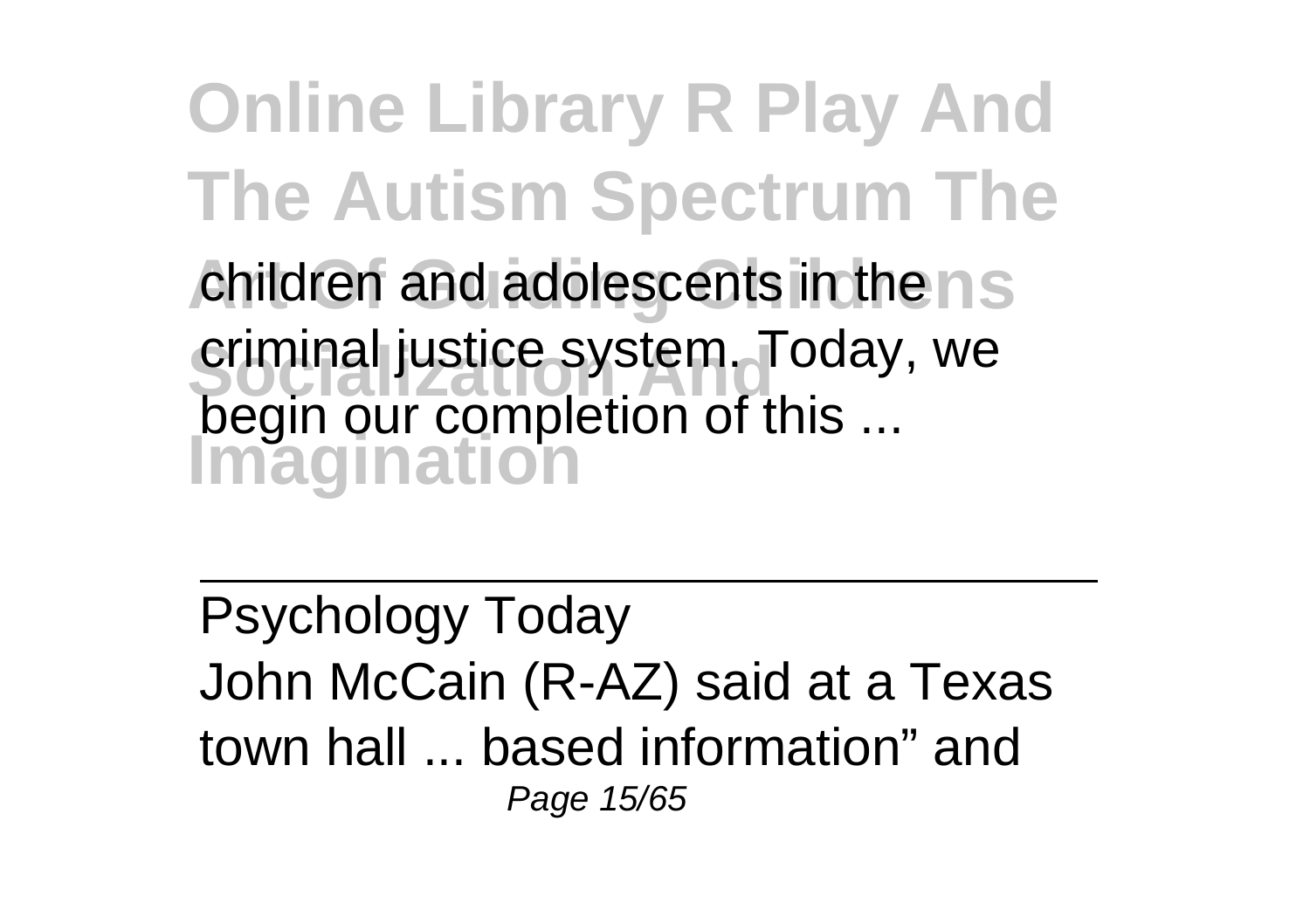**Online Library R Play And The Autism Spectrum The** argued vaccines "play the largest role right now" in causing autism. That<br>same month, at a town hall event in ... **Imagination** right now" in causing autism. That

A Brief History Of How People Got Duped By The Vaccine-Autism Myth And terminology like wrongwarping(?), Page 16/65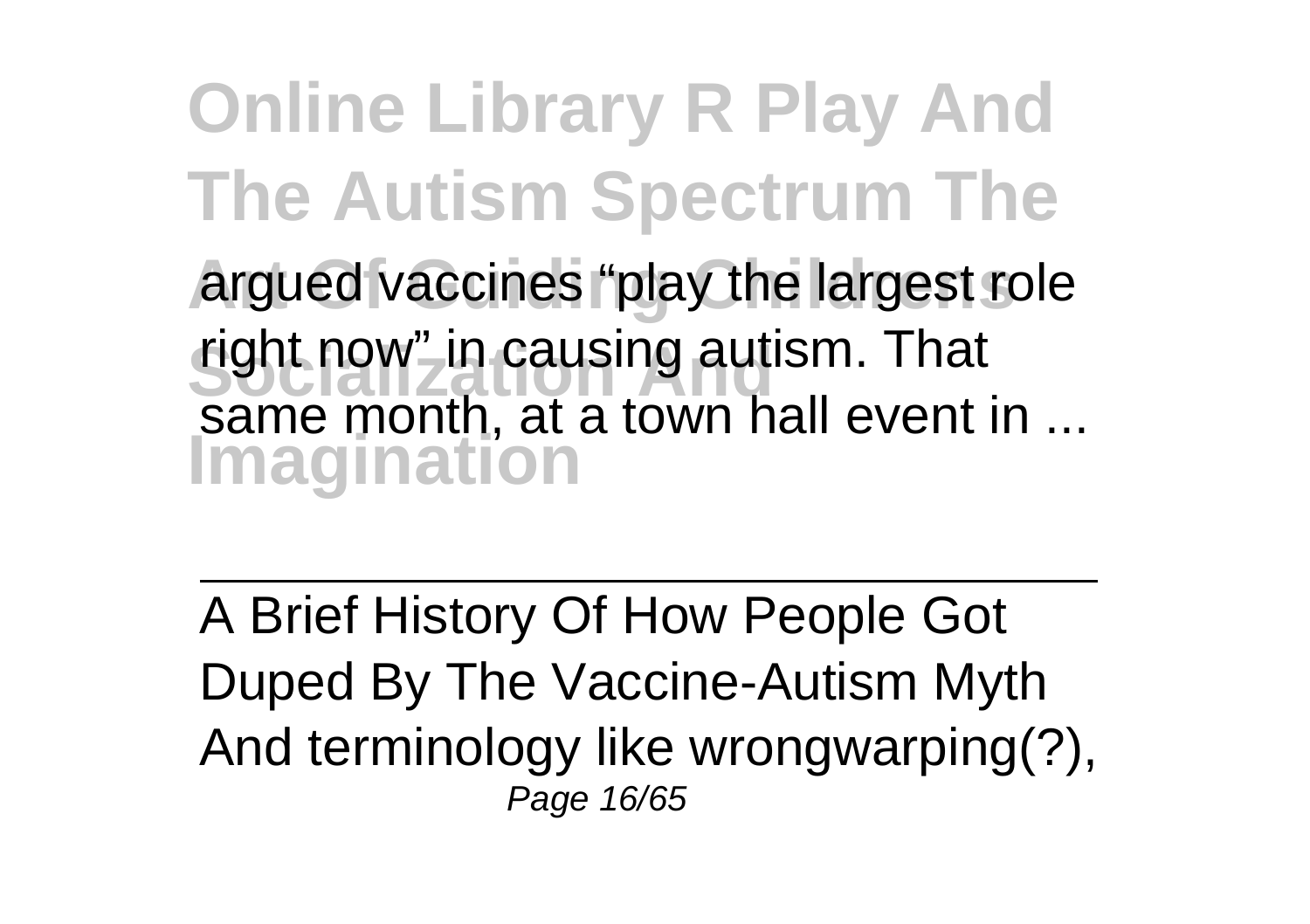**Online Library R Play And The Autism Spectrum The** pause buffering(???) and RNG n s manip(??????) can be an intimidating<br>hermontage and the alliance **Imagination** progenitor of speedrunning's biggest barrier to entry. Just ask Mike Uyama, event, Awesome Games ...

Speedrunning's starting line: An intro Page 17/65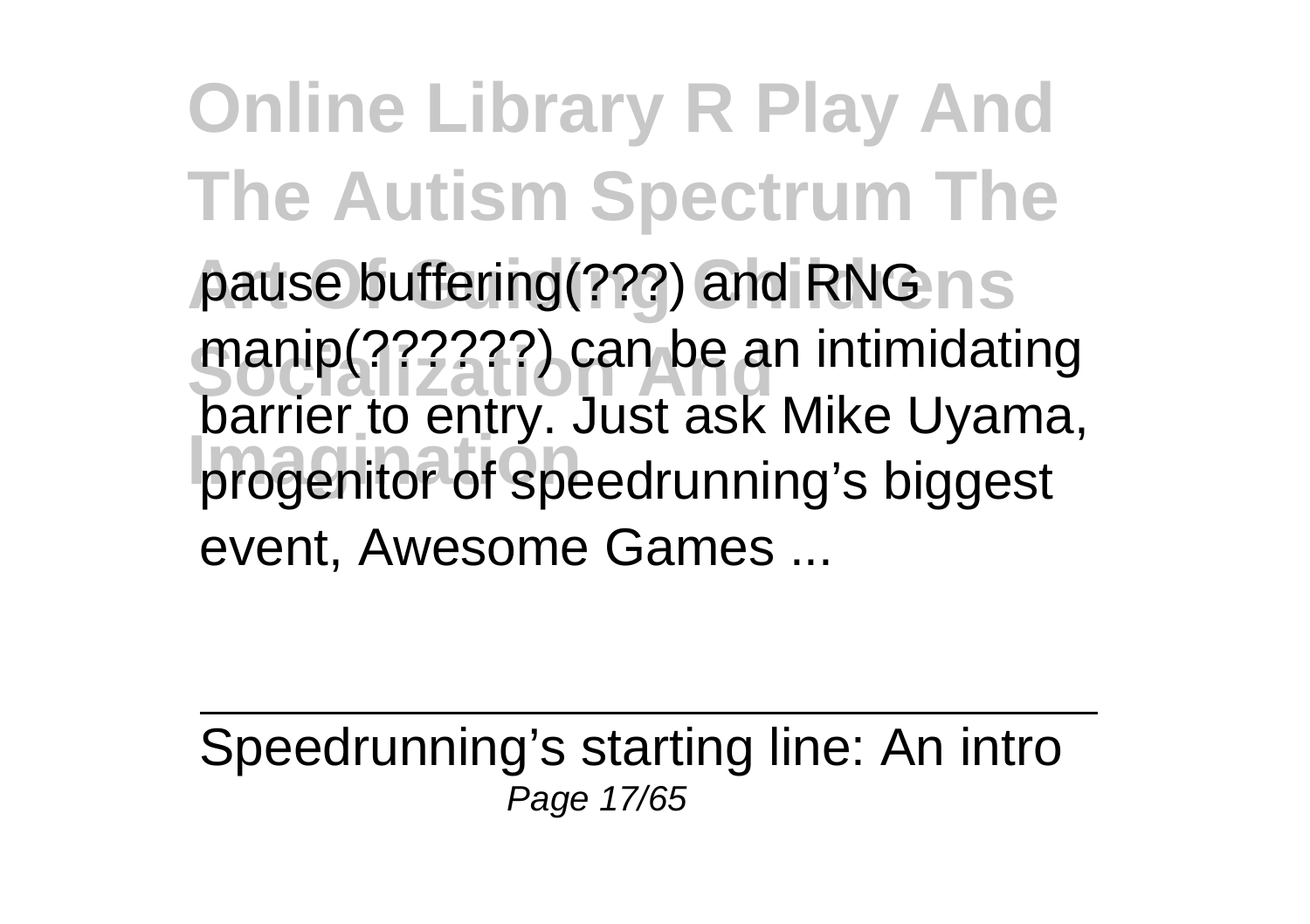**Online Library R Play And The Autism Spectrum The** guide to gaming's seemingly rens Intimidating subculture<br>The original M-CHAT paper has been **Imagination** cited more than 1100 times, and the intimidating subculture validation of the recent revision, M-CHAT-R with Follow-Up (M-CHAT-R/F), demonstrated that the 2-stage screening questionnaire ... Page 18/65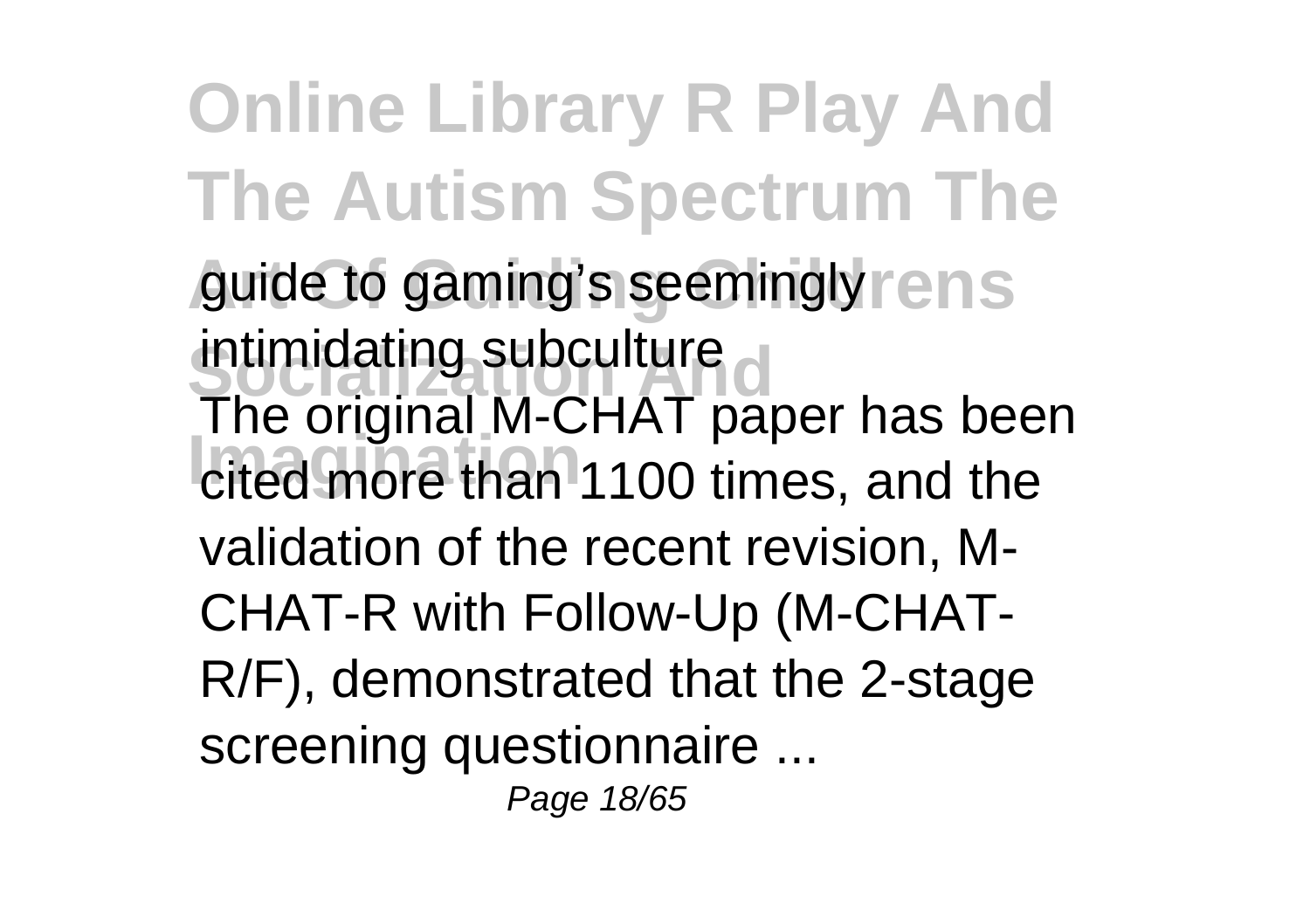**Online Library R Play And The Autism Spectrum The Art Of Guiding Childrens Socialization And** Diana Robins, PhD<br>CNW/ - The Honourable David Lametti, Minister of Justice and Attorney General of Canada, today announced the following appointments under the ...

Page 19/65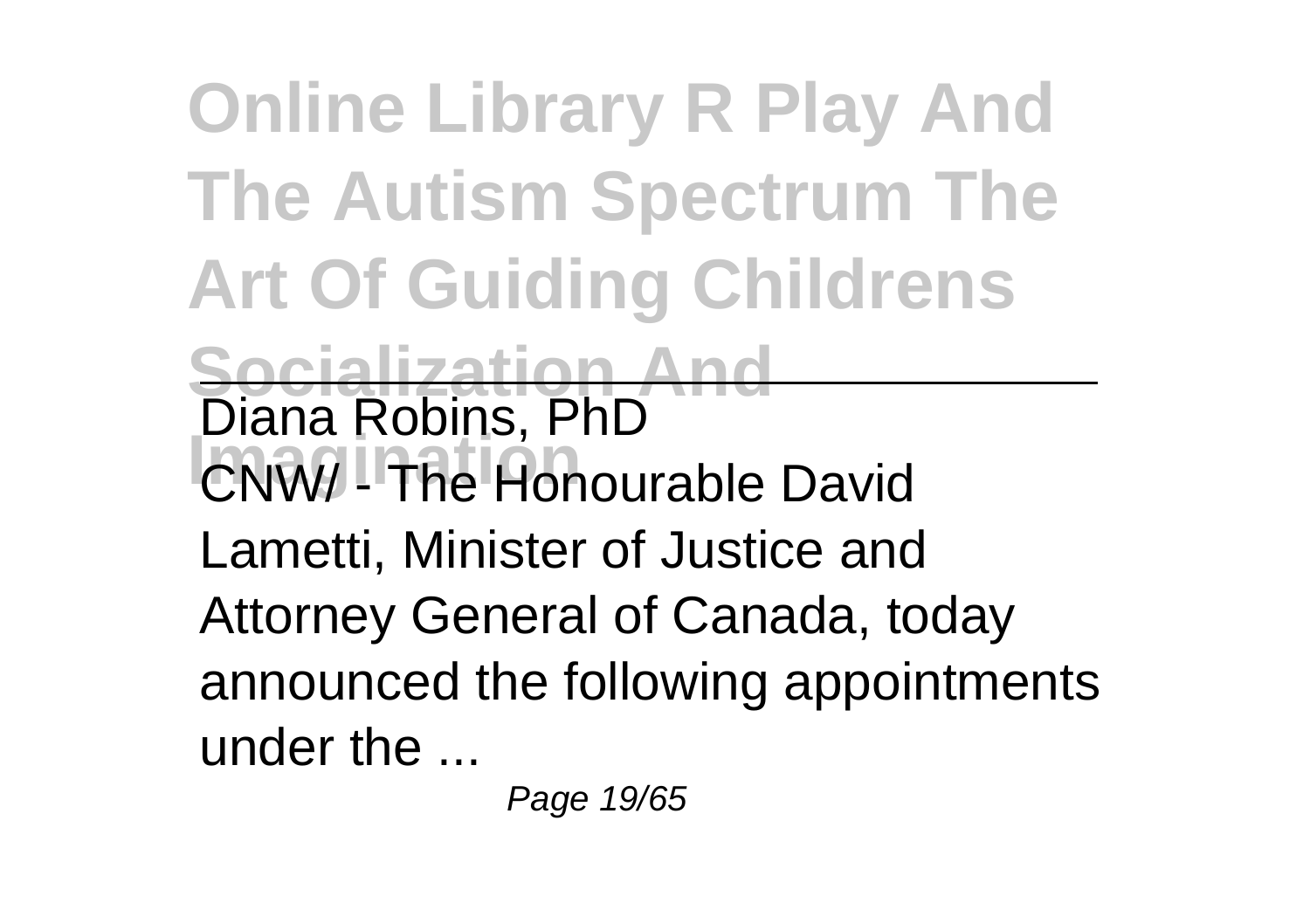**Online Library R Play And The Autism Spectrum The Art Of Guiding Childrens Socialization And**<br>Minister of Justice and Attorney Minister of Justice and Attorney<br>General of Canada announces judicial appointments in the province of Ontario Get important education news and analysis delivered straight to your Page 20/65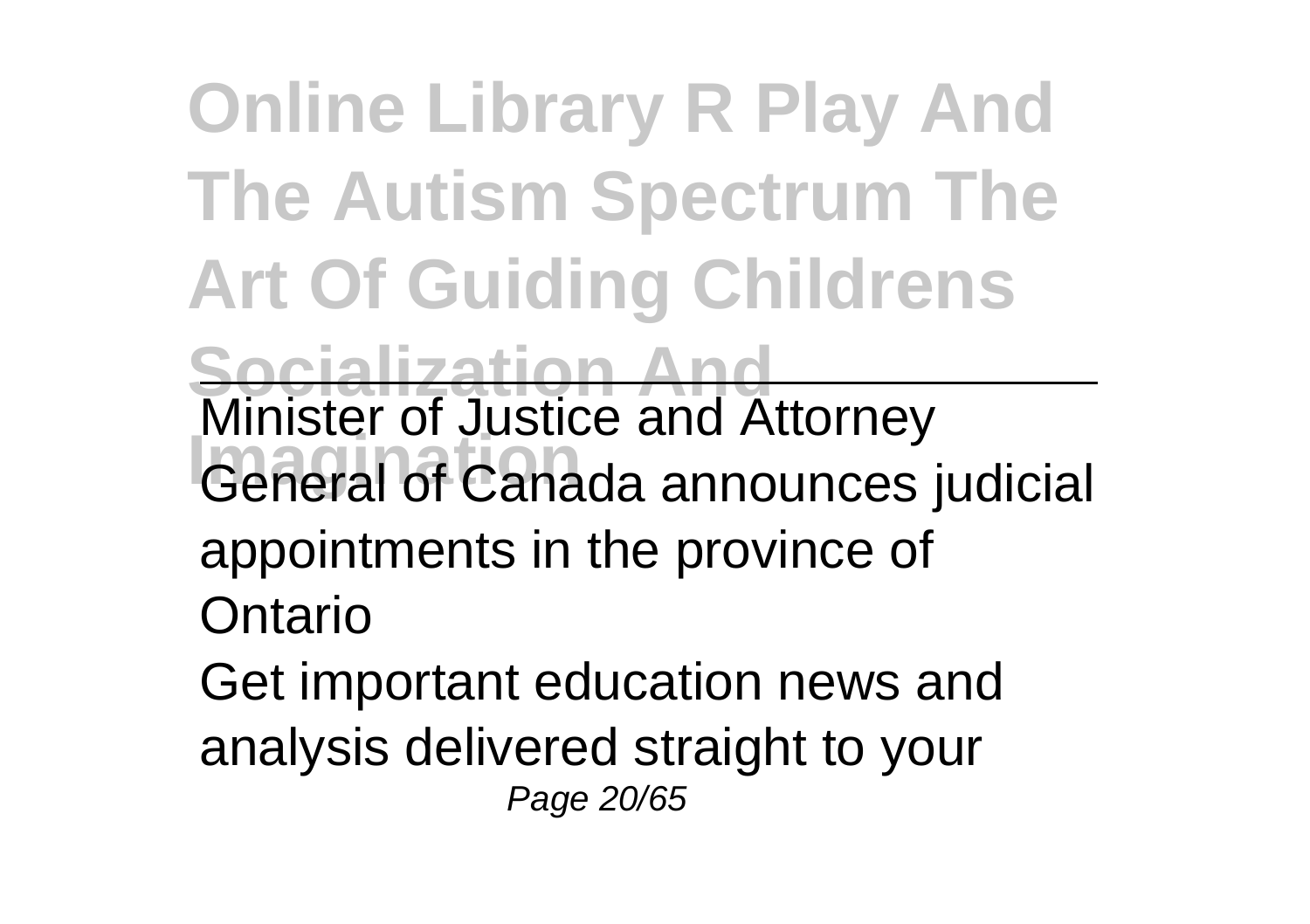**Online Library R Play And The Autism Spectrum The** Inbox BOSTON **++ Alex Harris loves** his job working with students on the **Imagination** education consulting ... autism spectrum — "my ... the higher

Colleges fight attempts to stop them from withholding transcripts over Page 21/65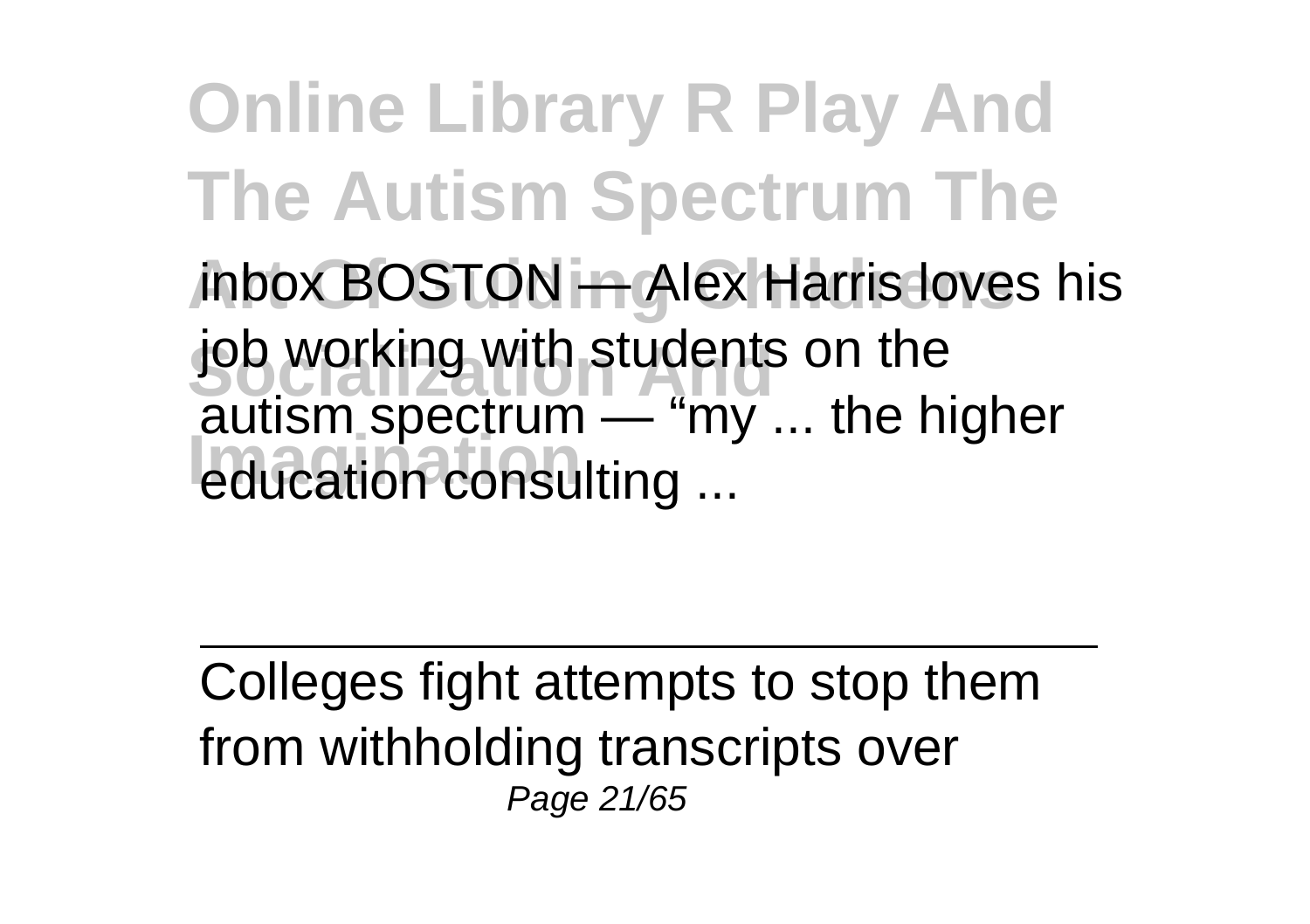**Online Library R Play And The Autism Spectrum The** Ampaid billsuiding Childrens The fundraising game, which will take **Imagination** Miners' Welfare ground in Low Lane, place at the Harton and Westoe is being organised by three football fans, including Jordan Newcombe, a student at South ...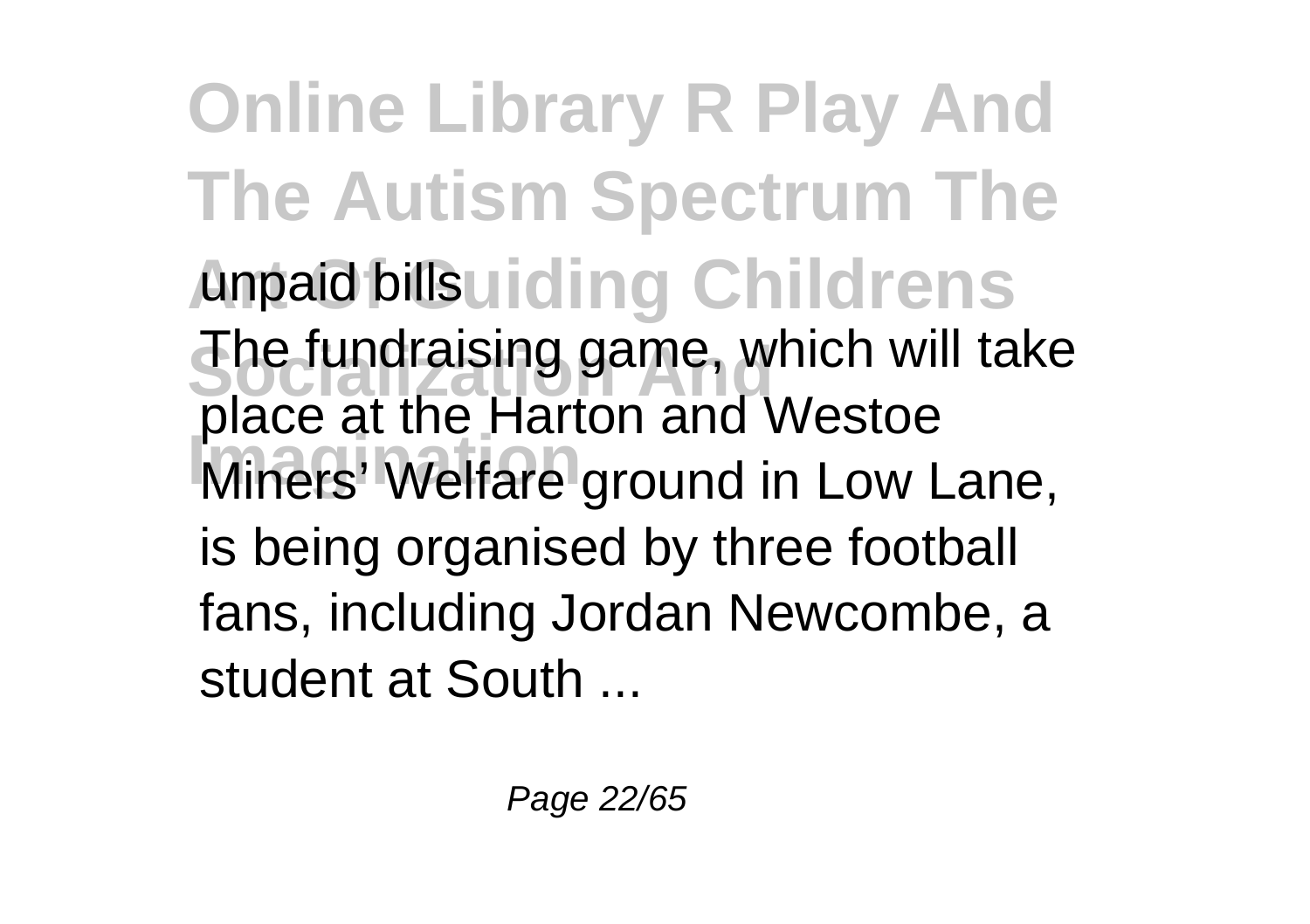**Online Library R Play And The Autism Spectrum The Art Of Guiding Childrens**

**Football fans to hold fundraising match Implement of the Imagination**<br>
Sunderland player Jermain Defoe's in South Shields inspired by former support for Bradley Lowery Kip was an all-state football star as a center for the Cape Girardeau Central High School Tigers and went on to Page 23/65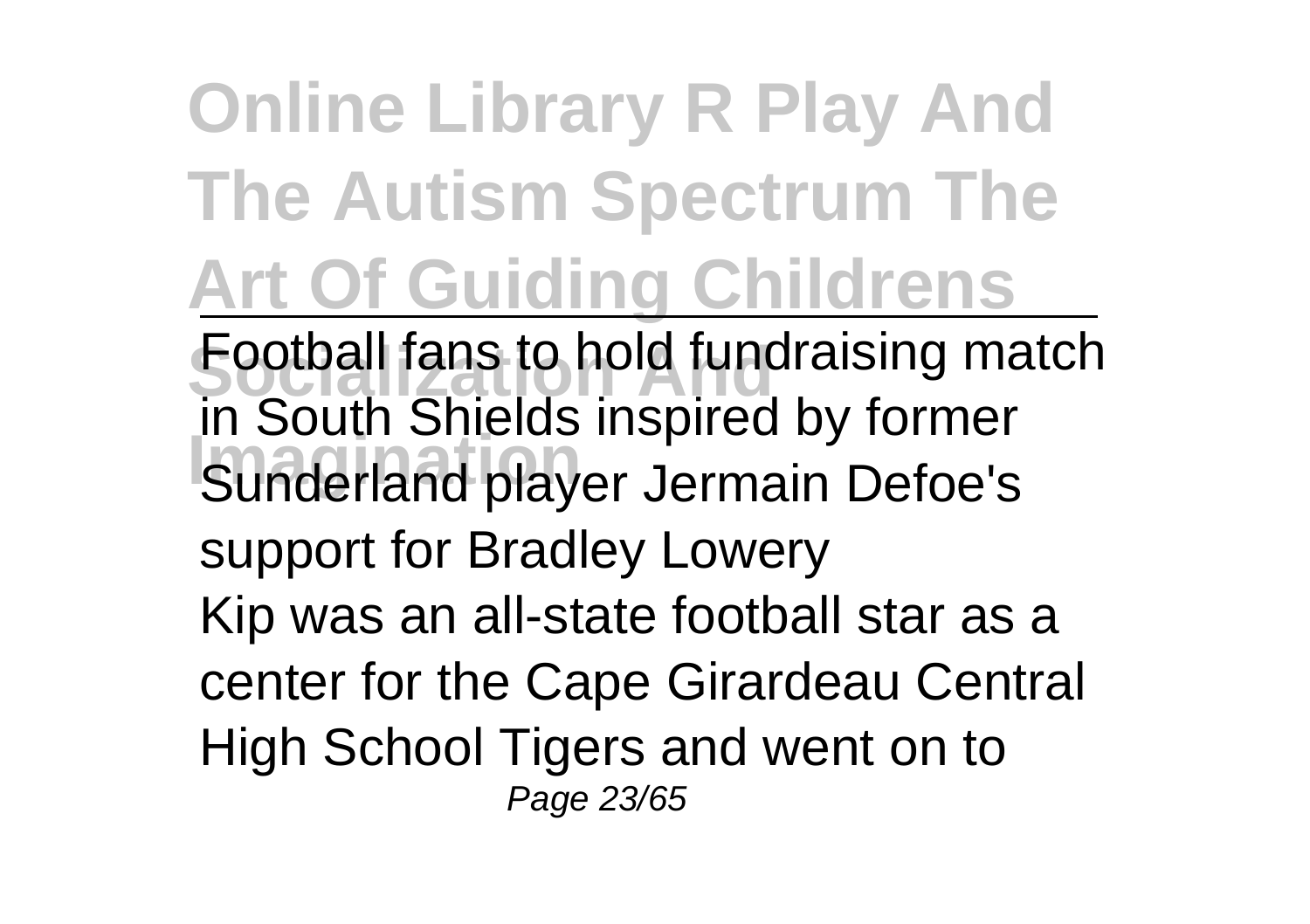**Online Library R Play And The Autism Spectrum The** play for the University... make ns recommendations3 Roy Blunt (R-**Imagination** Missouri) and three ...

James Hamby Mike Turner (R-Ohio), a senior member ... role people with disabilities Page 24/65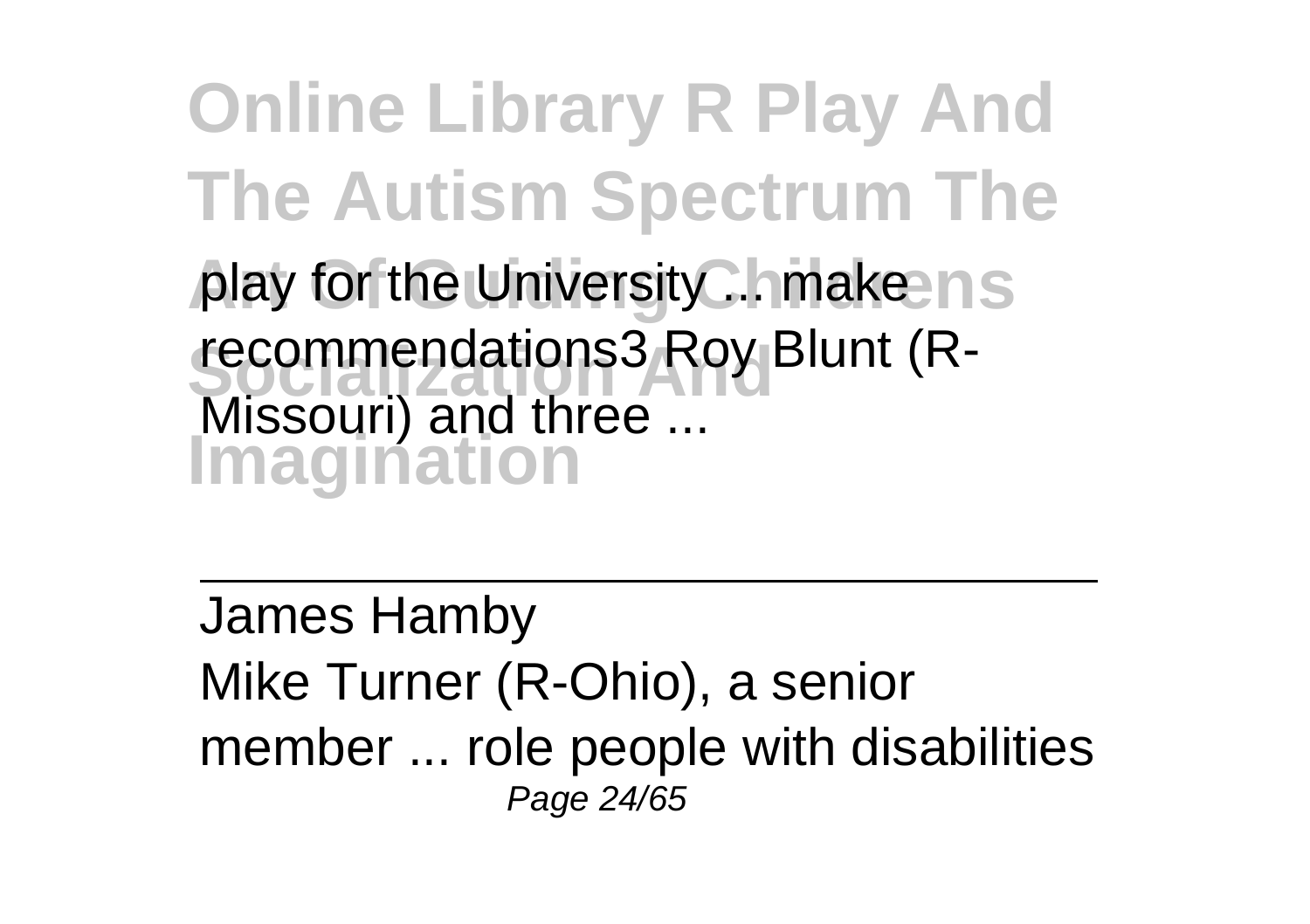**Online Library R Play And The Autism Spectrum The** play in the small business economy. In addition to having a daughter living **Immagination**, *I* and with autism, Palmer Barton was

Capitol Hill Expert Joins SourceAmerica Leadership Team Page 25/65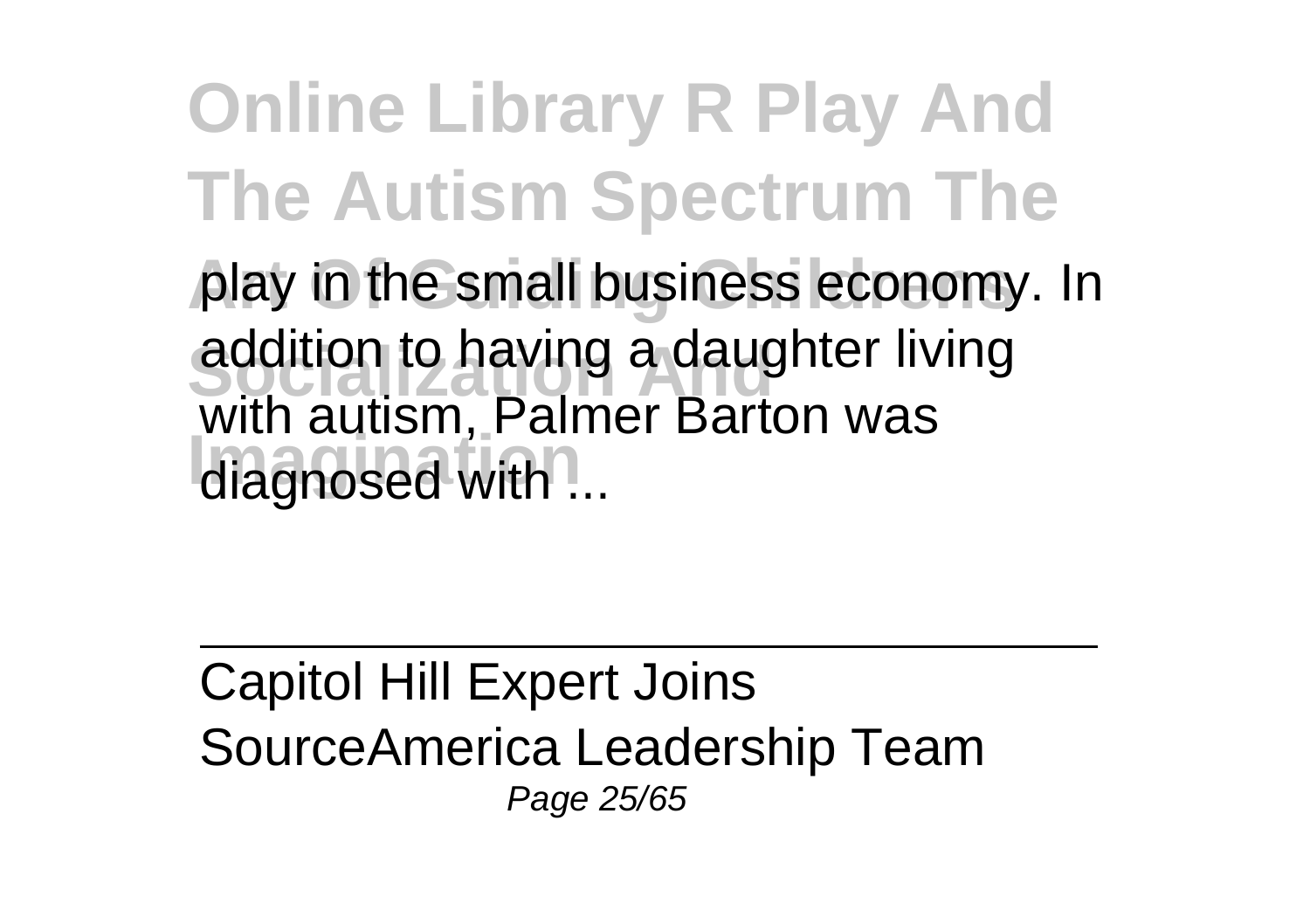**Online Library R Play And The Autism Spectrum The Just over one-third of American adults** ages 18 to 39 report being vaccinated, **Imagination** vaccine across the country. One factor despite free access to the COVID that contributes to low vaccination rates is young ...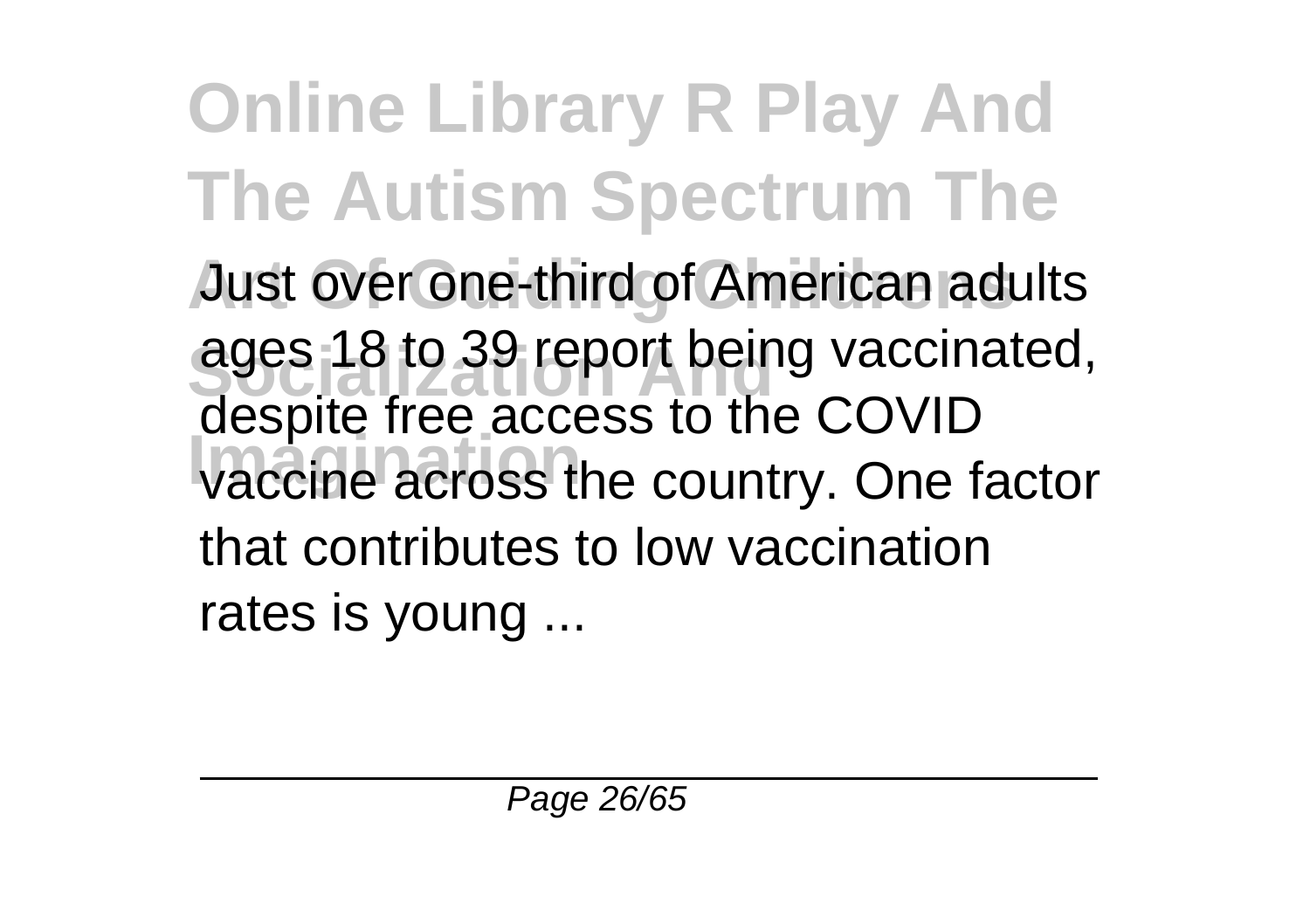**Online Library R Play And The Autism Spectrum The Psychology Todayg Childrens** Alex Harris loves his job working with **Imagination** "my superheroes," he calls ... the students on the autism spectrum higher education consulting firm Ithaka S+R estimates. These balances can be as little as ...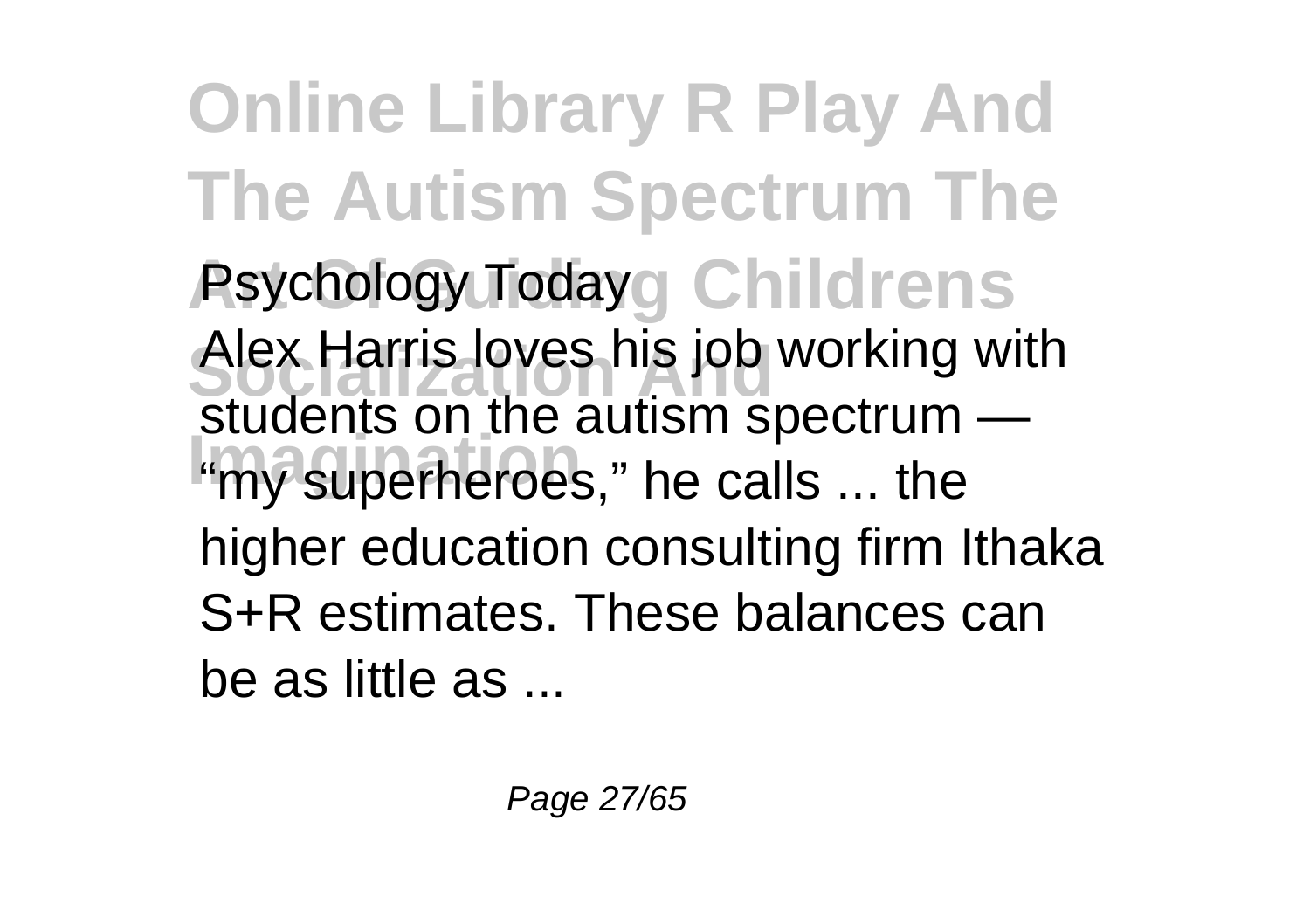**Online Library R Play And The Autism Spectrum The Art Of Guiding Childrens Socialization And** Phase 1. Embracing the spirit of play - **Imagination** - phase 2. Setting the stage for play - phase 3. Observing children at play - phase 4. Guided participation in play.

"Play-Based Interventions for Children Page 28/65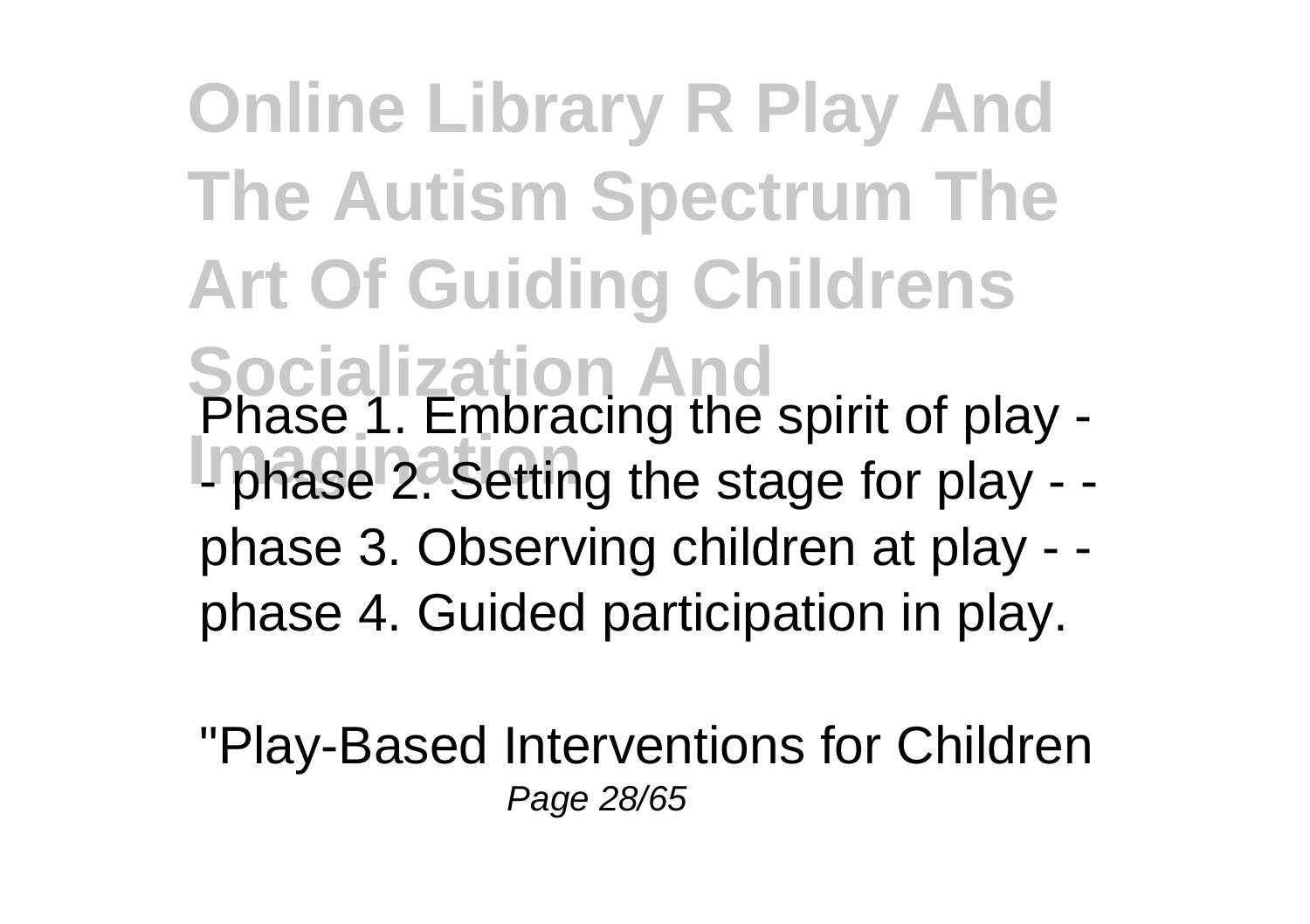**Online Library R Play And The Autism Spectrum The** and Adolescents on the Autism ns **Spectrum explores the most Imagination** methods for using play therapy with recognized, researched, and practical the increasing number of children diagnosed with Autism Spectrum Disorders (ASDs), and shows clincians how to integrate these methods into Page 29/65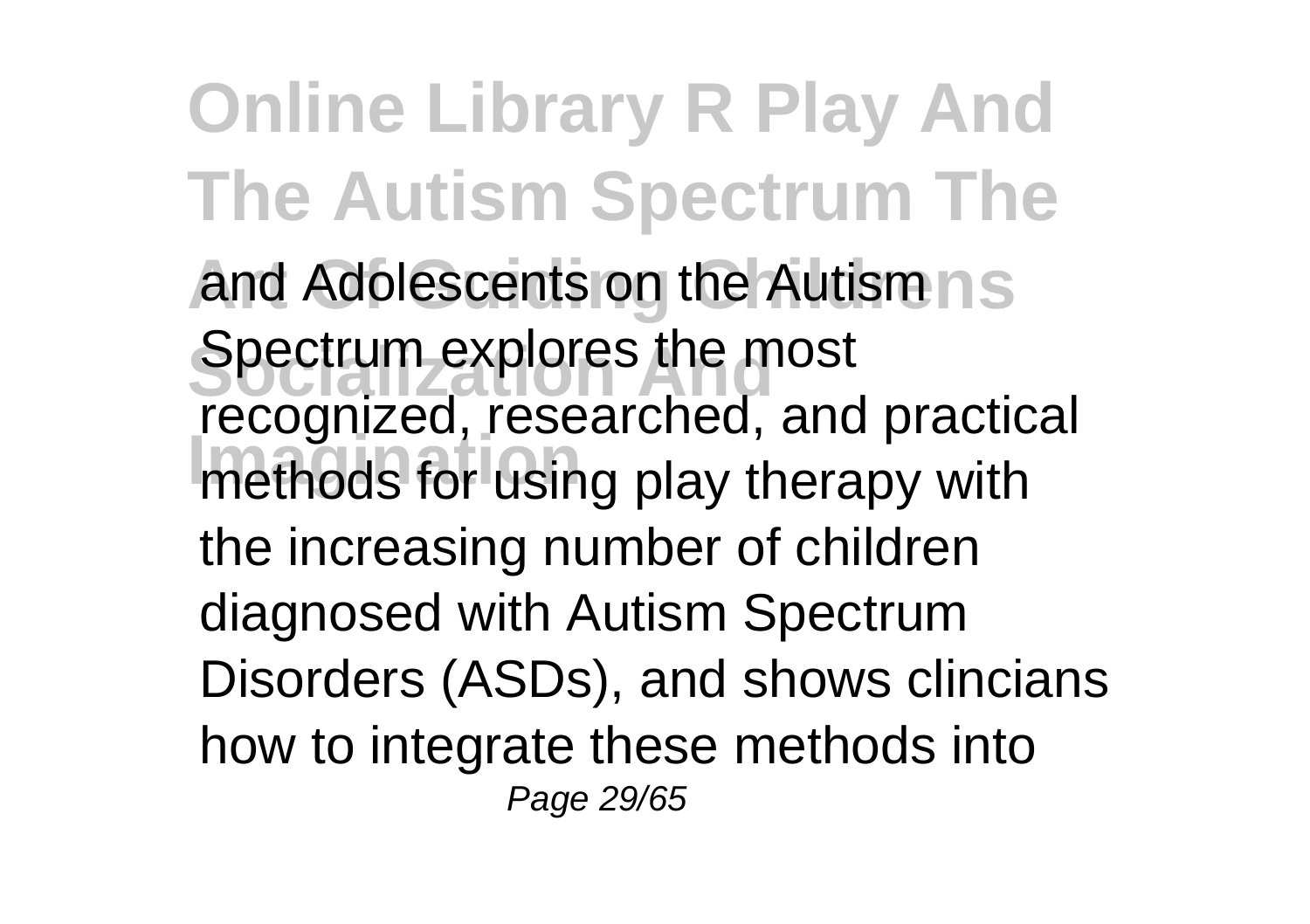**Online Library R Play And The Autism Spectrum The** their practices. Using a diverse array of play-based approaches, the book **Image together the versee of**<br>researchers and practicing clinicians brings together the voices of who are successfully utilizing play and play-based interventions with children and adolescents on the autism spectrum. It also examines the Page 30/65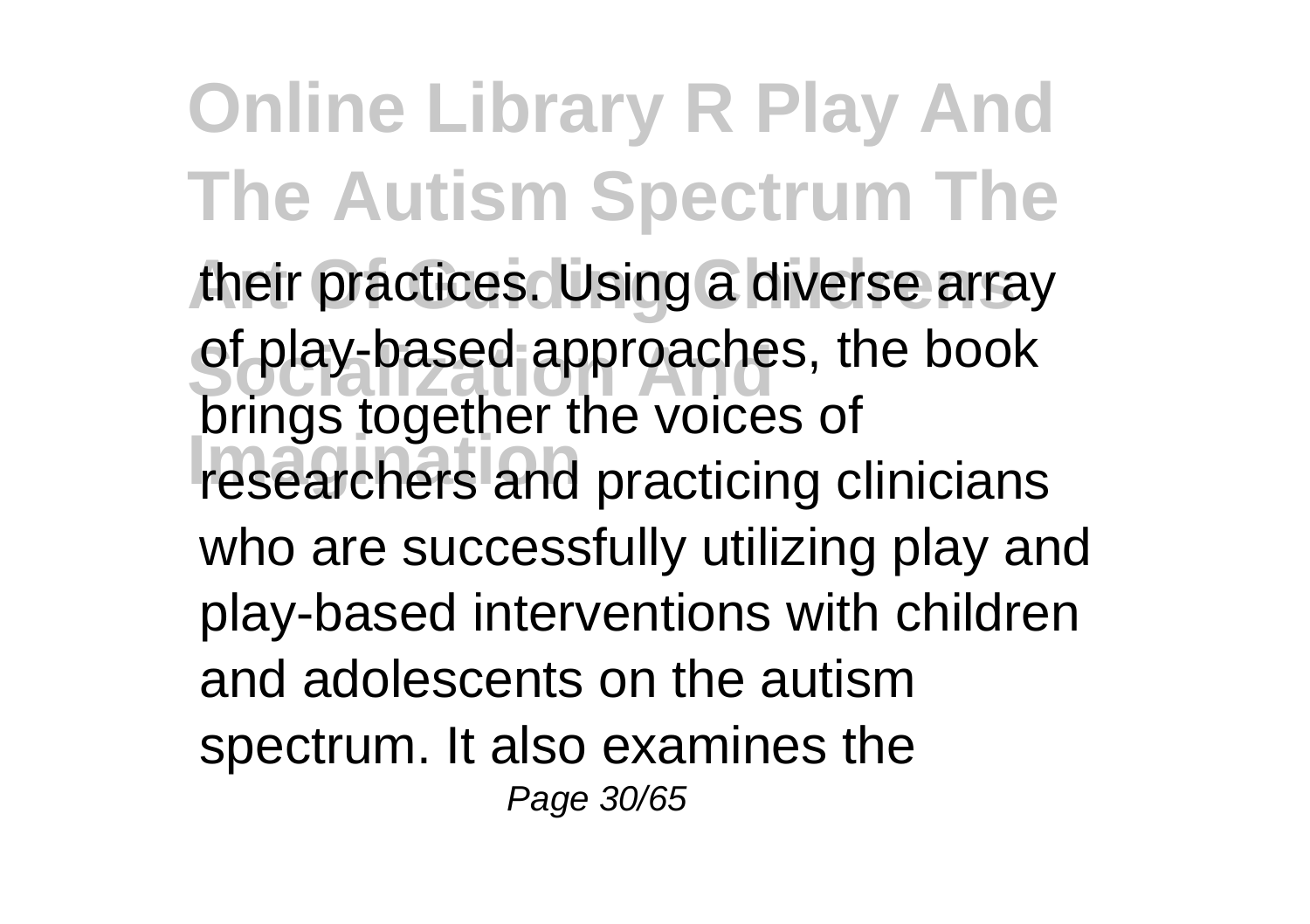**Online Library R Play And The Autism Spectrum The Art Of Guiding Childrens** neurobiological underpinnings of play in children on the autism spectrum and **Imagination** typical and neuro-atypical the overall effect of play on neurodevelopment. Finally, through careful integration of theory with real-world clinical case application, each chapter also shows clinicians how to Page 31/65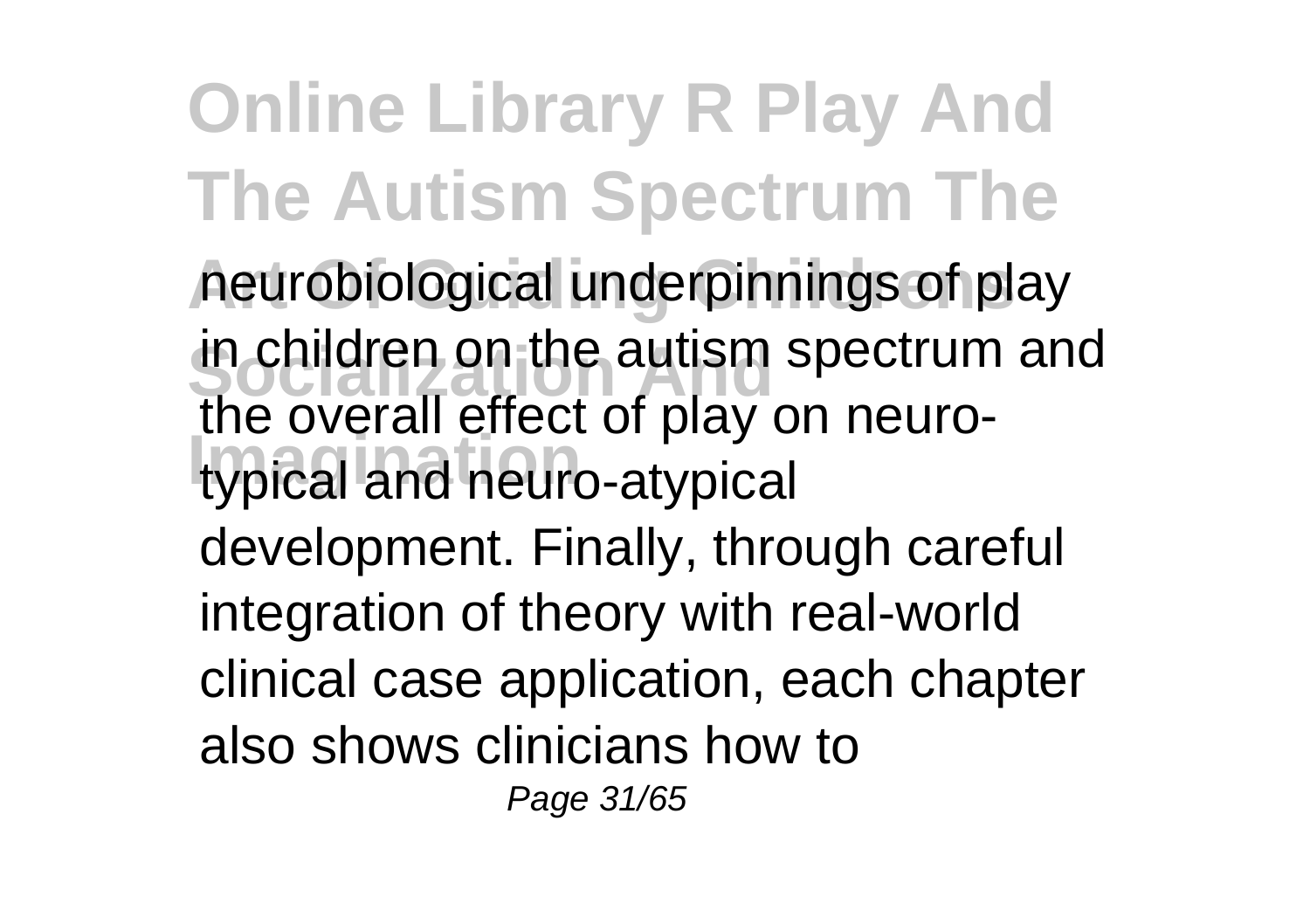**Online Library R Play And The Autism Spectrum The** *incorporate a particular treatments* approach and make it a viable and<br>effective part of their work with this **Imagina** challenging clinical approach and make it a viable and population"--Provided by publisher.

At the heart of this volume is the recognition that children's Page 32/65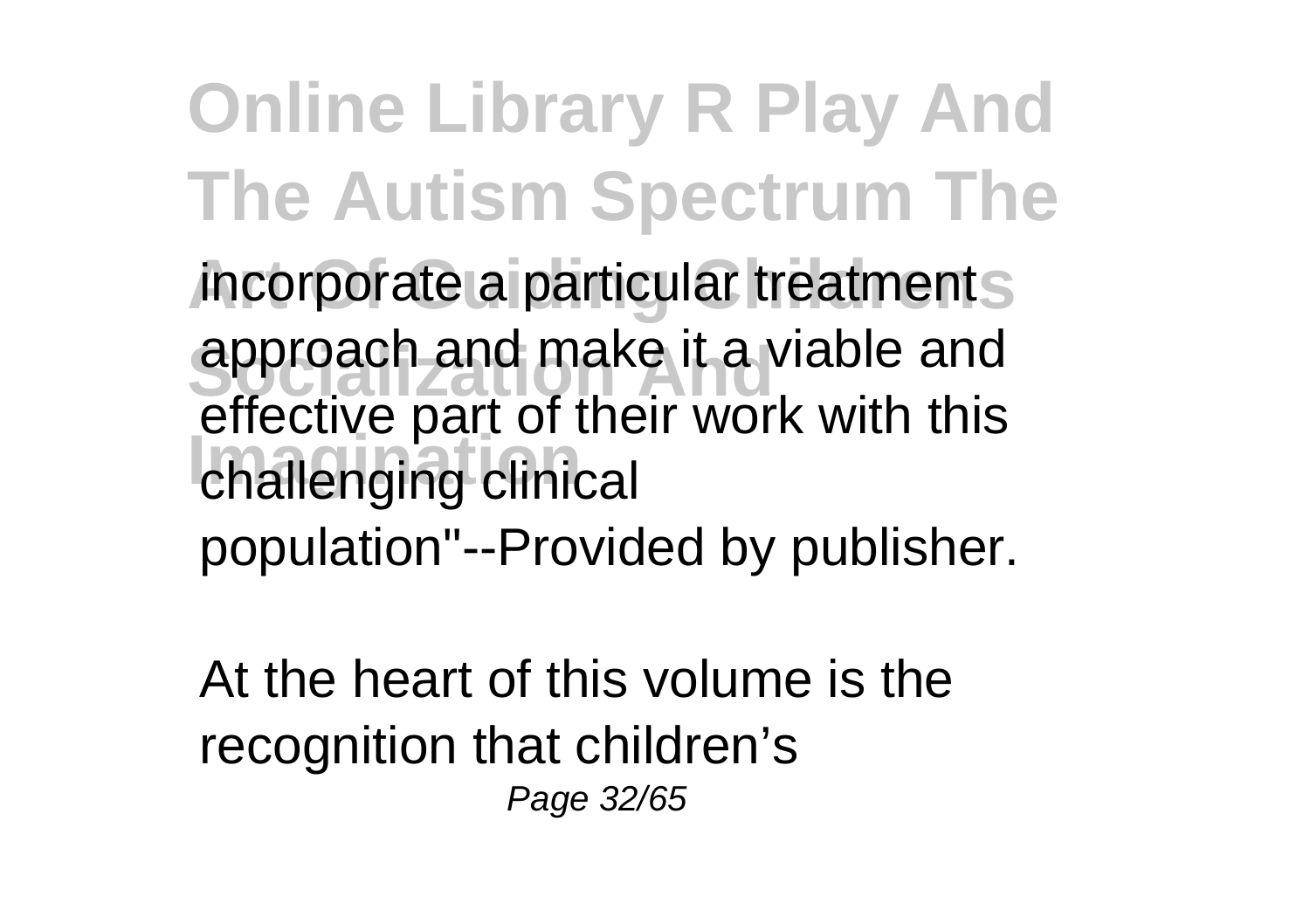**Online Library R Play And The Autism Spectrum The** engagement with play and story are intrinsically and intricately linked. The **Imagination** passionate interest in the development contributing authors share a and well-being of children, in particular through their use of imagination and adaptation of the everyday into play and stories. Following these principles, Page 33/65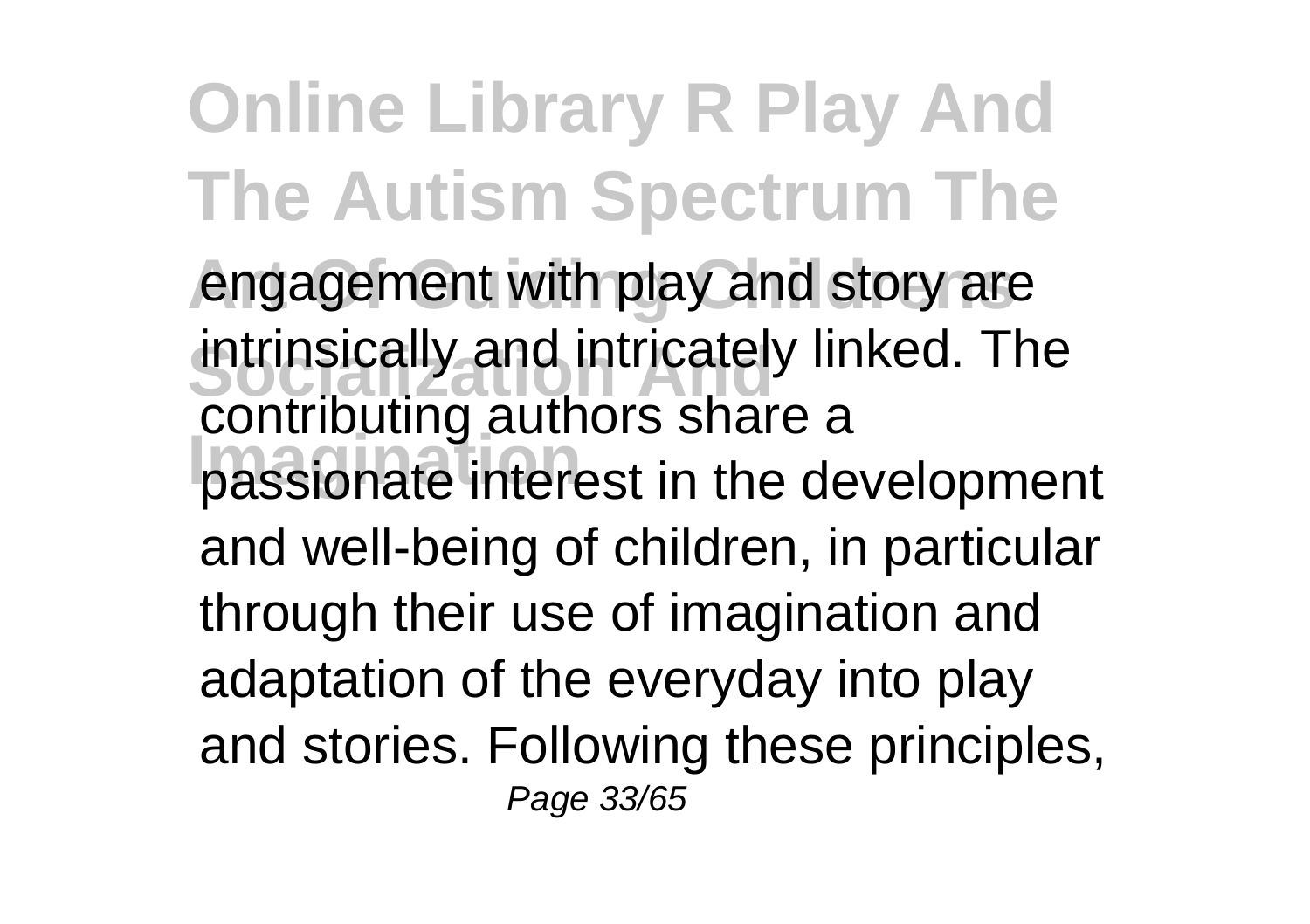**Online Library R Play And The Autism Spectrum The** the volume explores the connections **between play, story, and pretense with Imagination** factors that influence the way these regard to many cultural and contextual elements vary in children's lives. In a departure from earlier collections on play and story, the authors take a particular focus on normative as Page 34/65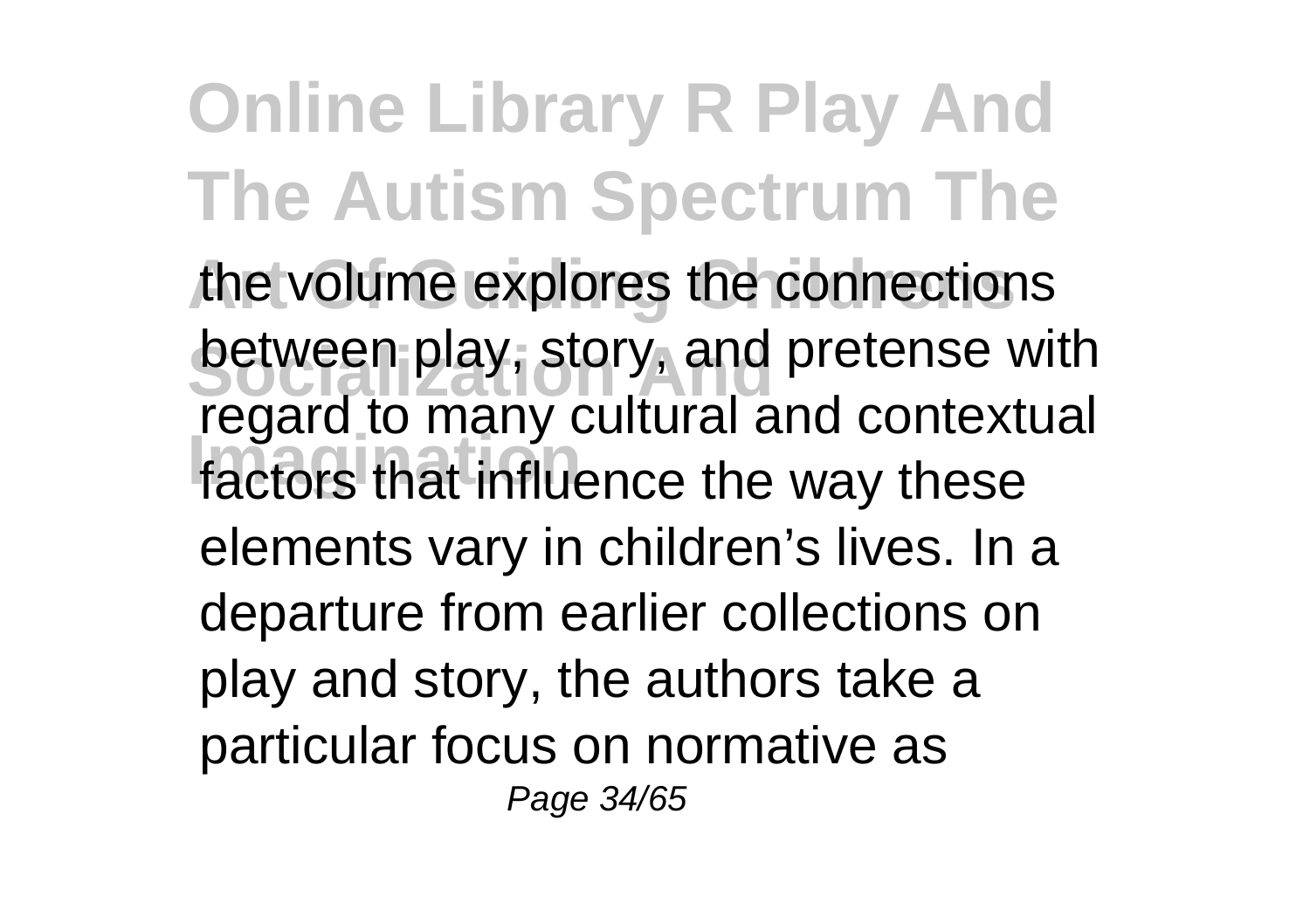**Online Library R Play And The Autism Spectrum The** compared with atypical development. **This collection begins with an Imagination** developmental relationship between approach to understanding the play and story, which recognizes their similarities while acknowledging their differences. Much of the collection addresses pretend play and story in Page 35/65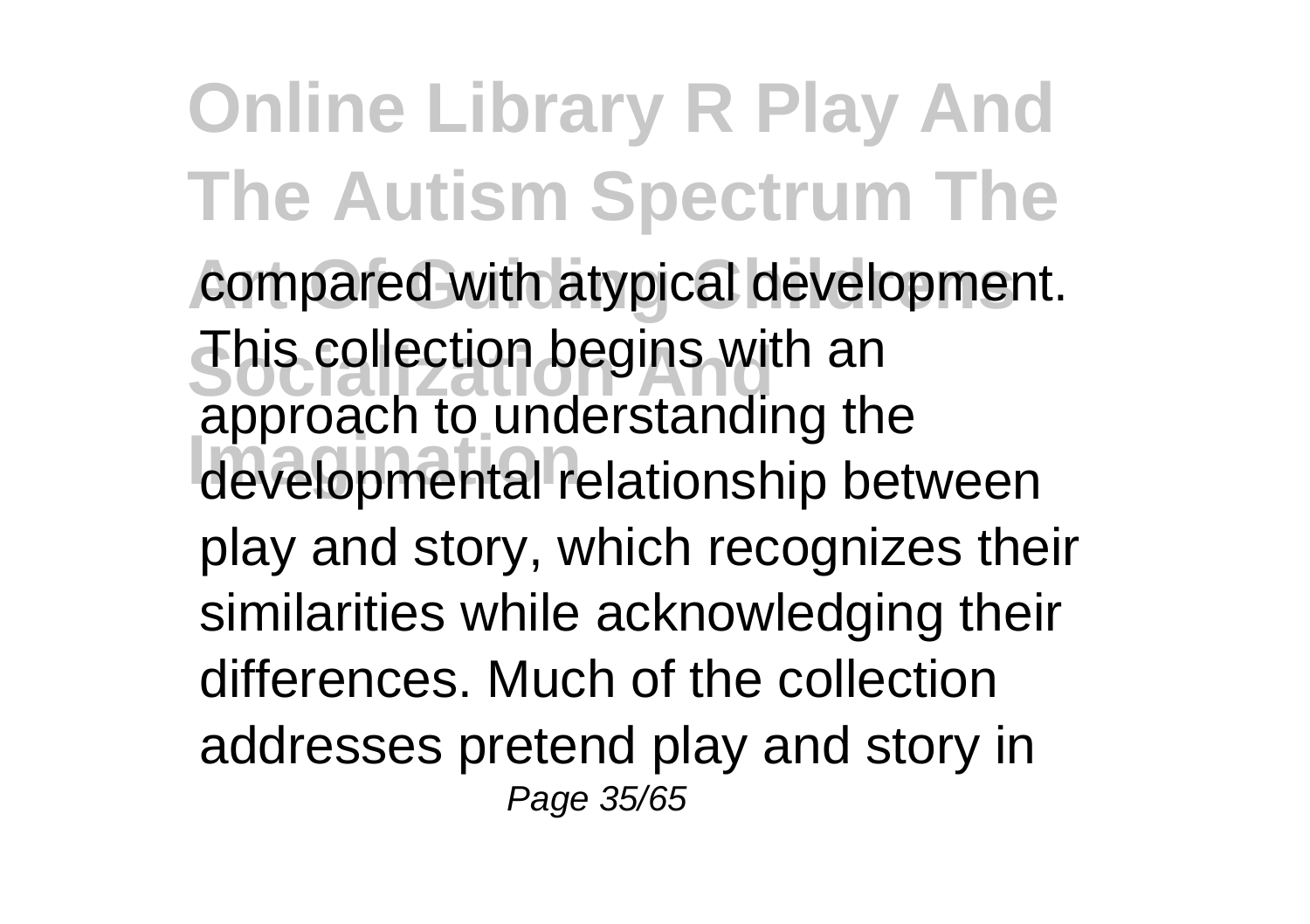**Online Library R Play And The Autism Spectrum The** children with autism spectrumens disorder, an understudied but **Imagination** these dimensions of their lives and important group for consideration, as development have often been considered problematic. The volume also includes sections on play and story in classroom settings and play Page 36/65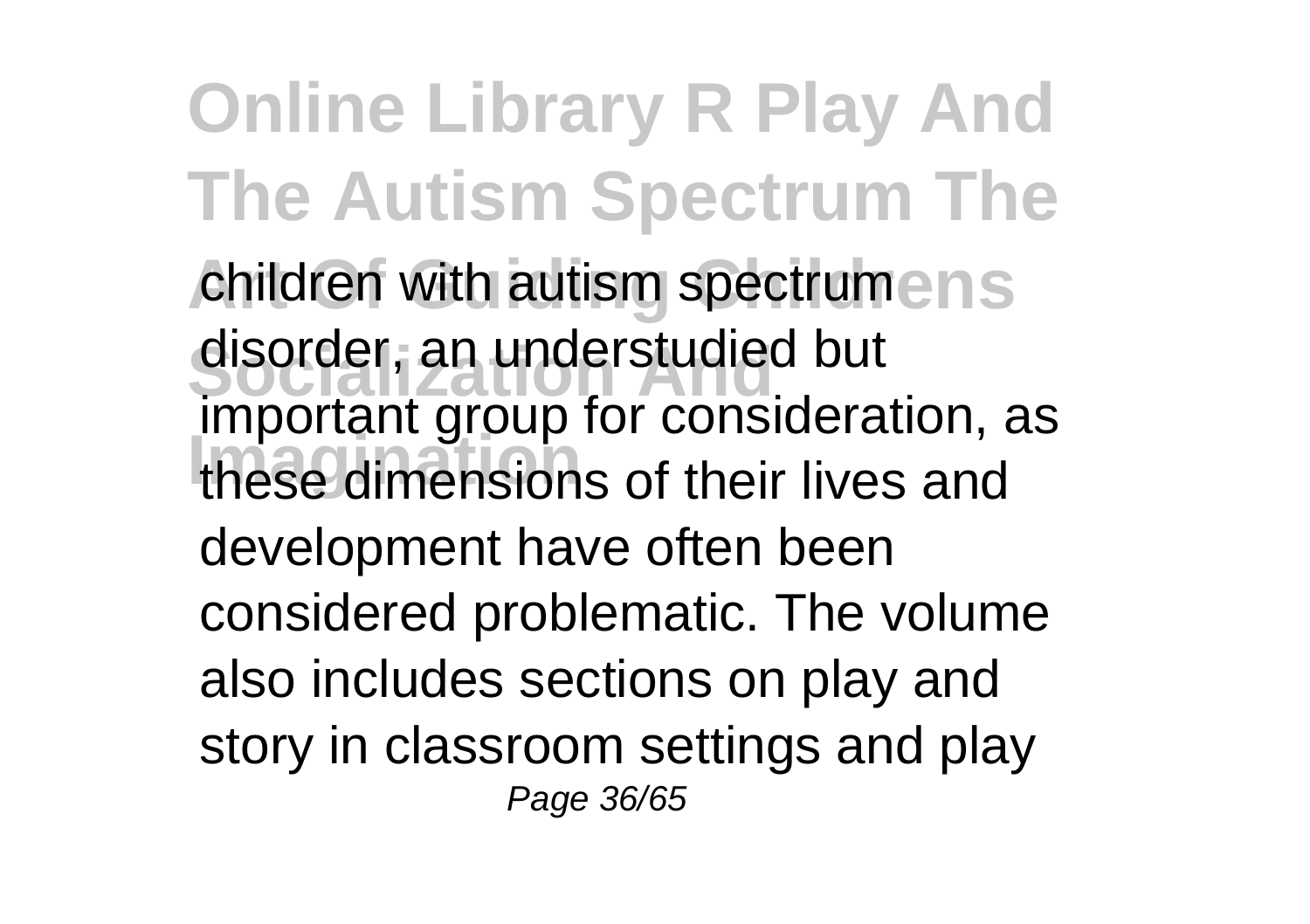**Online Library R Play And The Autism Spectrum The Art Of Guiding Childrens** and story across cultures, including **Socialization Andrew Andrew Persons China and Imagination** Mexico. It concludes with a discussion such as Israel, Romania, China, and of how play differs across sociocultural and economic contexts, making a unifying claim for the importance of play in children's lives but also calling Page 37/65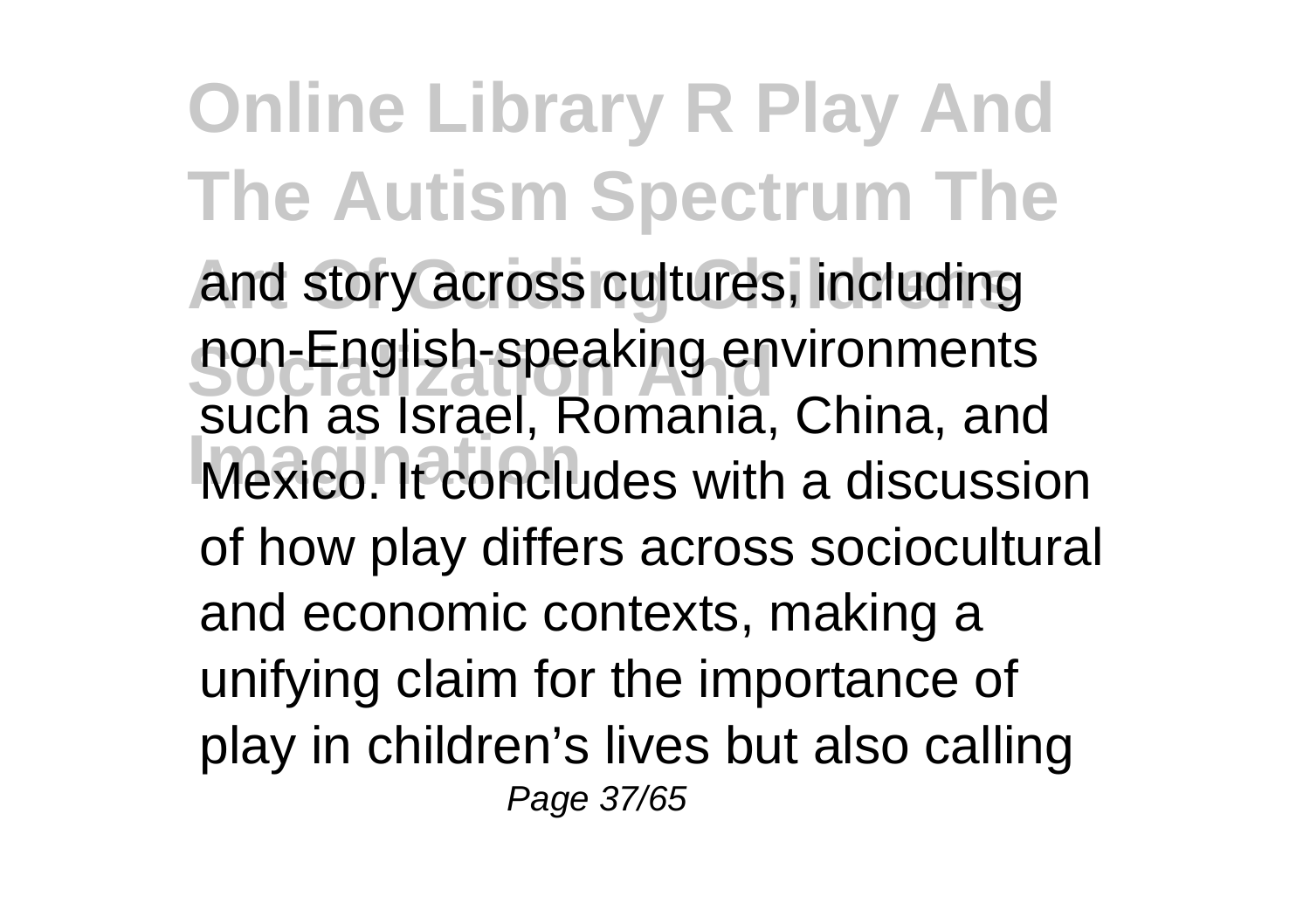**Online Library R Play And The Autism Spectrum The** for an understanding of what plays means to very different groups of **Imagination** children.

A key issue for researchers and practitioners is how to support the social engagement of children with autism in ordinary, everyday social Page 38/65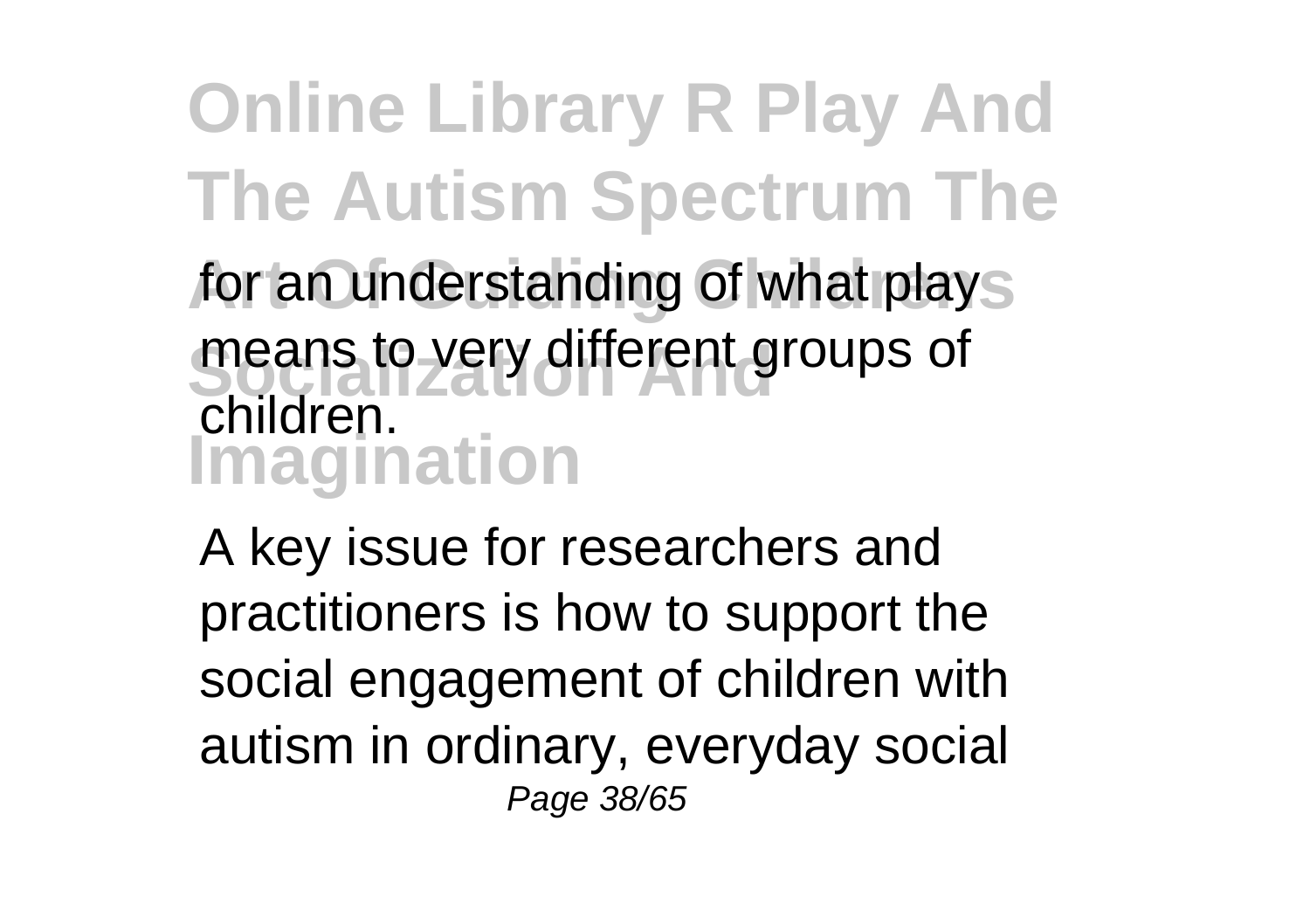**Online Library R Play And The Autism Spectrum The** processes that are transactional in nature and involve mixed groups of **Imagination** rich and varied relationships. Autism children, with and without autism, in and the Social World of Childhood brings together current understandings about the social engagement of children with autism, gained from Page 39/65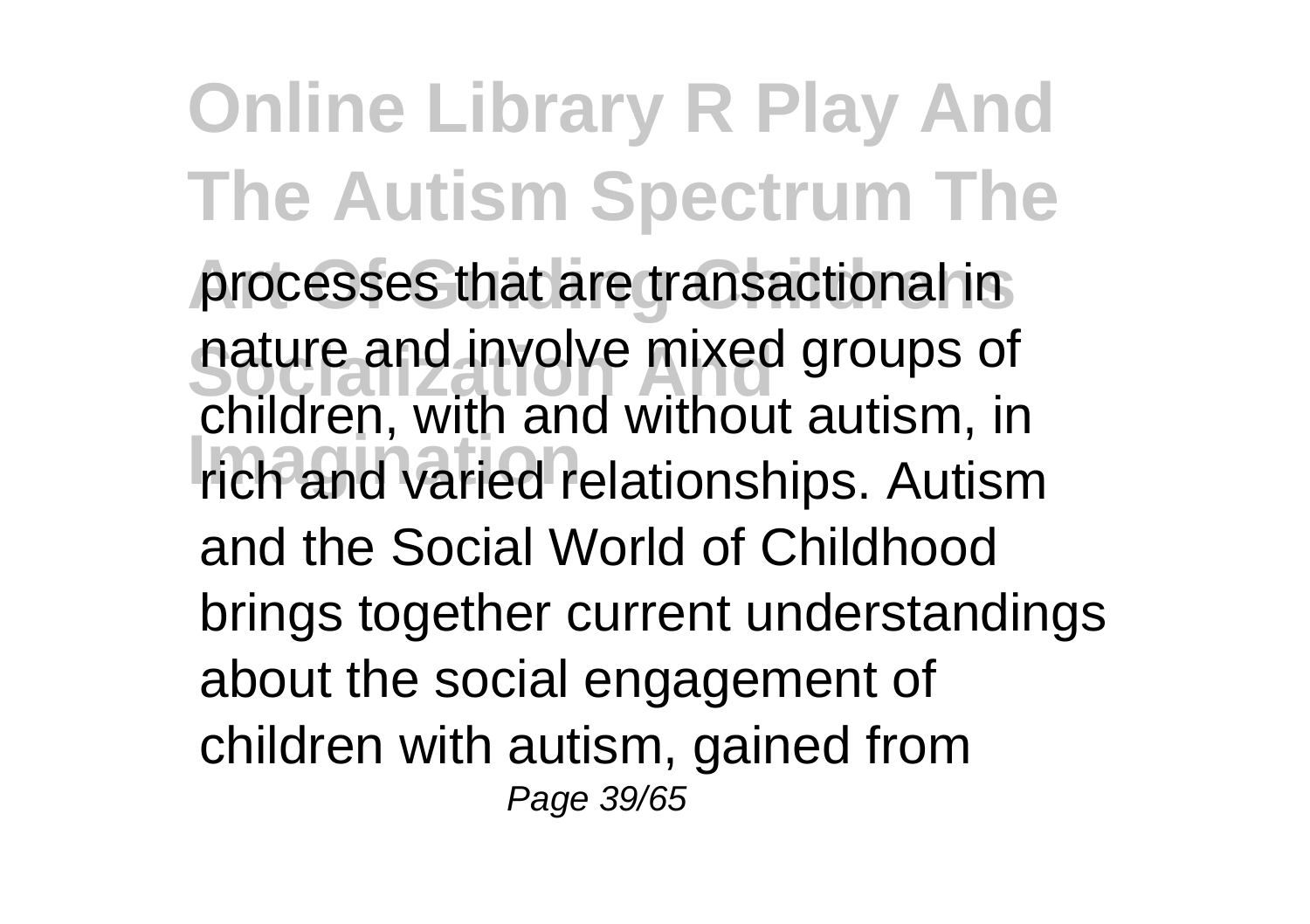**Online Library R Play And The Autism Spectrum The** psychology-based research into autism, with well-established ideas **Imagination** worlds, gained from sociocultural about children's everyday social theories of childhood. It describes the experiences of interaction, friendship and play from children's own point of view as a way of giving insight into Page 40/65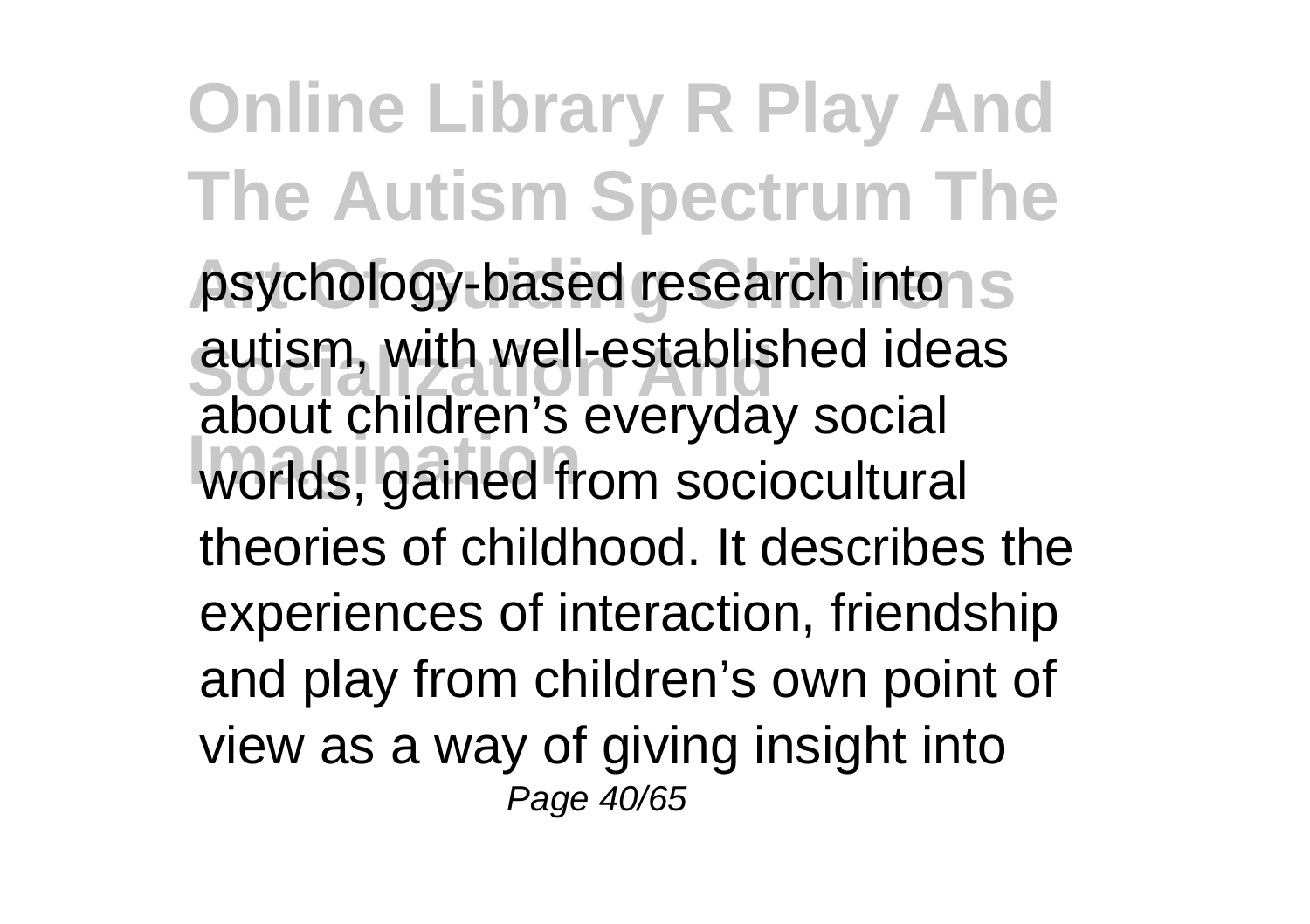**Online Library R Play And The Autism Spectrum The** children's lives as they are lived and understood by them. Such an **Imagination** educational practice and aids the understanding serves to inform provision of more effective learning environments. Autism and the Social World of Childhood includes sections on: the nature of play, social Page 41/65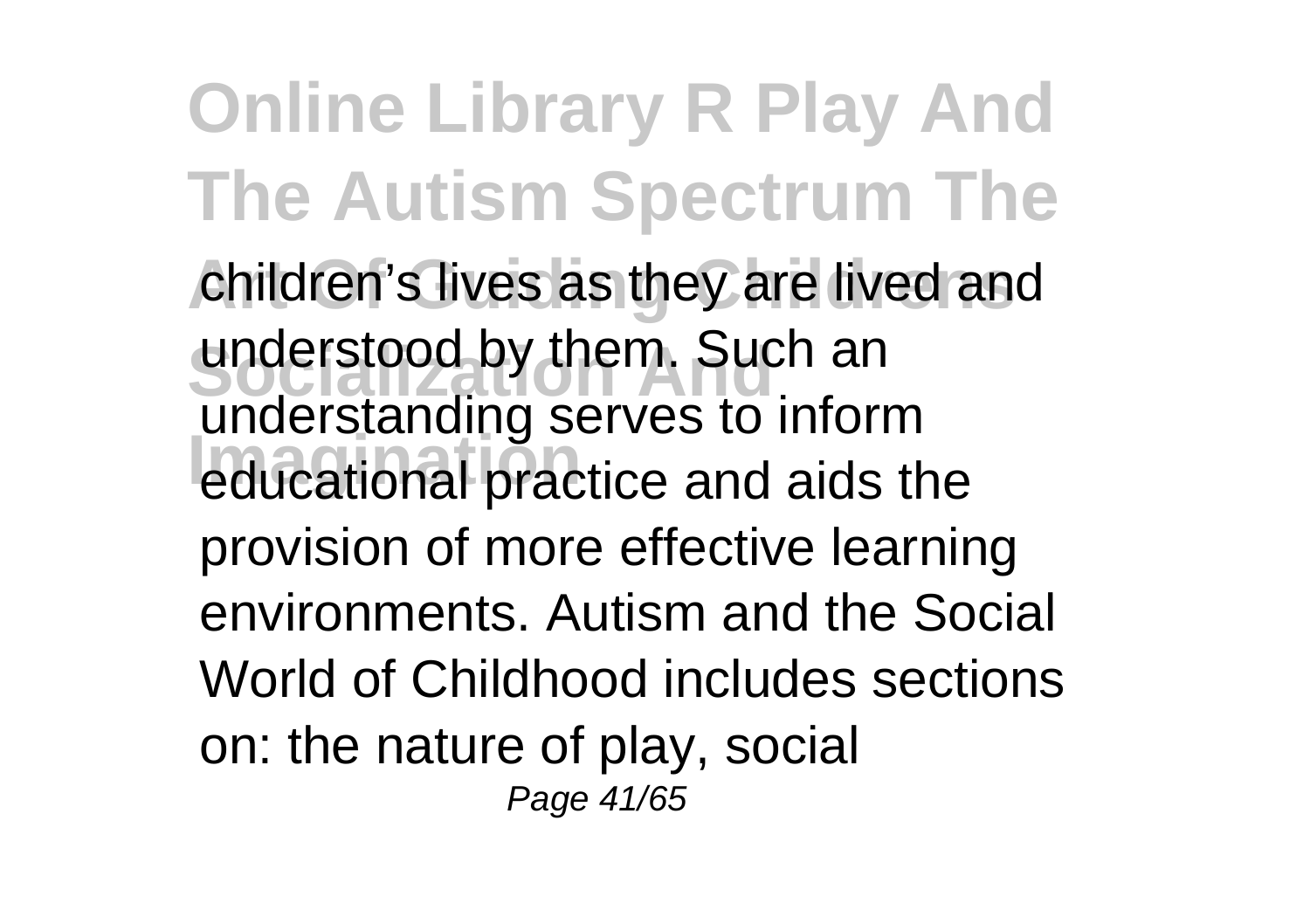**Online Library R Play And The Autism Spectrum The** interaction and friendship in autism the nature of children's ordinary social **Imagination** communication and variation in worlds, including children's cultures of children's play research approaches to investigating the social engagement of children with and without autism in natural contexts educational

Page 42/65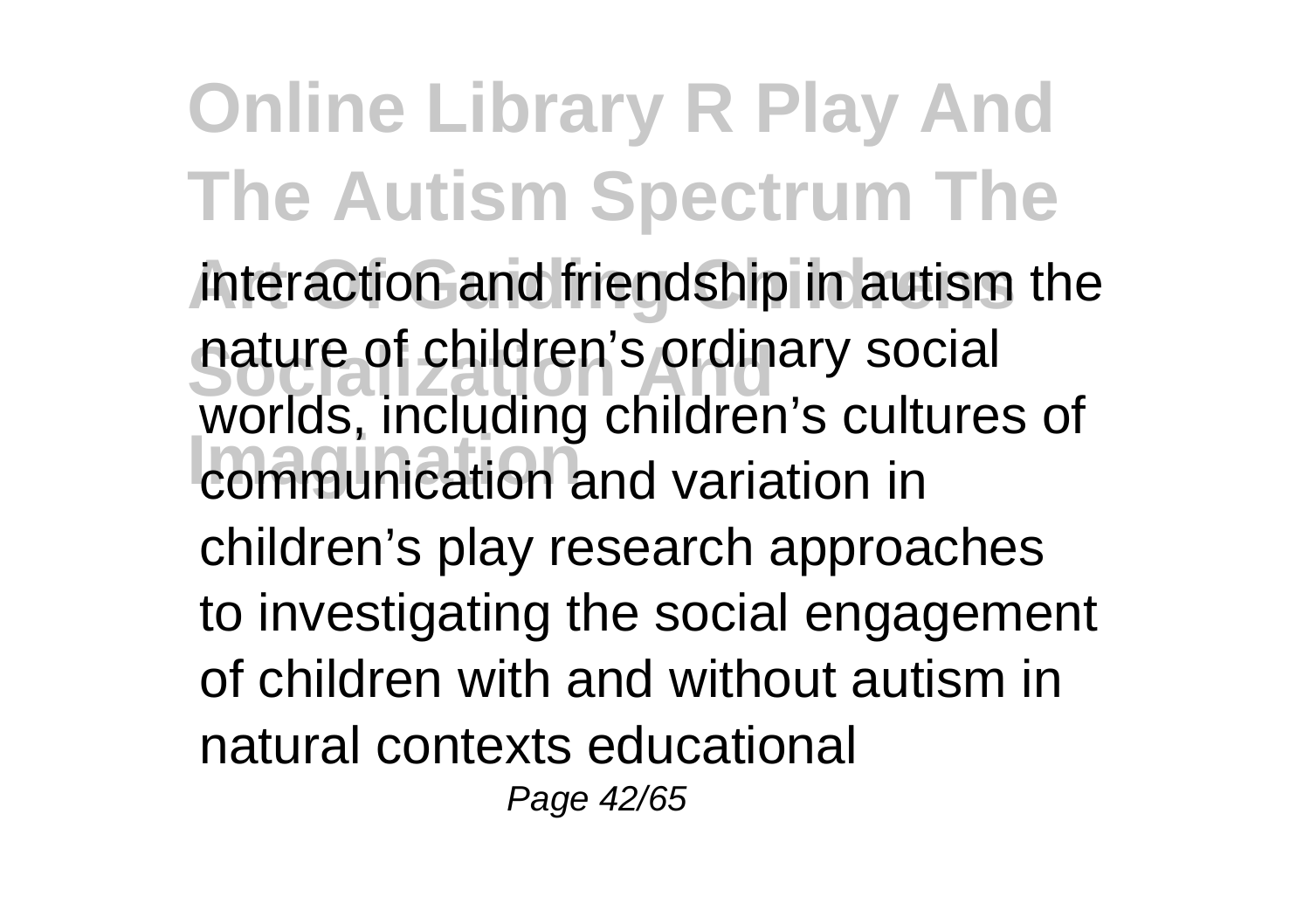**Online Library R Play And The Autism Spectrum The** approaches to supporting the ens integration of children with autism **Imagination** of assessment in autism education. within a school setting the importance Autism and the Social World of Childhood includes real life descriptions of children's social experiences taken from ethnographic Page 43/65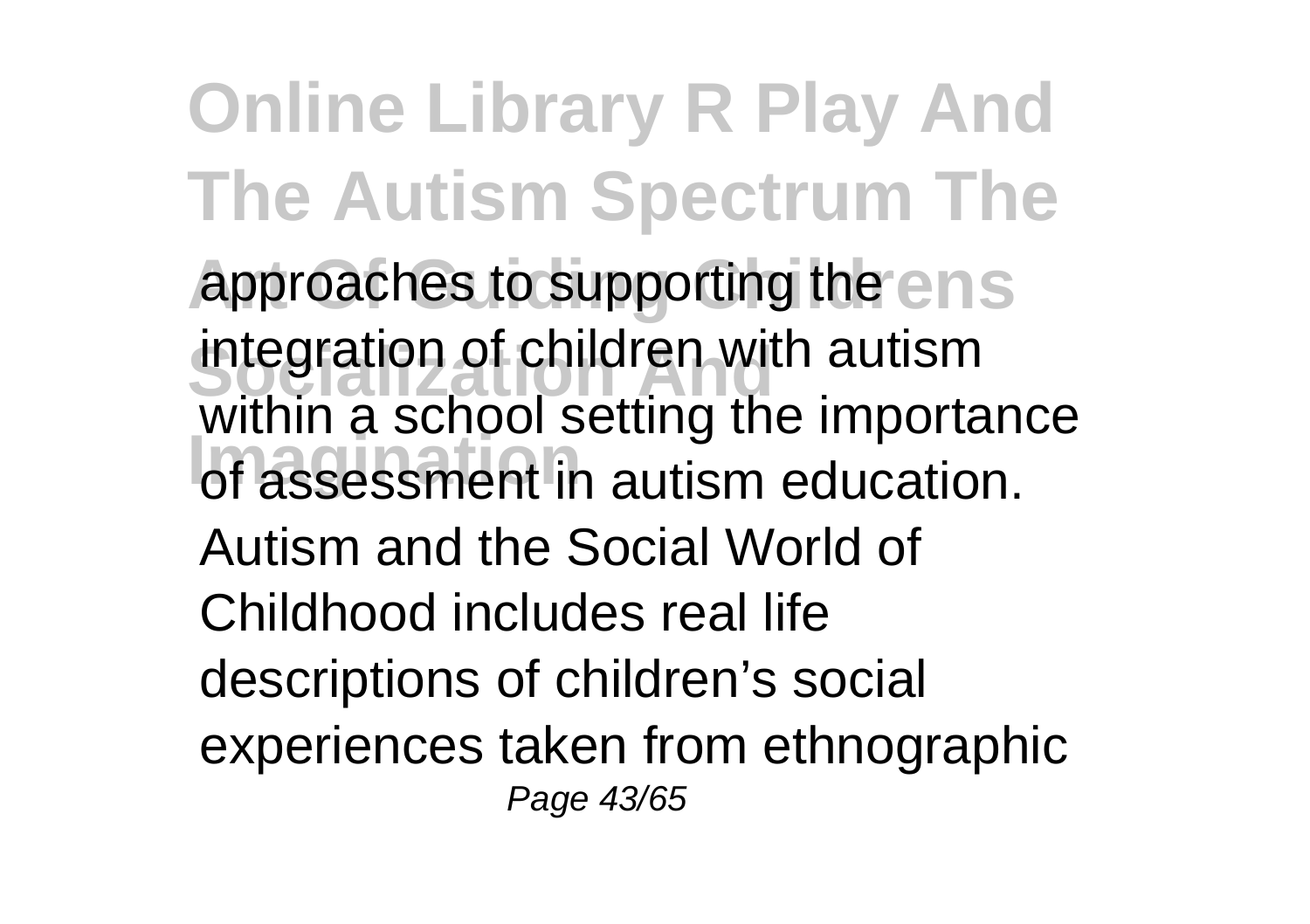**Online Library R Play And The Autism Spectrum The** research into the play and interaction of children with and without autisi<br>Practical guidance is provided on **Imagination** educational approaches to supporting of children with and without autism. the inclusion of children with autism within the ordinary social worlds of childhood.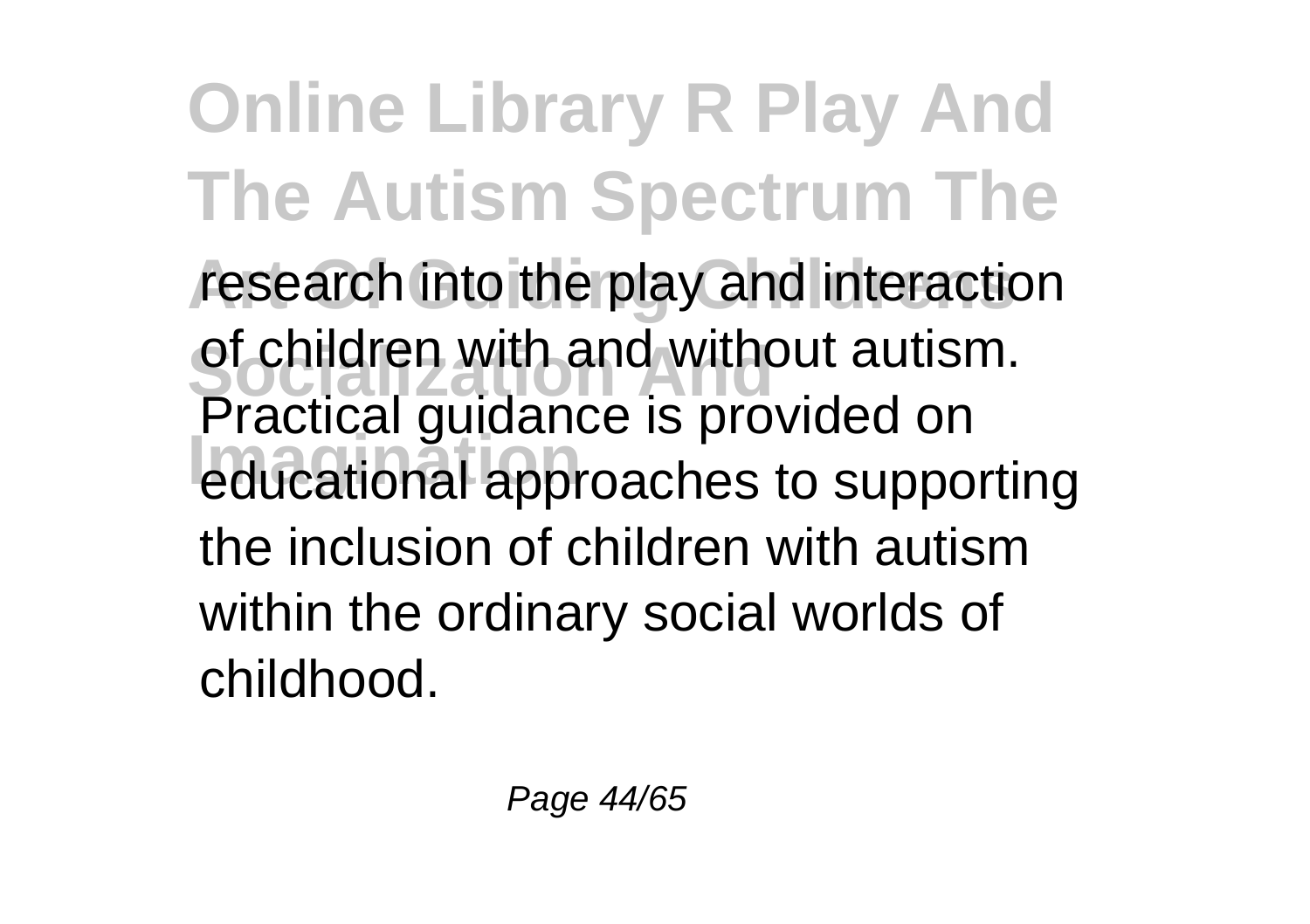**Online Library R Play And The Autism Spectrum The** This book brings together the latest **research in the battle against autism. Imagination** the increase in special needs children According to numerous news reports, has reached epidemic proportions. Autism is a complex developmental disability that typically appears during the first three years of life. The result Page 45/65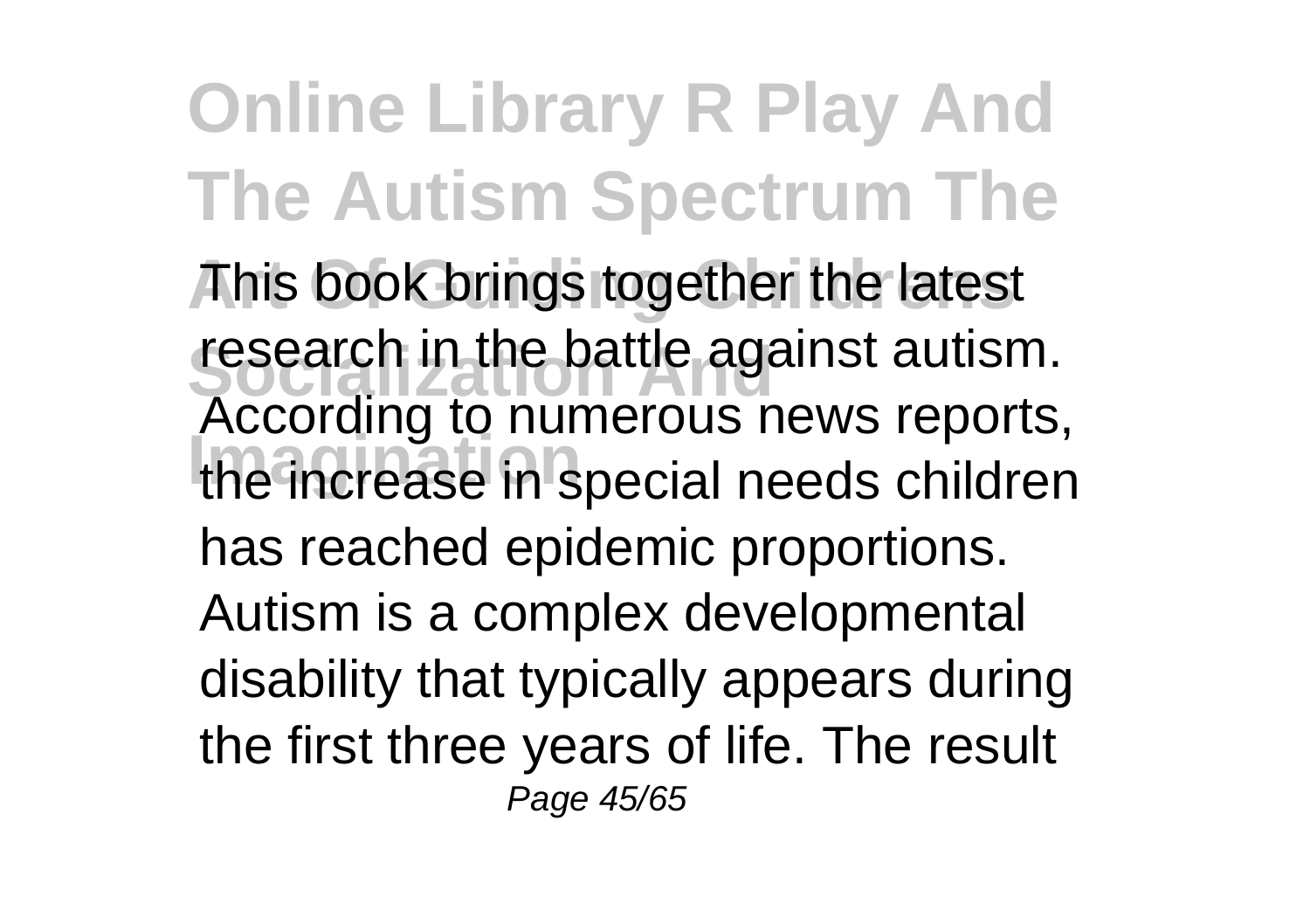**Online Library R Play And The Autism Spectrum The** of a neurological disorder that affects the functioning of the brain, autism and **Imagination** estimated to occur in as many as 2 to its associated behaviours have been 6 in 1,000 individuals. Autism is four times more prevalent in boys than girls and knows no racial, ethnic, or social boundaries. Autism is a spectrum Page 46/65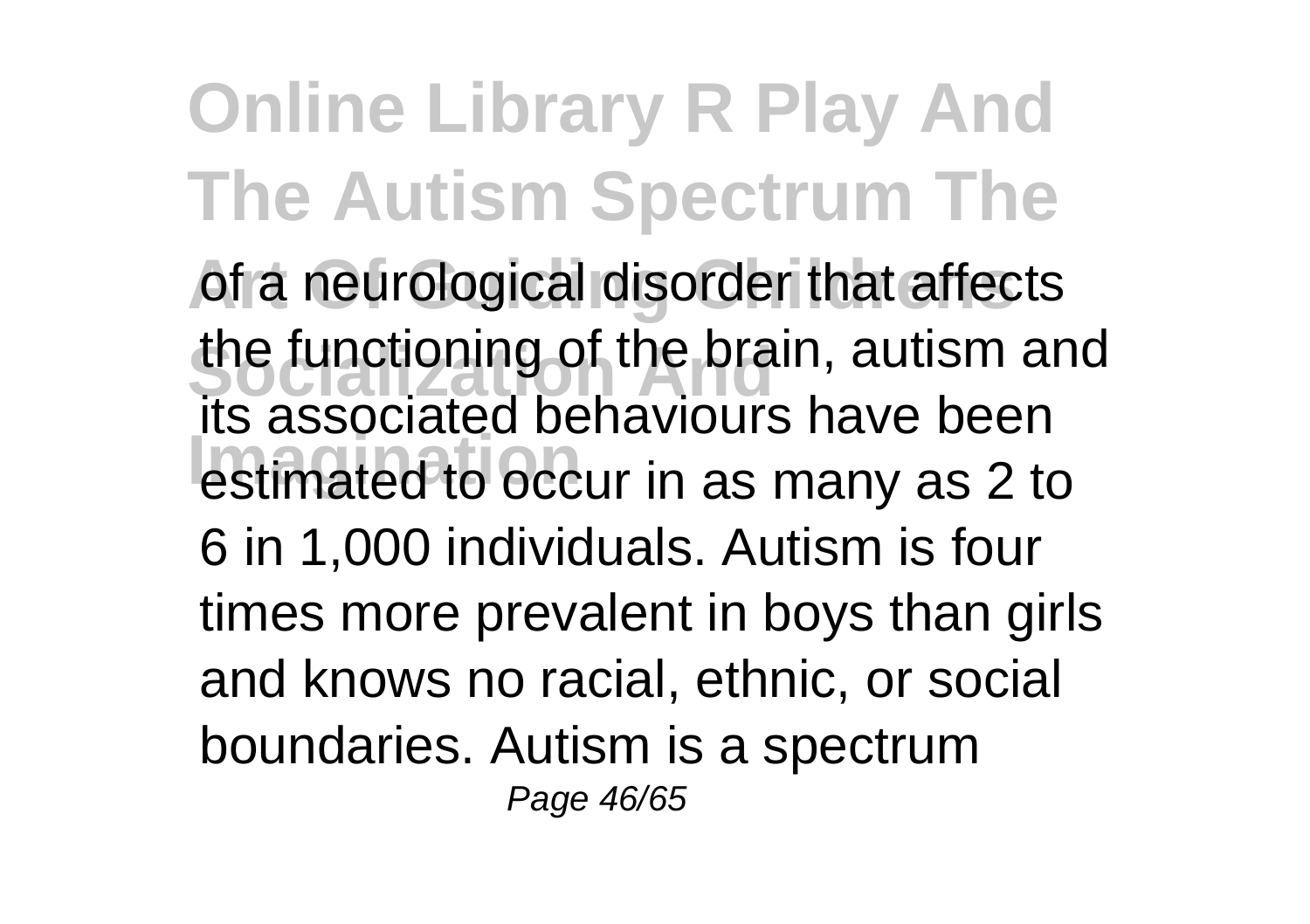**Online Library R Play And The Autism Spectrum The** disorder. The symptoms and rens **Characteristics of autism can present Imagination** combinations, from mild to severe. themselves in a wide variety of Although autism is defined by a certain set of behaviours, children and adults can exhibit any combination of the behaviours in any degree of severity. Page 47/65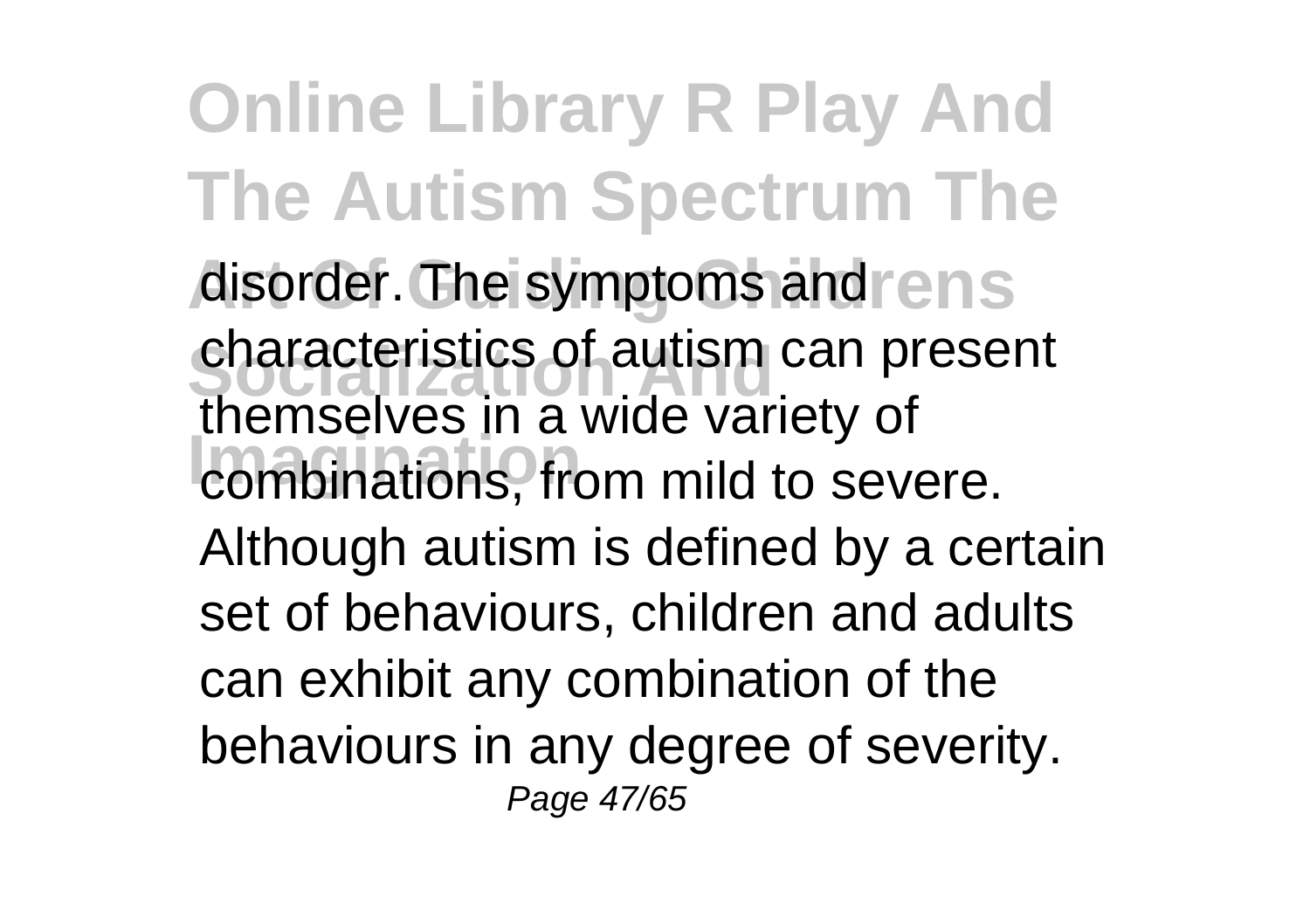**Online Library R Play And The Autism Spectrum The People with autism process and S respond to information in unique ways. Imagination** injurious behaviour may be present. In some cases, aggressive and/or self-

This book presents the Preschool Peer Social Intervention (PPSI), a manualized comprehensive social Page 48/65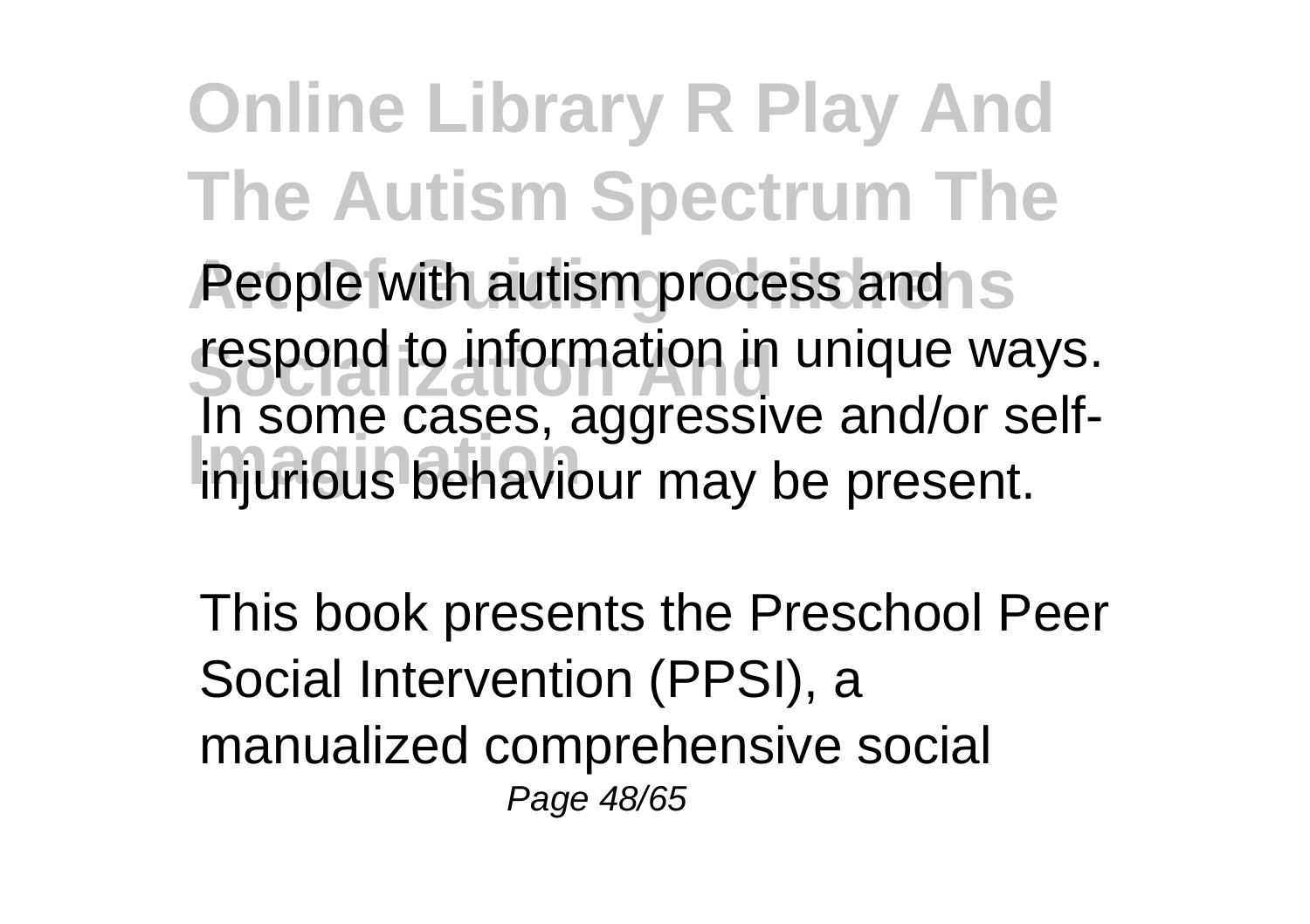**Online Library R Play And The Autism Spectrum The** curriculum to enhance peer-interaction for pre-schoolers with Autism **Imagination** key domains: play, interaction, and Spectrum Disorders (ASD) in three conversation. The book outlines the PPSI's transactional approach in each of the three intervention domains and incorporates developmental features Page 49/65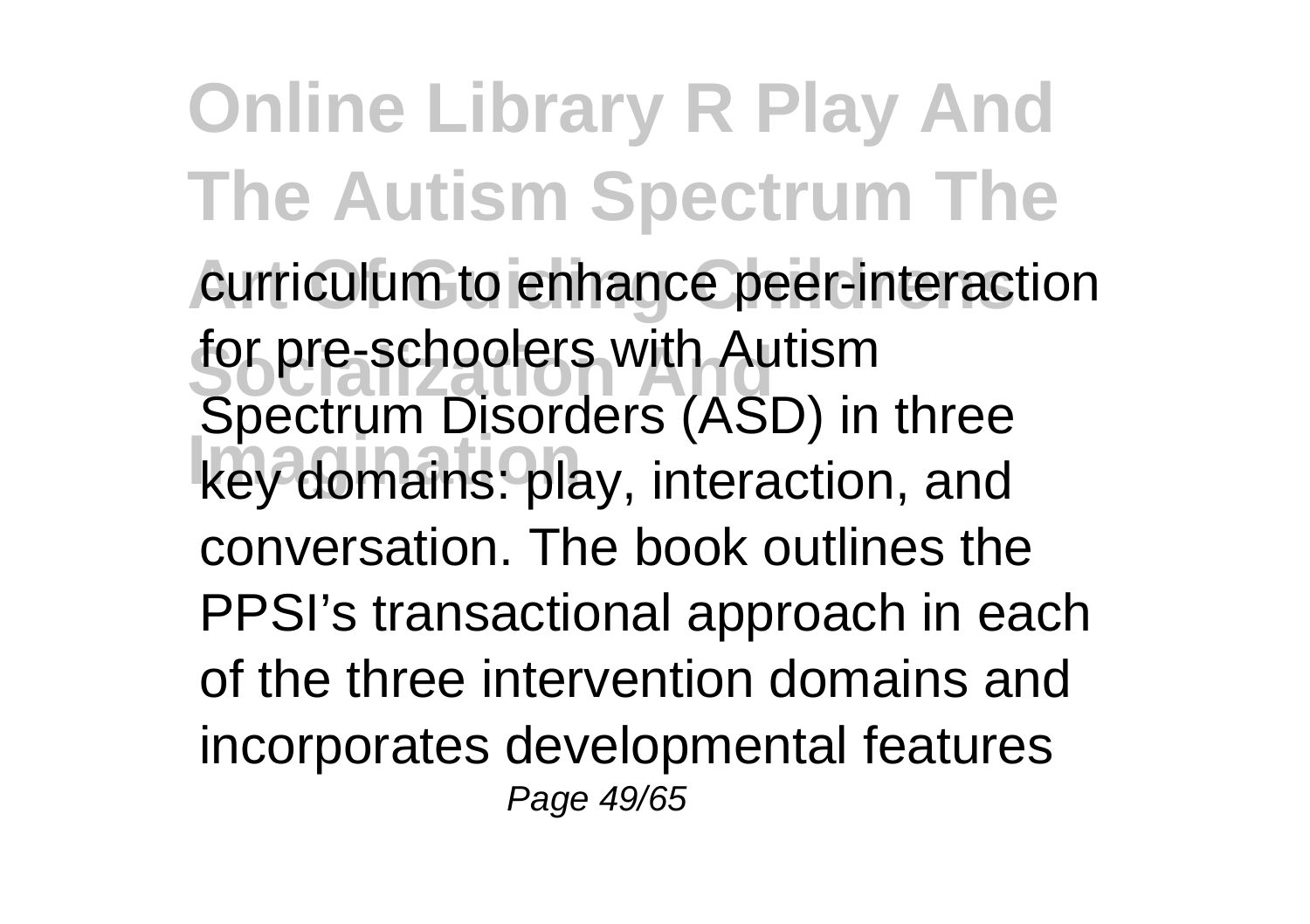**Online Library R Play And The Autism Spectrum The** and age-appropriate play, interaction, and conversation skills while<br>accounting for individual differences in **Imagination** social communication abilities. The and conversation skills while intervention is designed to be implemented within the child's natural social environment, such as preschool, and it includes the child's social Page 50/65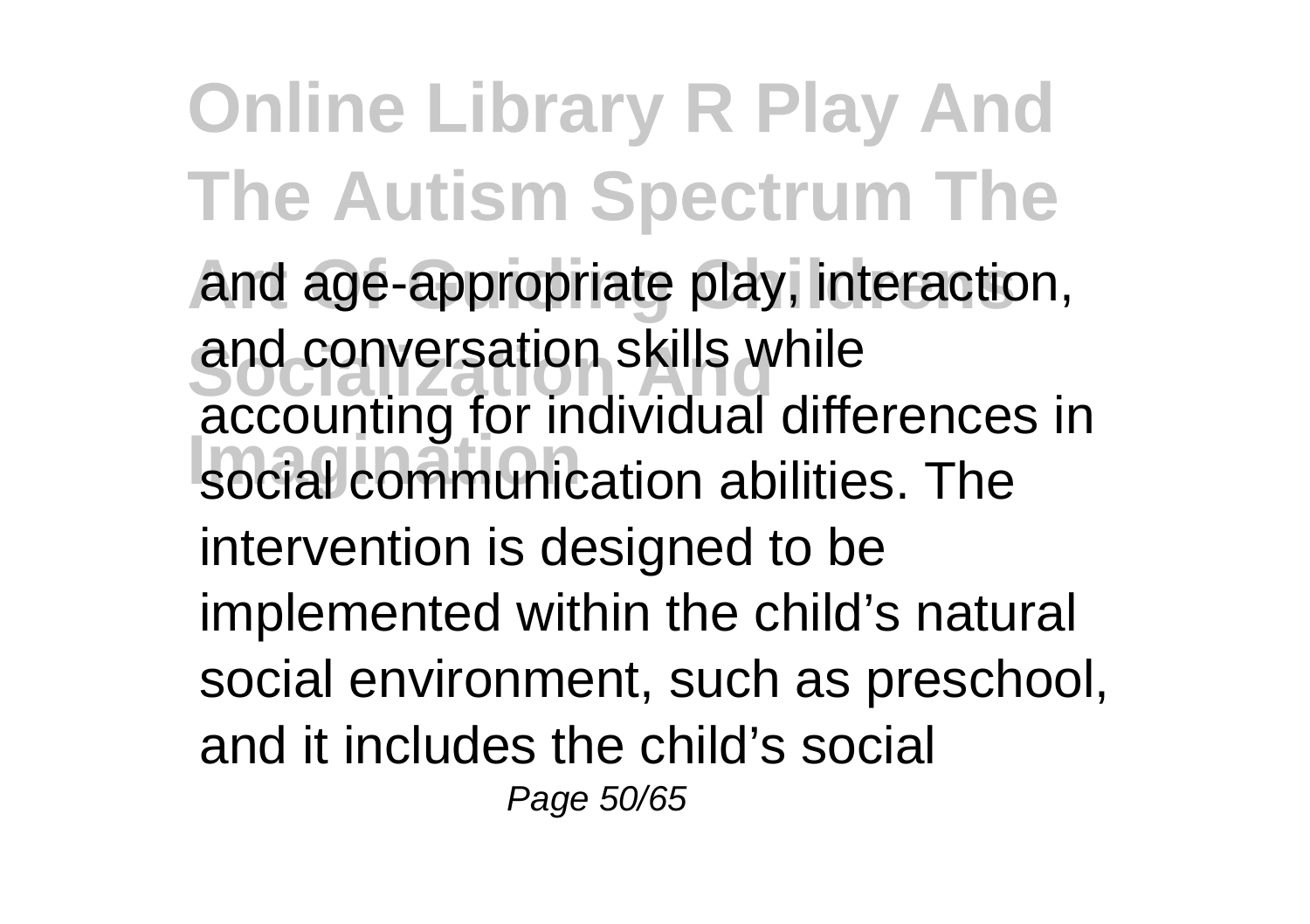**Online Library R Play And The Autism Spectrum The** agents, namely, their peers, teachers, and parents. PPSI intervention<br>curricula addressed in this book are based on typical play, interaction, and and parents. PPSI intervention conversation development, taking into account the social and communication challenges found to characterize young children with ASD in these Page 51/65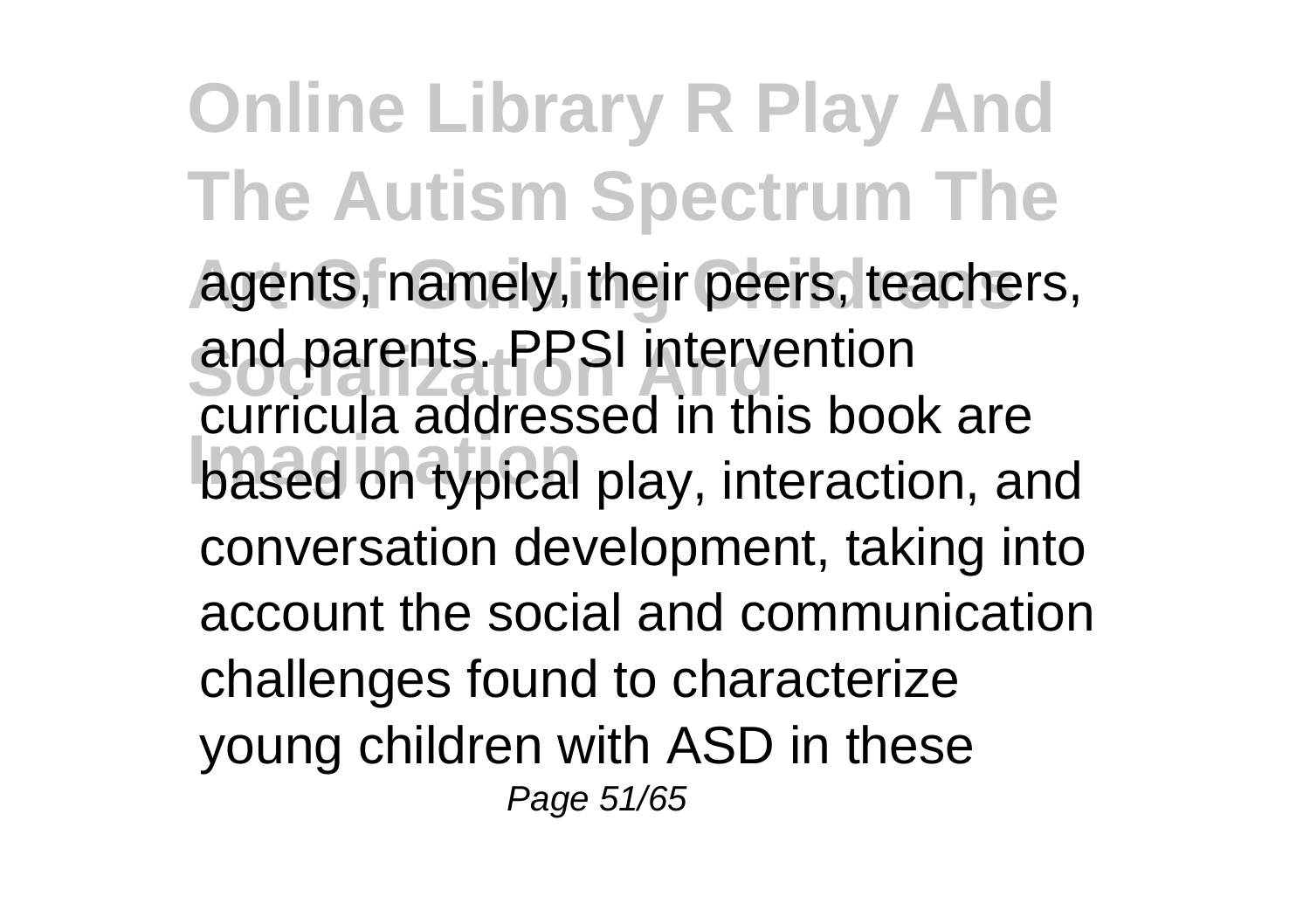**Online Library R Play And The Autism Spectrum The** domains. Building up the ability tos play, interact and converse more **Imagination** substantial impact on preschoolers efficiently with peers may render a with ASD, with vast potential for improving not only these children's immediate social experience with peers, but also their future social Page 52/65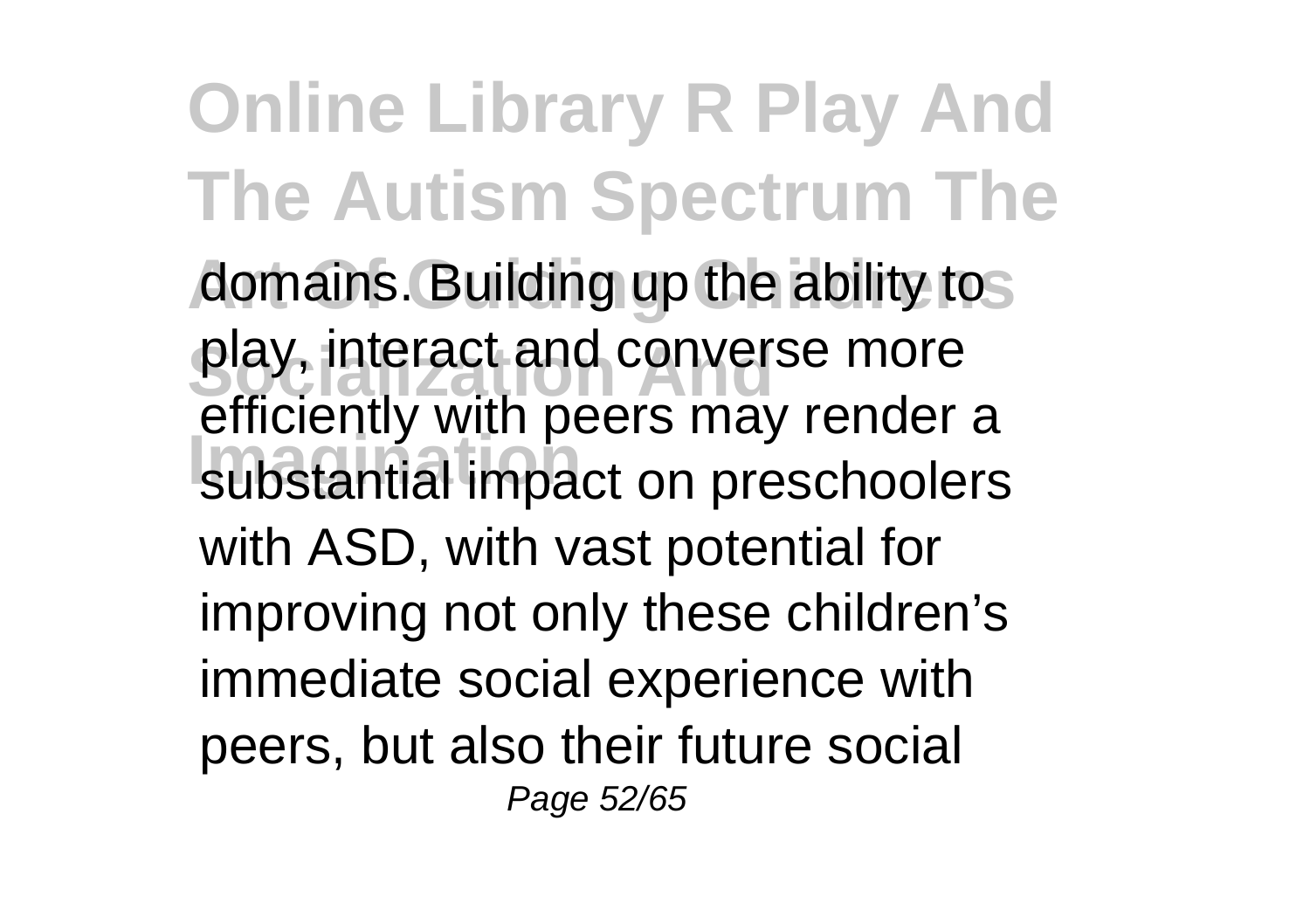**Online Library R Play And The Autism Spectrum The** competence that relies on these early **suiding blocks.** And

**This collection of practical, hands-on** social skills activities are easy for both parents and teachers to carry out with the child. The activities result in a finished product that can serve as a Page 53/65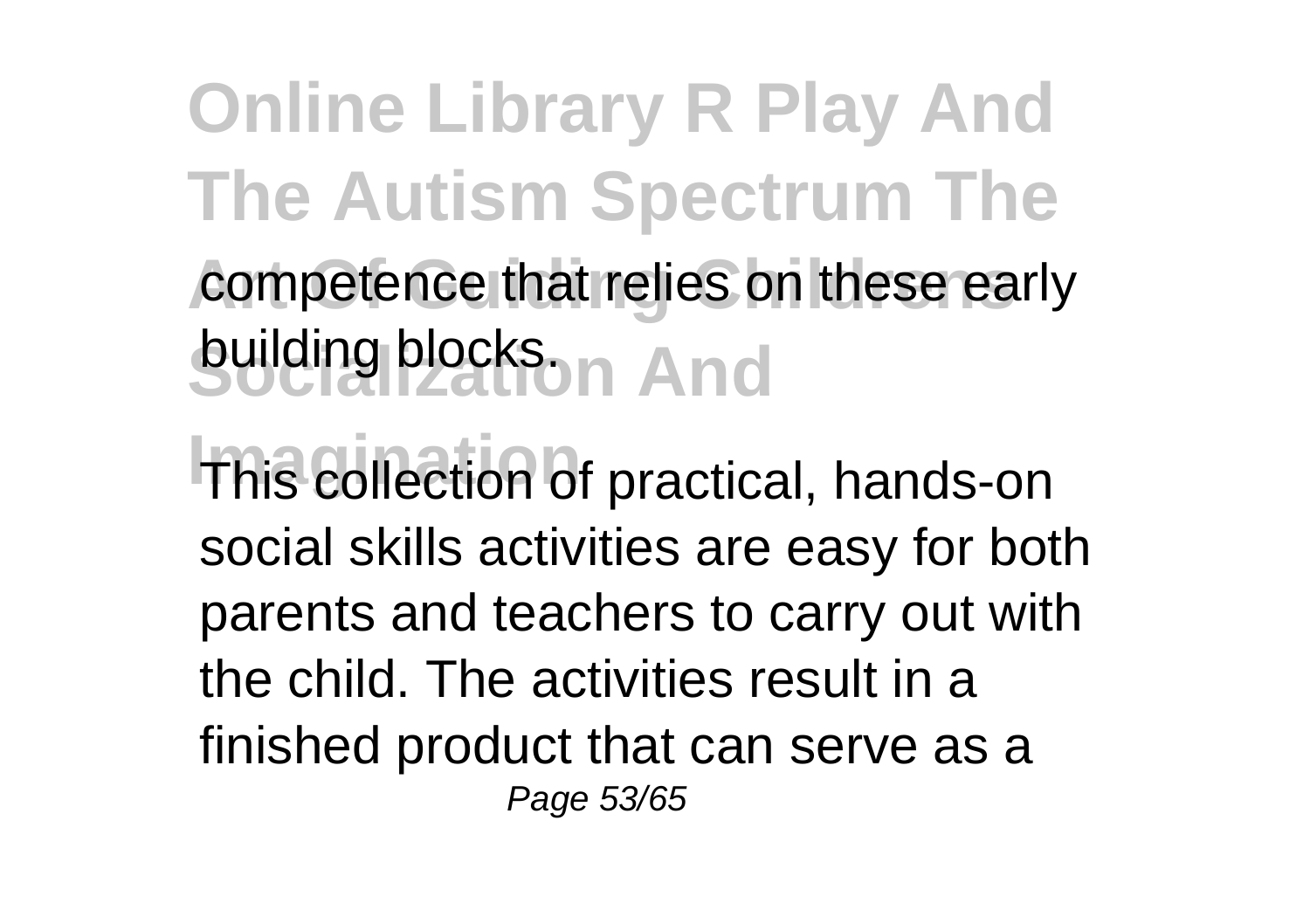**Online Library R Play And The Autism Spectrum The** reminder to reinforce skills in addition to practicing reading, writing, fine-**Imagination** motor, etc.

This book is ideal for pre-service and in-service teachers required to implement effective evidence-based practices for children and youth with Page 54/65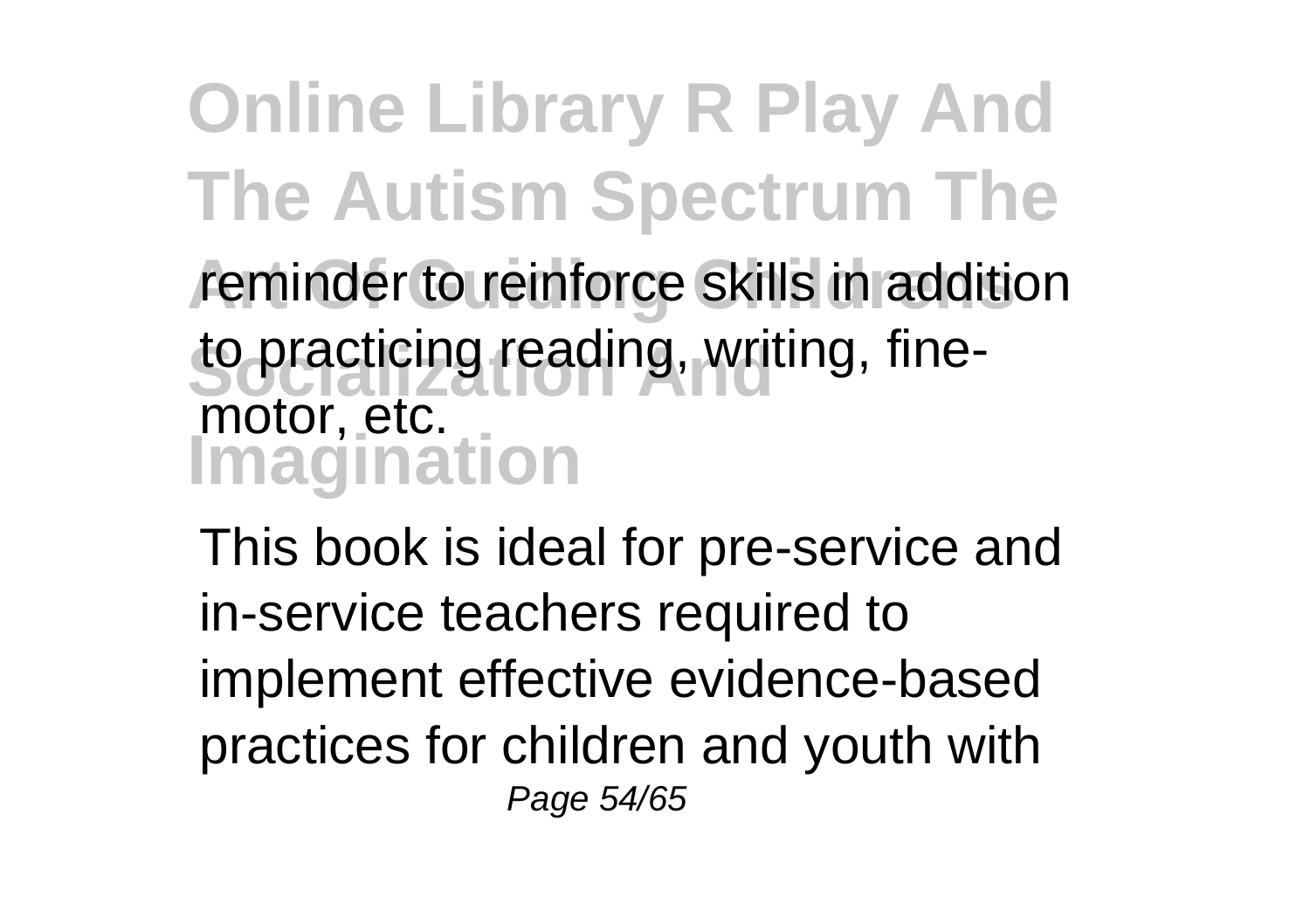**Online Library R Play And The Autism Spectrum The** autism, particularly those who also have intellectual disabilities. It provides **Imagination** practical tools necessary to improve instructions, sample forms, and other students' educational outcomes. An overview discusses the educational needs of students with autism as well as key issues including etiological Page 55/65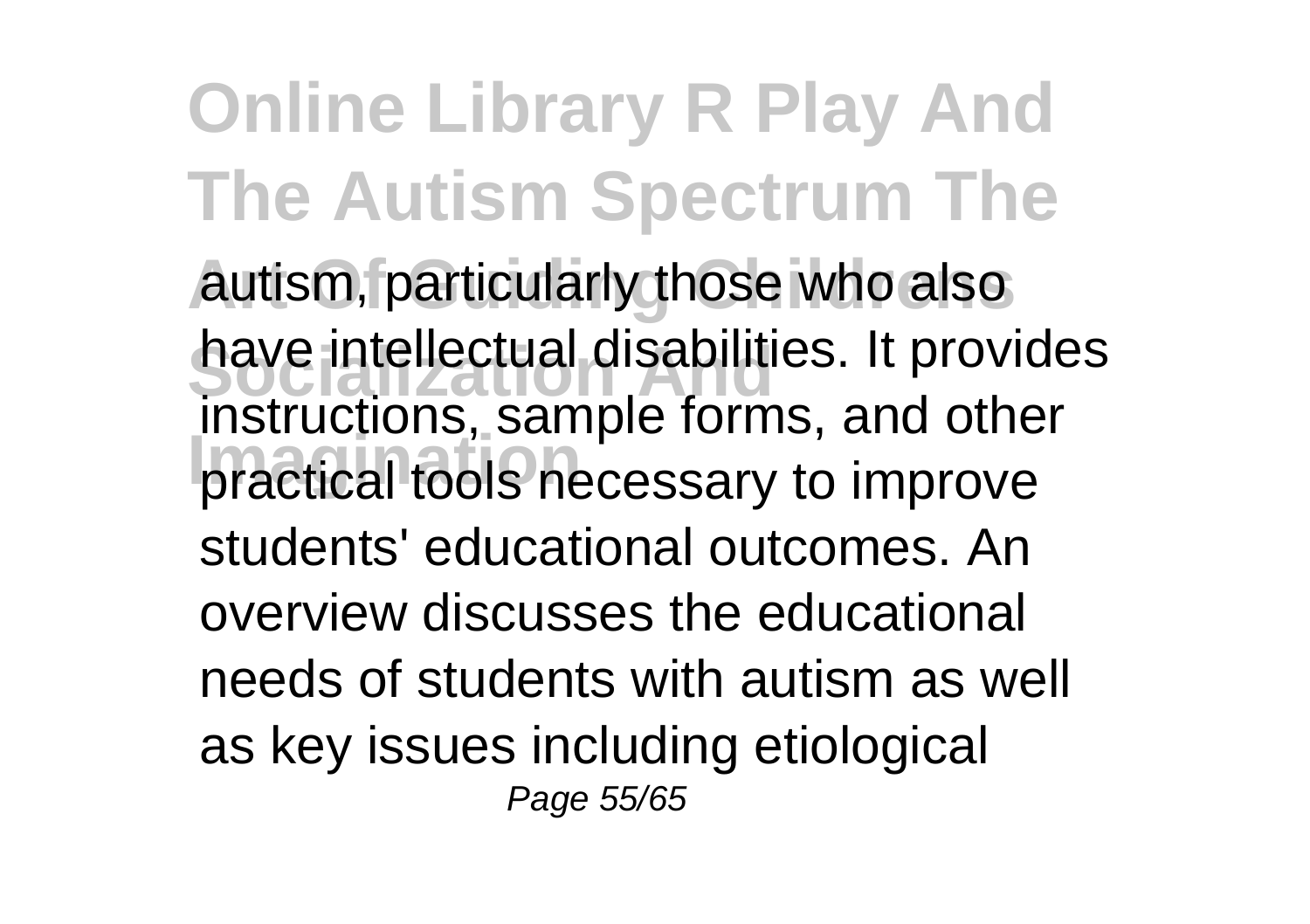**Online Library R Play And The Autism Spectrum The** research, behavioral characteristics, diagnostic approaches, and program **Imagination** Subsequent chapters cover teaching development and refinement. methodologies, challenging behavior interventions, curriculum development, and related areas. The book is grounded in the scientifically Page 56/65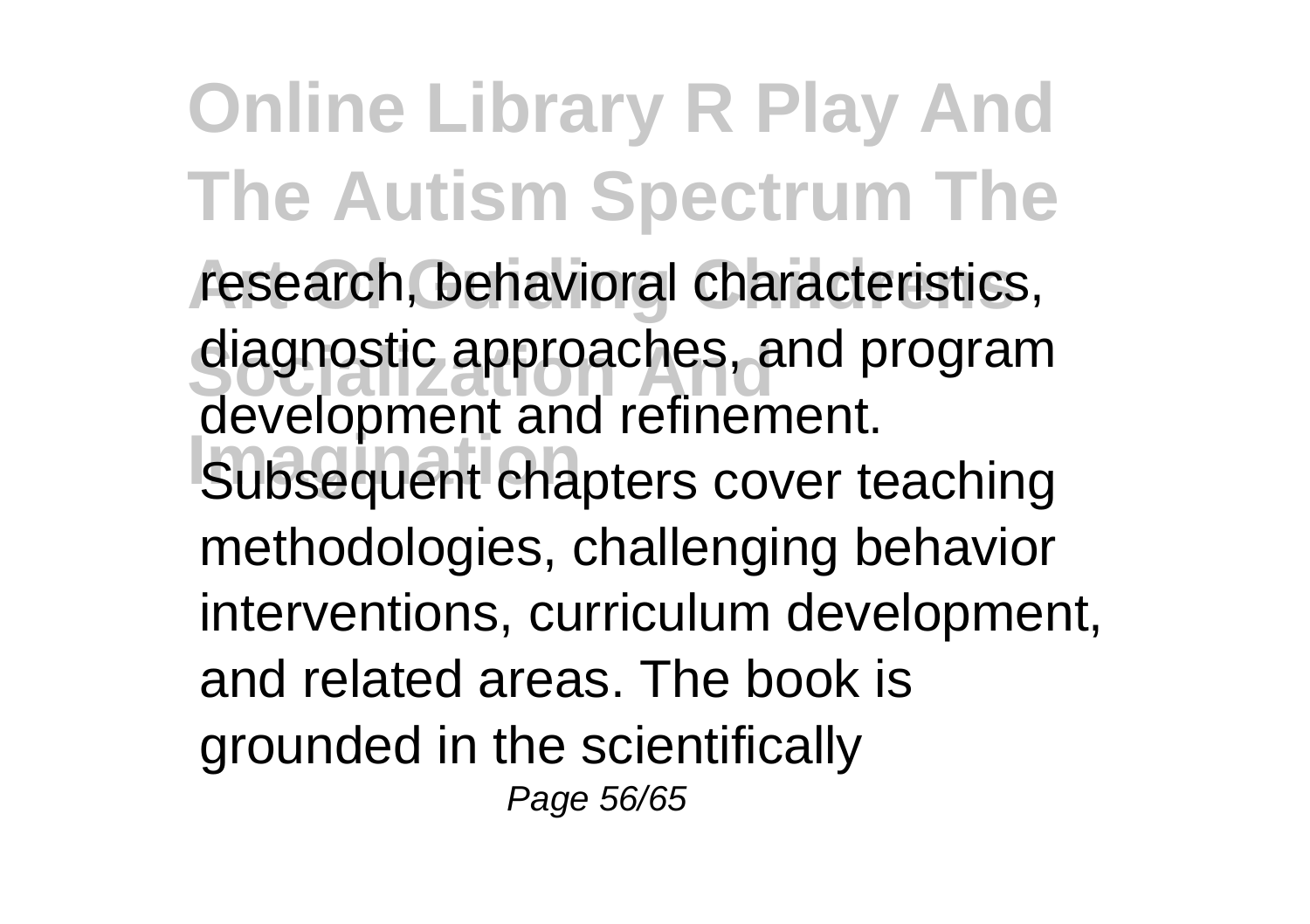**Online Library R Play And The Autism Spectrum The** supported premise that well-planned evidenced-based strategies, **Imagination** students and help teachers guide accurately implemented, can empower students to increasingly independent functioning. Important Notice: Media content referenced within the product description or the product text may not Page 57/65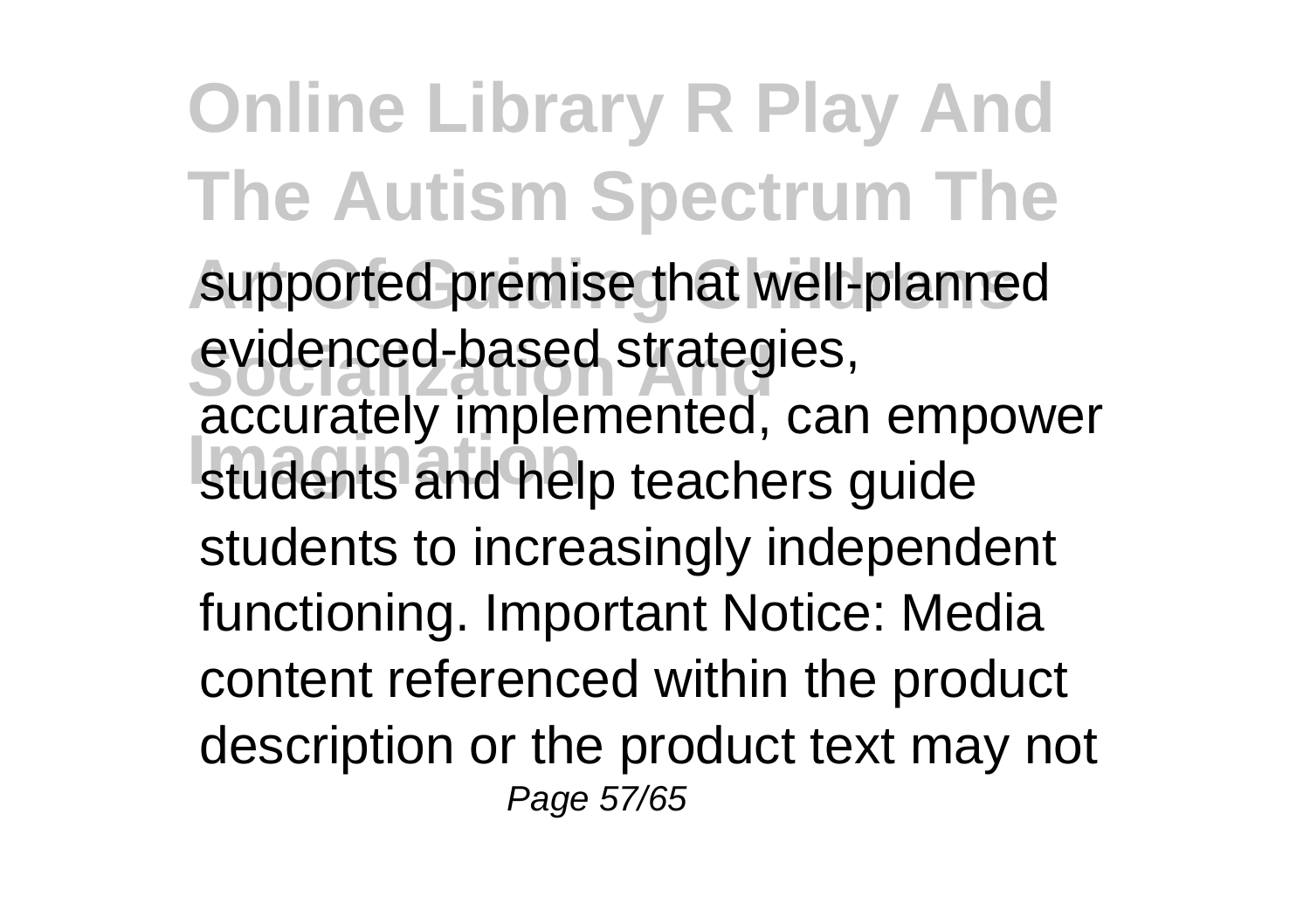**Online Library R Play And The Autism Spectrum The** be available in the ebook version.st **Socialization And** This book discusses the deficits in the **Imagination** development and presentation of play behavior and social skills that are considered central characteristics of autism spectrum disorder (ASD). The book explains why play provides an Page 58/65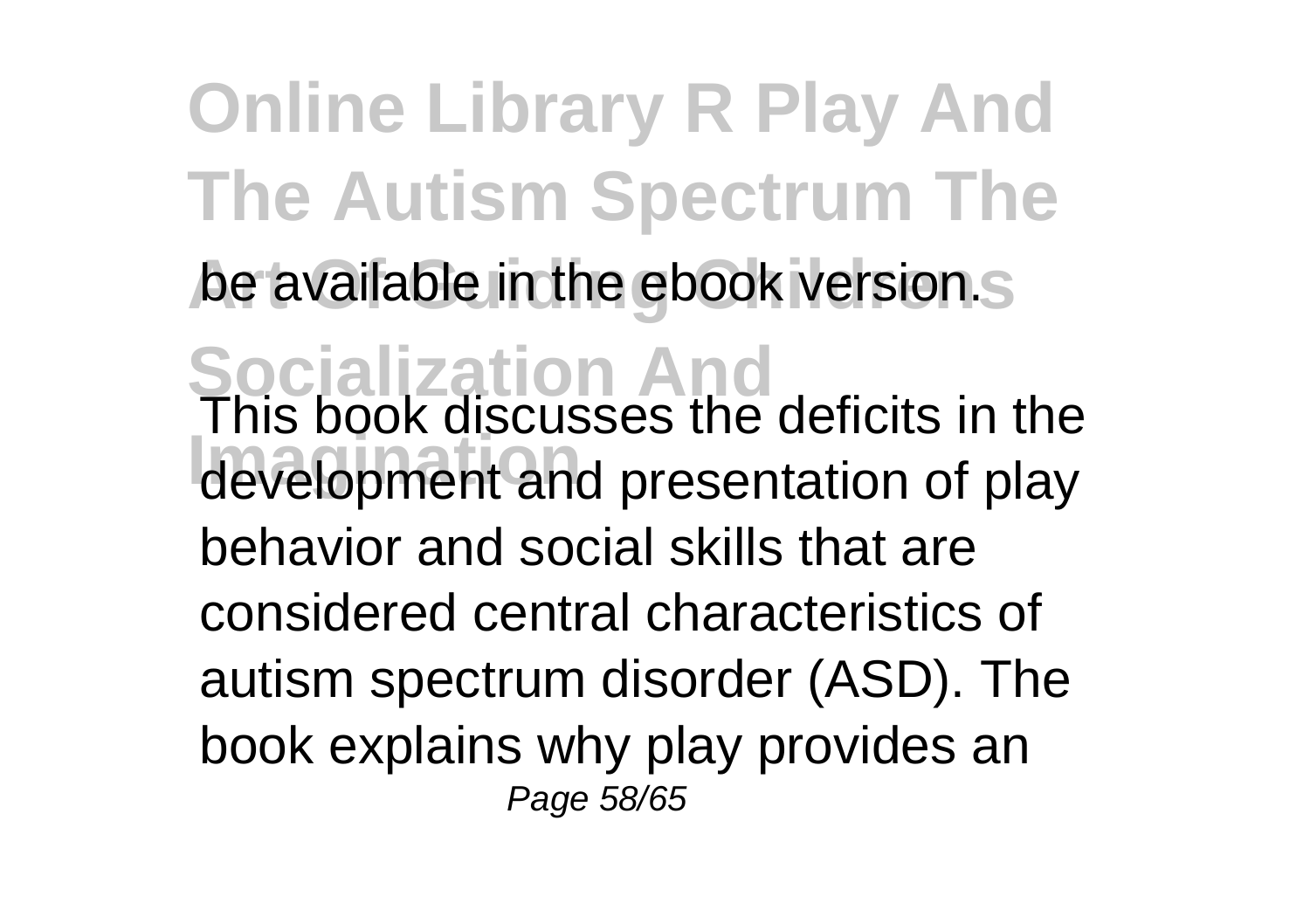**Online Library R Play And The Autism Spectrum The** *important context for socialdrens* Interactions and now its absence can<br>further exacerbate social deficits over **Imagination** time. It highlights the critical roles of interactions and how its absence can social skills in development, and the social, cognitive, communication, and motor components of play. Chapters offer conceptually and empirically Page 59/65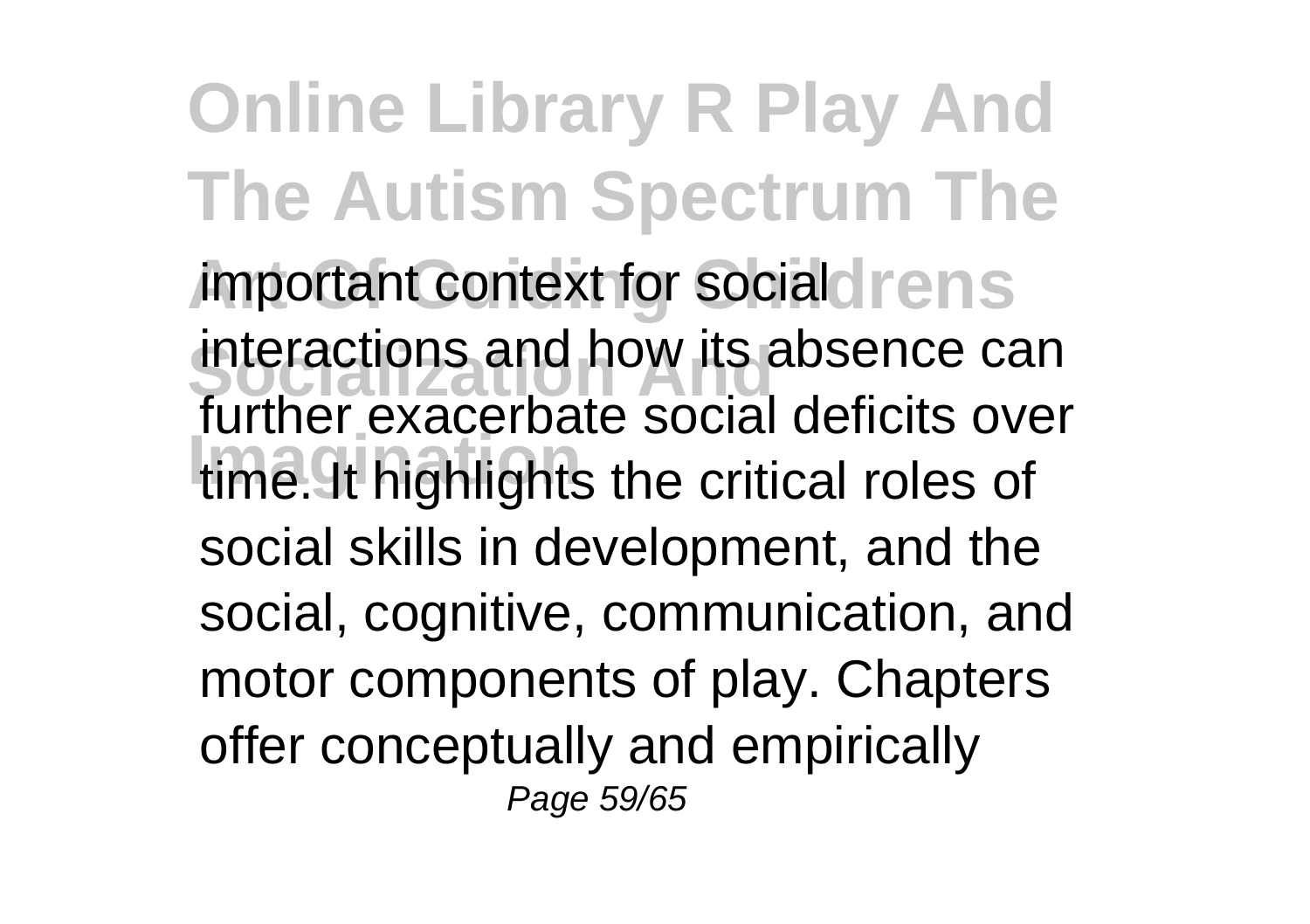**Online Library R Play And The Autism Spectrum The** sound play and social skills rens Interventions for children with ASD.<br>Play activities using diverse materials **Imagination** and including interactions with peers interventions for children with ASD. and parents are designed to promote positive, effective social behaviors and encourage continued development. The book provides unique strategies Page 60/65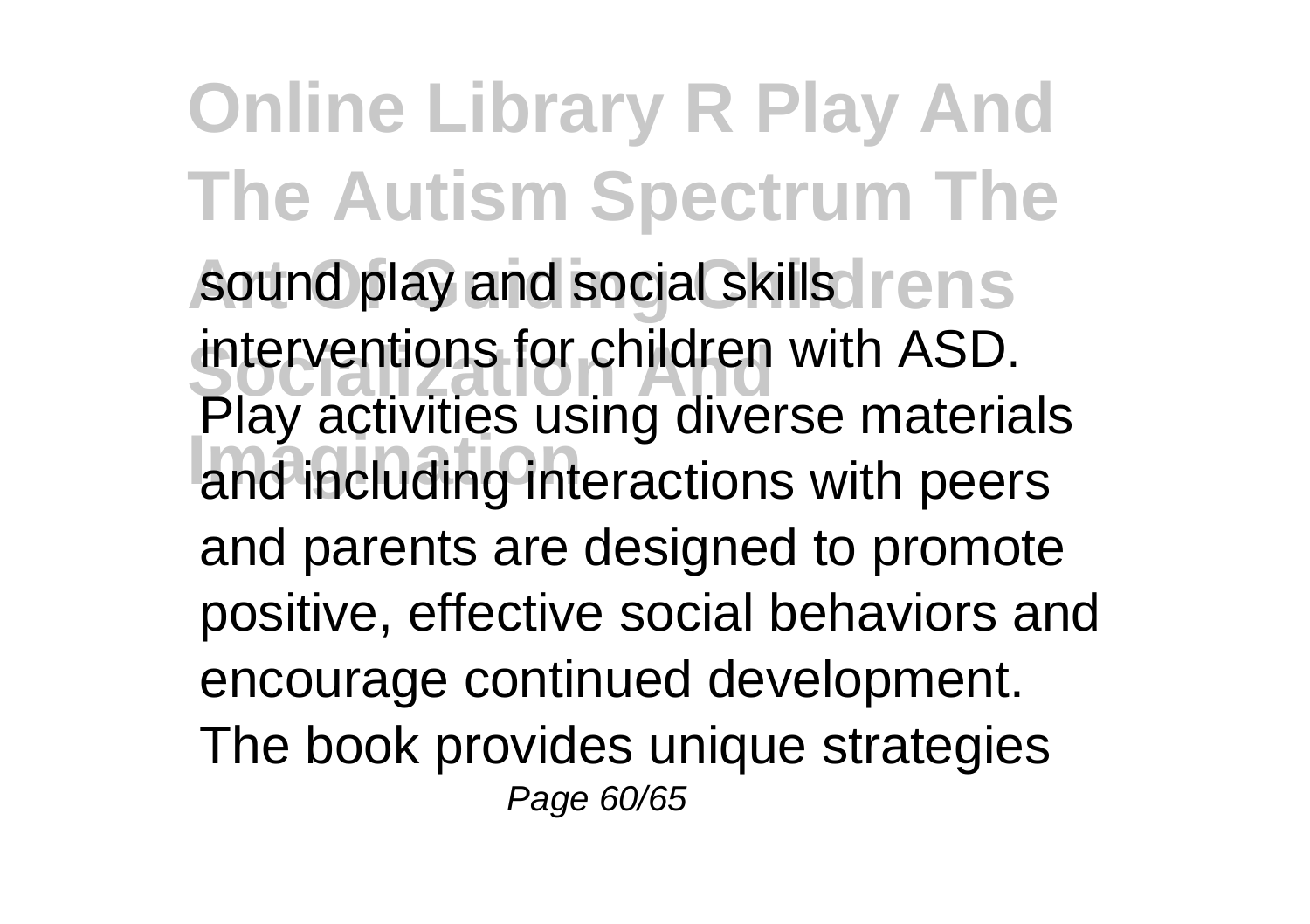**Online Library R Play And The Autism Spectrum The** that can be tailored to fit individuals children's strengths and deficits. **Imagination** Naturalistic Teaching Strategies Topics featured in this book include: (NaTS) for developing play and social skills. Teaching play and social skills with video modeling. Peer-mediated intervention (PMI) strategies that Page 61/65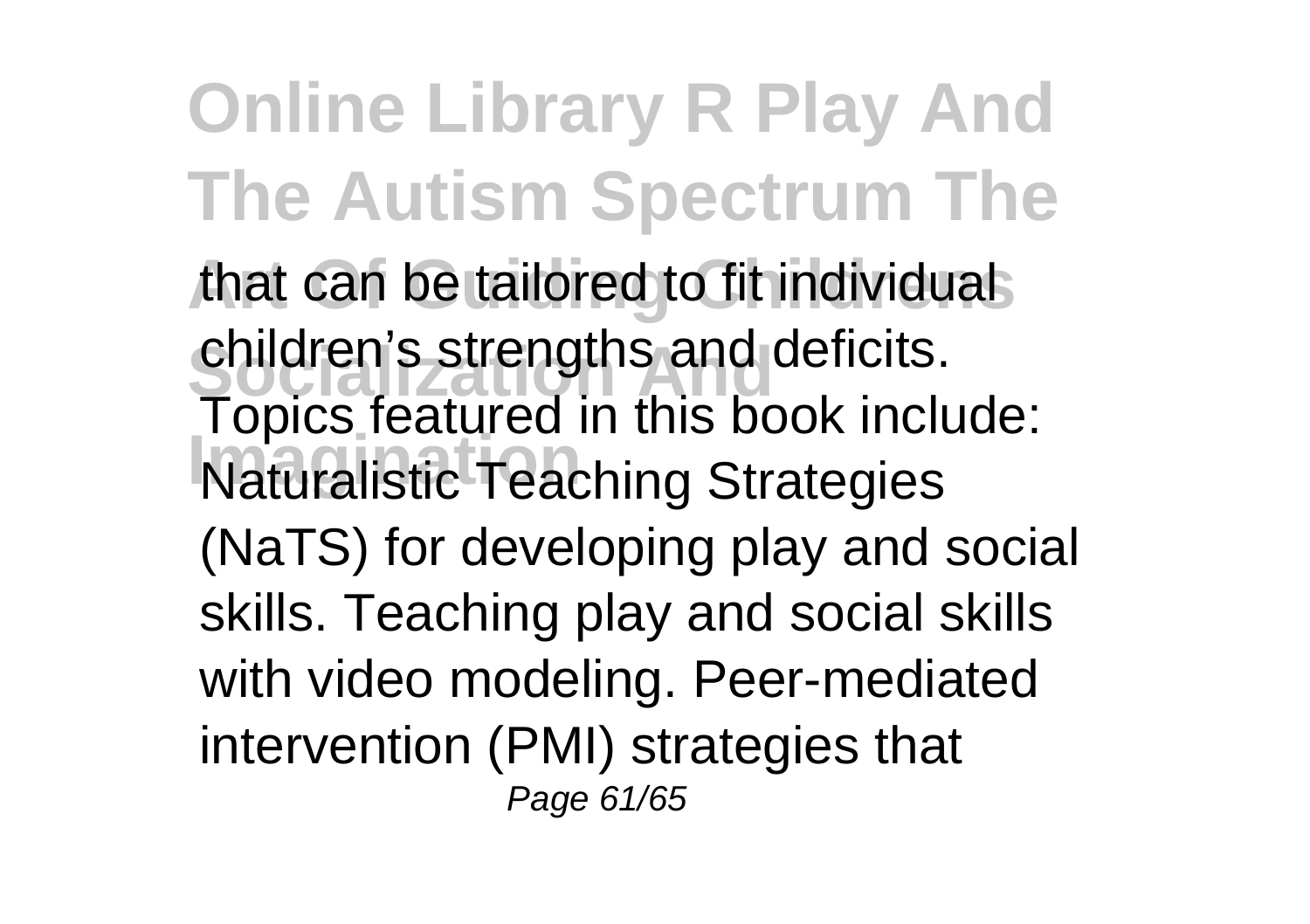**Online Library R Play And The Autism Spectrum The** promote positive social interactions **Socialization And** peers. Visual Activity Schedules and **Imagination**<br> **Imagination**<br> **Implemented play and** between children with ASD and their social skills intervention. Play and Social Skills for Children with Autism Spectrum Disorder is a must-have resource for researchers, clinicians, Page 62/65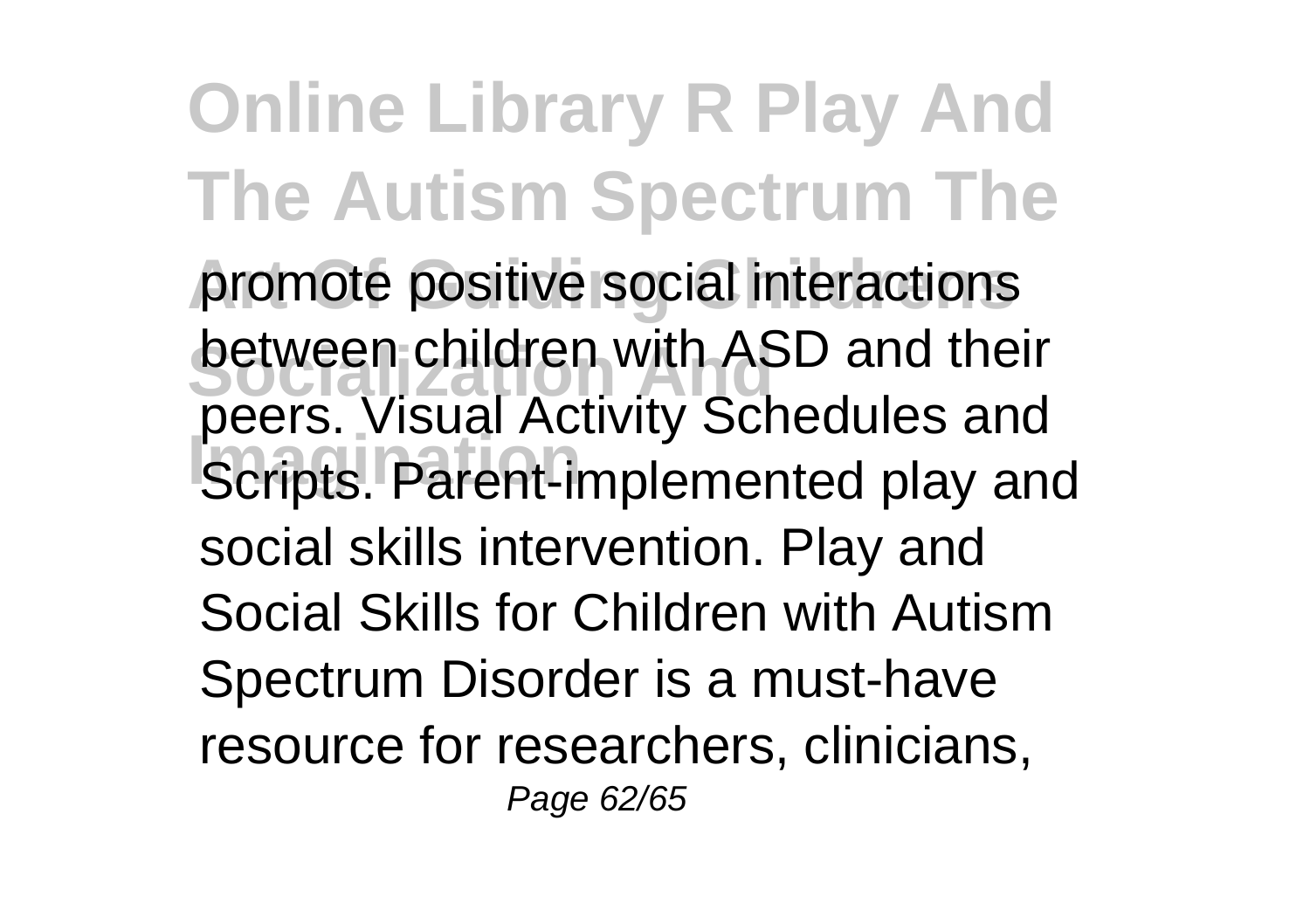**Online Library R Play And The Autism Spectrum The** and graduate students in clinical child and school psychology, behavioral<br>the candidate hillich possible used **Imagination** public health, and related psychology, therapy/rehabilitation, social work, education, and behavioral health fields.

Education is an important aspect of Page 63/65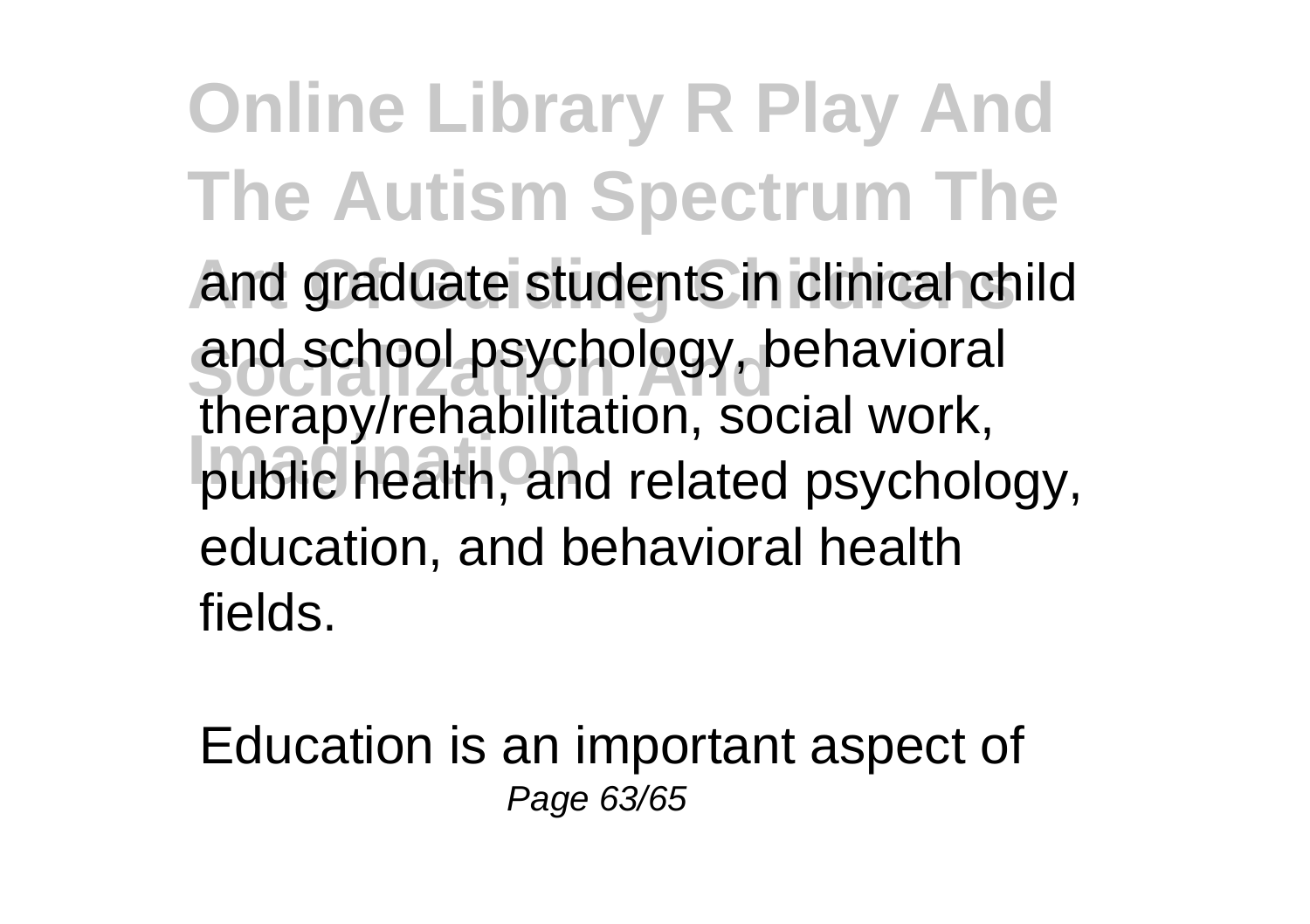**Online Library R Play And The Autism Spectrum The** the environmental influences on S autism and effective education can<br>have a significant effect on outcome **Imagination** for those on the autism spectrum. This autism and effective education can handbook is a definitive resource for reflective practitioners and researchers who wish to know and understand current views of the nature of autism Page 64/65